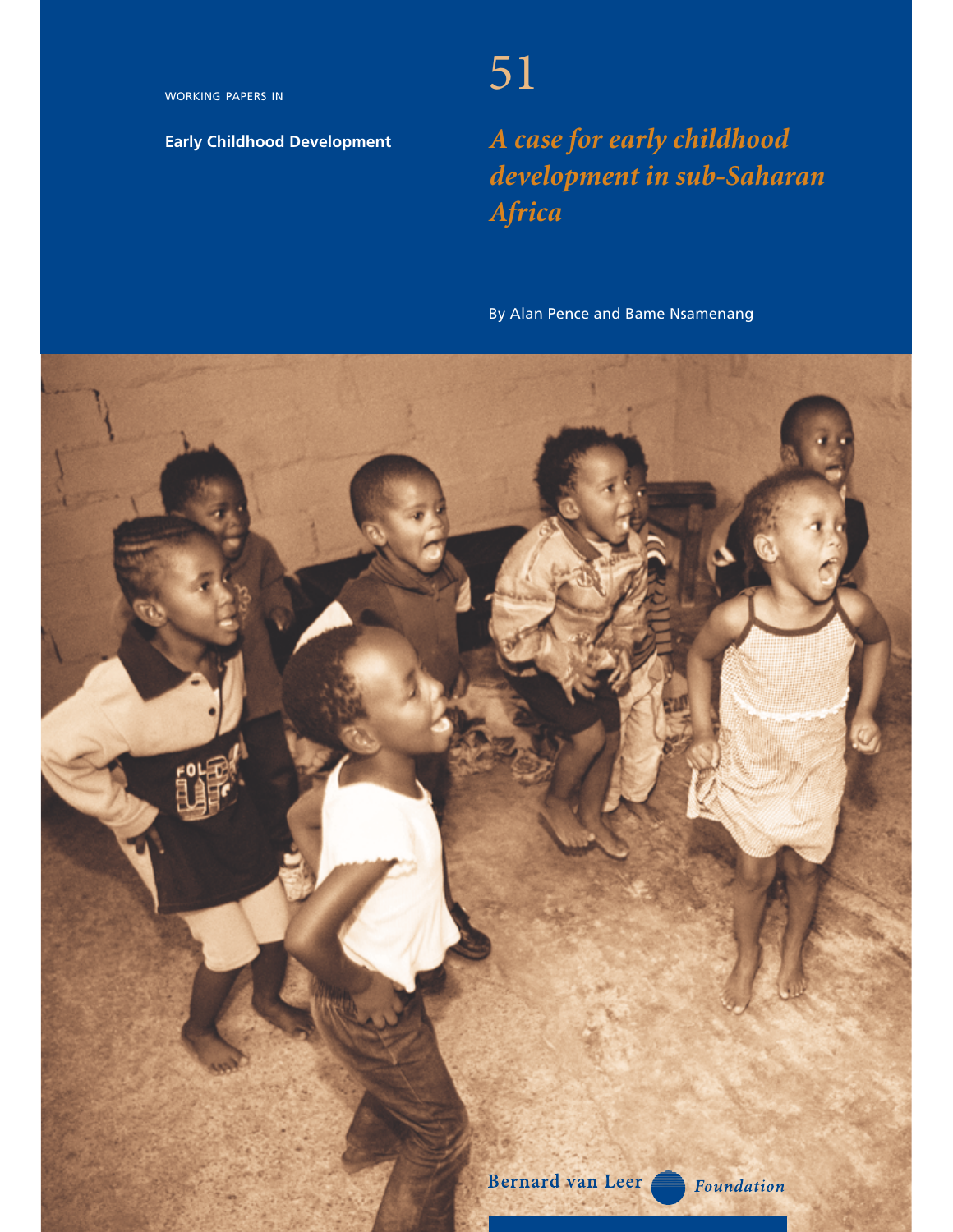*Cover: Children in the Toy Bag Project, introduced by the Diketso Eseng Dipuo Community Development Trust (DEDI) and led by a local Family Support Worker in Ipopeng/Tuurflagte, Bloemfontein, South Africa. Photo: Kate Joyce*

*Design: Valetti, vormgeving en communicatie, The Hague, The Netherlands (www.valetti.nl)*

*Editing and proofreading: Green Ink (www.greenink.co.uk)*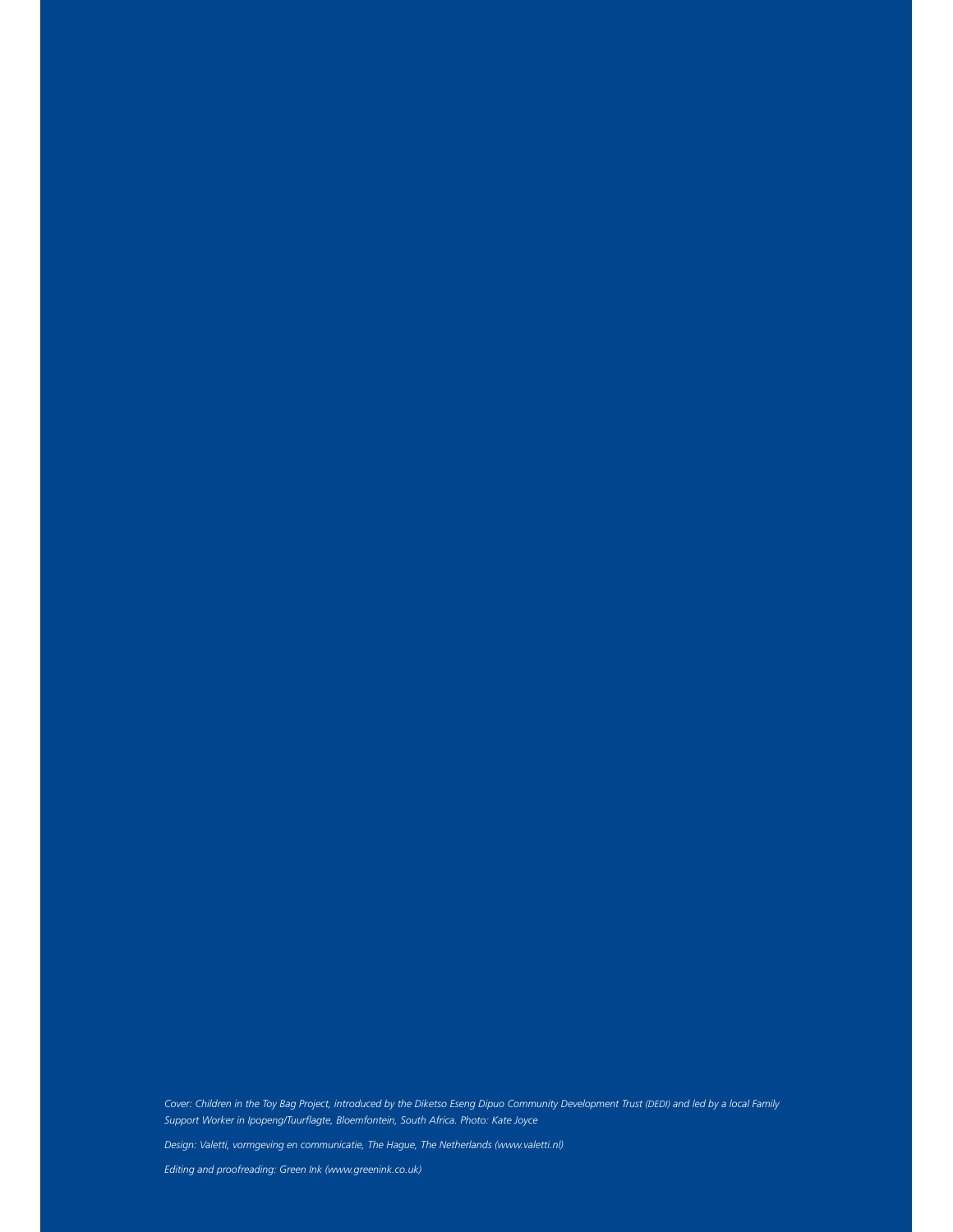# 51

WORKING PAPERS IN

**Early Childhood Development**

*A case for early childhood development in sub-Saharan Africa*

By Alan Pence and Bame Nsamenang

October 2008

Bernard van Leer

Foundation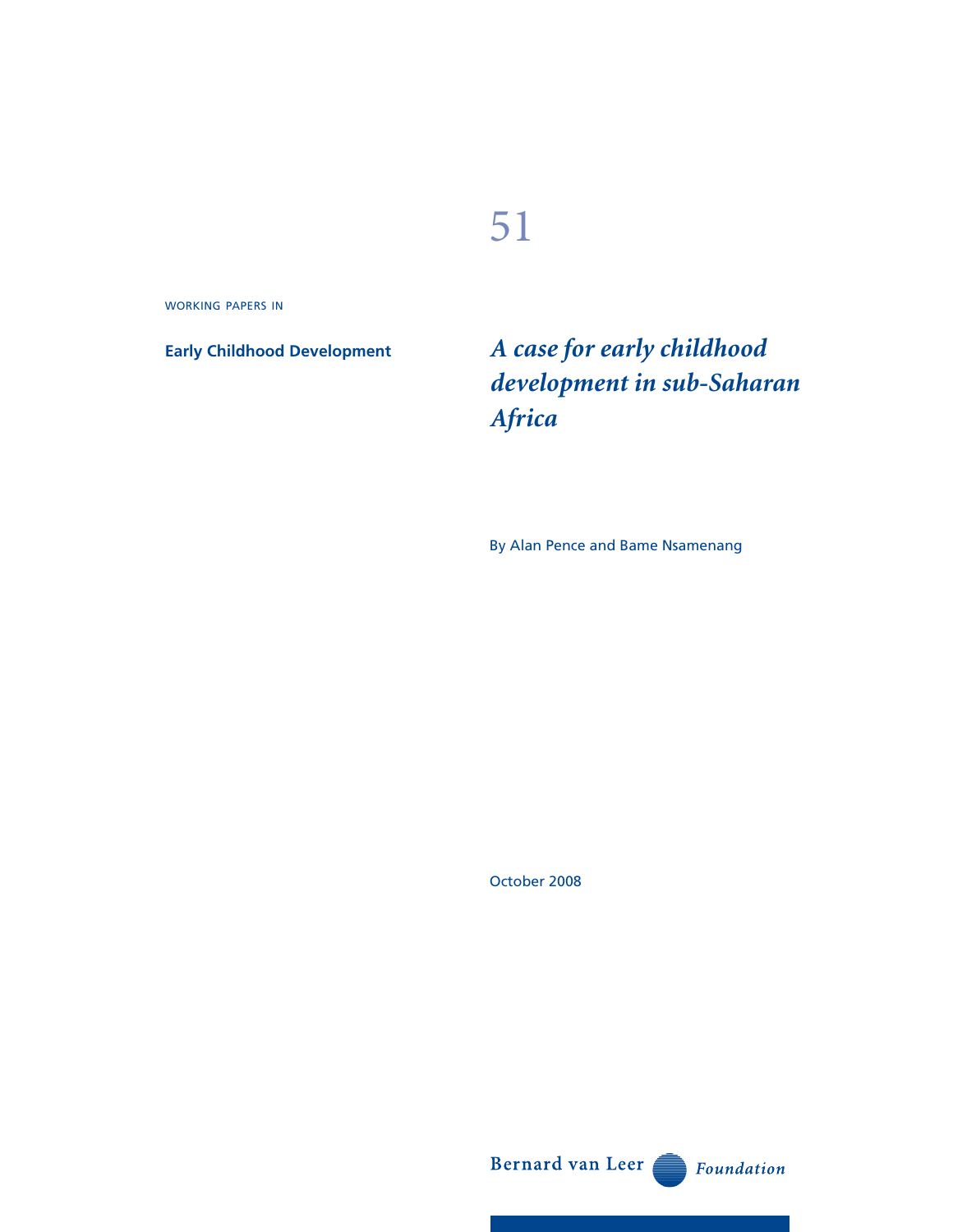Copyright © 2008 by the Bernard van Leer Foundation, The Netherlands. The Bernard van Leer Foundation encourages fair use of this material. Proper citation is requested. This publication may not be resold for profit.

The views expressed in this publication are those of the authors and are not necessarily those of the Bernard van Leer Foundation.

#### **About the author**

**Alan Pence** is Professor of Early Childhood Care, Education and Development at the University of Victoria in Victoria, BC, Canada. He is the founder and Director of the Early Childhood Development Virtual University (ECDVU), a graduatelevel web-based leadership and capacity-building programme active in Africa and the Middle East. He has authored and edited numerous books – *Africa's Future, Africa's Challenge: Early Childhood Care and Development in Sub-Saharan Africa* (edited with Garcia and Evans, 2008), *Beyond Quality in Early Childhood Education and Care* (with Dahlberg and Moss, 2nd edition 2007) and *Supporting Indigenous Children's Development* (with Ball, 2006) relate most closely to the focus of this publication.

**A. Bame Nsamenang** is Associate Professor of Psychology and Counseling at the University of Yaounde, Cameroon (Ecole Normale Supérieure du Cameroun), where he is also Director of the Human Development Resource Centre, a research and service facility. His research focuses on children and adolescents, and he is committed to contributing to Africentric developmental science, and the contribution it can make to the psychology knowledge base in a global context.

#### **Citation**

Pence, A. and Nsamenang, B. (2008) A case for early childhood development in sub-Saharan Africa. Working Paper No. 51. The Hague, The Netherlands: Bernard van Leer Foundation.

ISSN 1383-7907 ISBN 978-90-6195-109-4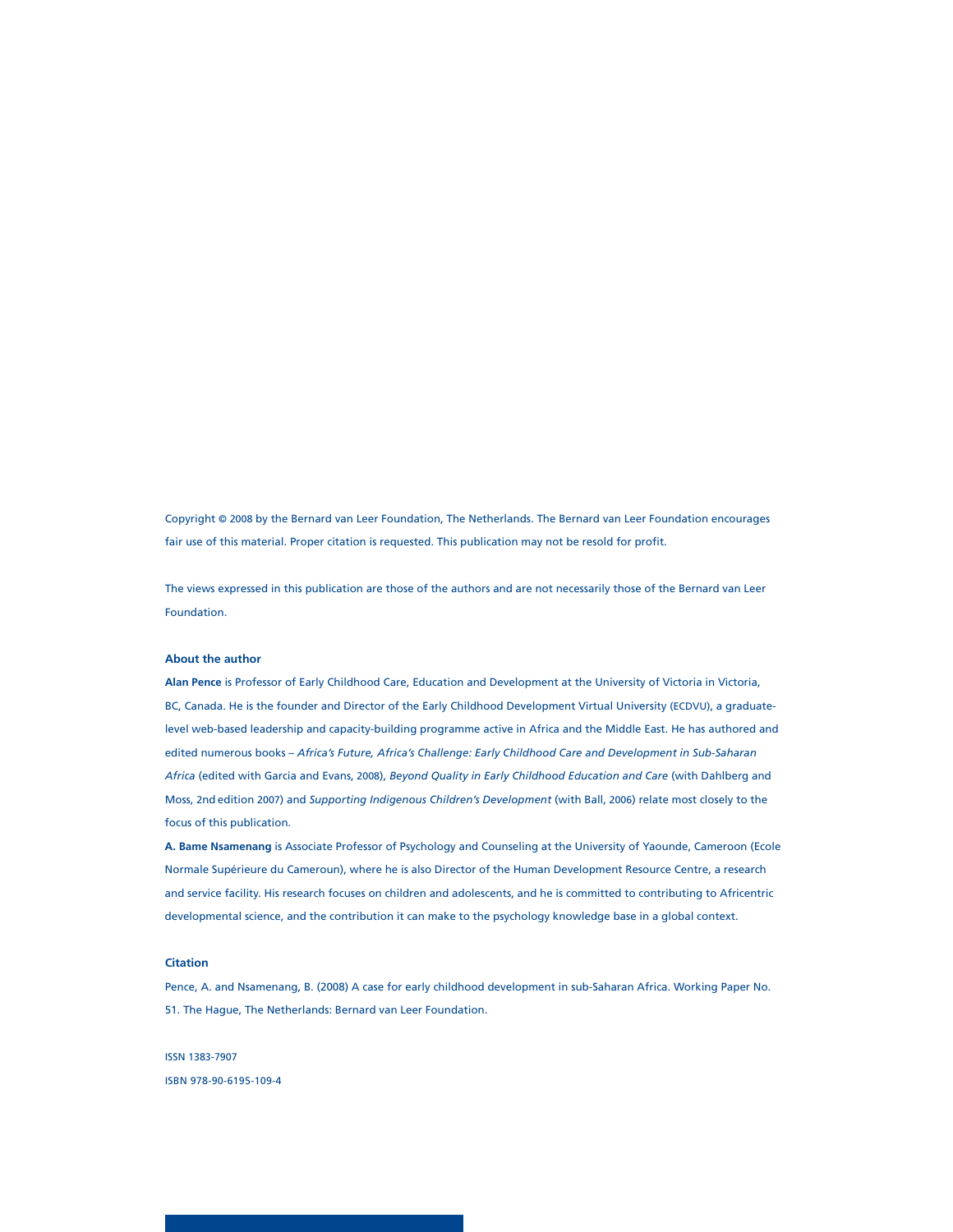# *Contents*

| Executive summary                                                          | V              |
|----------------------------------------------------------------------------|----------------|
| Acronyms                                                                   | vii            |
| <b>Introduction</b>                                                        | Т.             |
| The child enters the world stage                                           | $\overline{3}$ |
| Chapter 1: A question of diversity: childhood or childhoods?               | 9              |
| Discomforts within the discipline of child development                     | 9              |
| A cultural critique                                                        | 9              |
| Post-structural critiques                                                  | 10             |
| Enabling diversity and rethinking professionalism                          | 13             |
| A different view from a different discipline                               | 15             |
| Reconceptualising early childhood education (ECE)                          | 16             |
| Chapter 2: Early childhood development (ECD) in Africa                     | 21             |
| Origins and mélange of ECD heritages in Africa                             | 22             |
| The indigenous African system                                              | 22             |
| Islamic faith and literacy in Africa: The madrassa system                  | 27             |
| The Euro-Western education system                                          | 29             |
| ECD in the post-independence era                                           | 33             |
| Possibilities and experiences in post-independence Africa.                 | 36             |
| Toward contextually responsive ECD services in Africa's triple inheritance | 39             |
| Conclusion                                                                 | 43             |
| References                                                                 | 45             |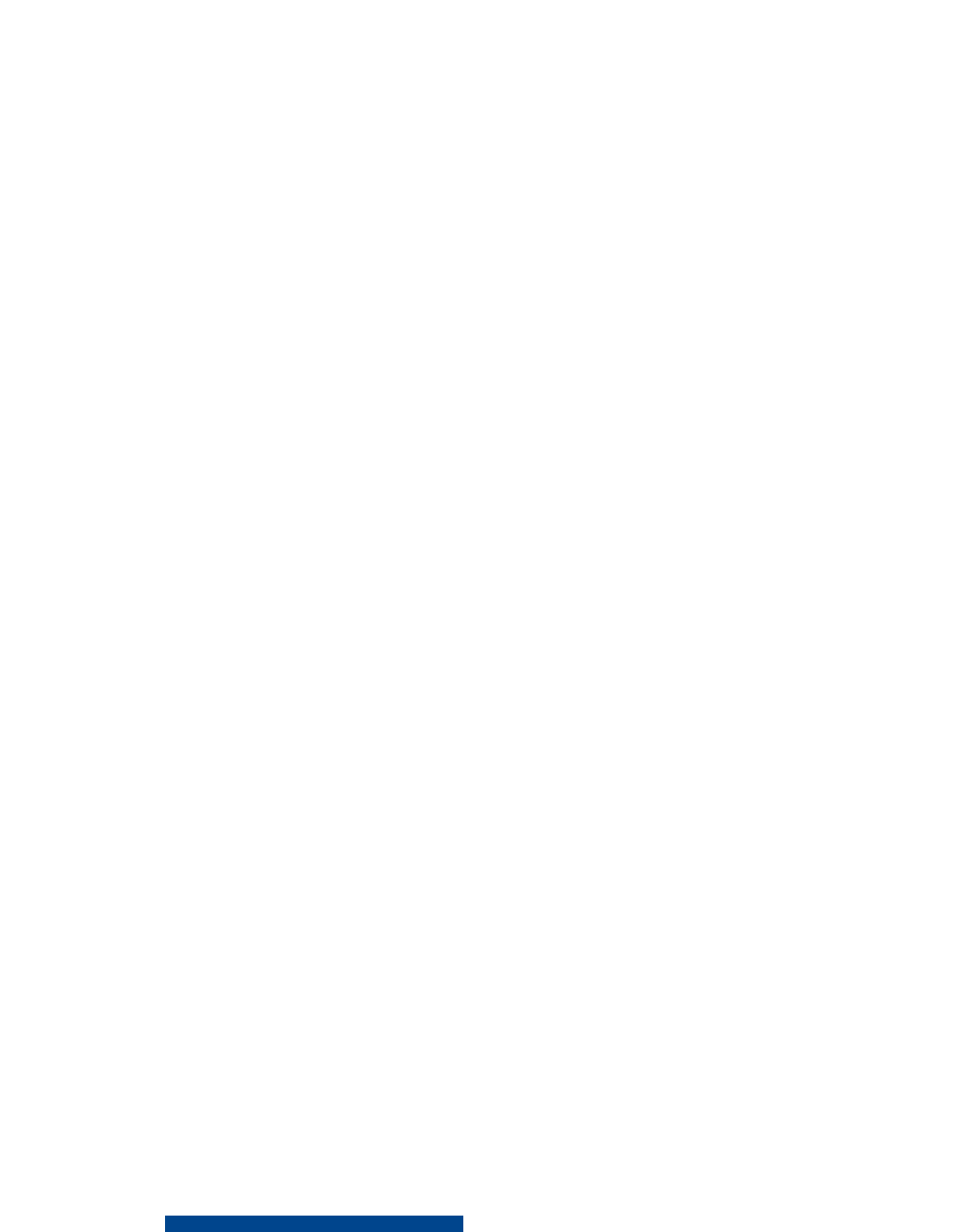# **Executive summary**

Issues connected with children's welfare and child development are appearing on national and international agendas with greater prominence and frequency. However, the international image of children is becoming increasingly homogeneous and Western-derived, with an associated erosion of the diversity of child contexts.

This essay explores the reasons behind such a reduction in diversity, factors that are often considered to be a necessary part of progress. The authors conduct an overview of relevant critiques in the literature of early childhood development (ECD). The paper focuses on international ECD since the UN adoption of the Convention on the Rights of the Child in 1989 and presents a review of key ECD developments in Africa since the early 1970s.

Culture, context, and diversity are central concerns that have led to the development of several different critical streams of work within early childhood care and education during the 1990s. The authors describe some of these 'reconceptualising' efforts and identify various

areas of promise for future cooperative work. The second part of the essay represents an effort to move beyond the singular image of the 'global child'. The authors address the need to support and promote local perspectives, questions and issues, and trace the 'triple heritage' of ECD in Africa.

It is hoped that this section, and the essay in its totality, will contribute to a much-needed expansion of thoughts and ideas about early childhood, both in Africa and the rest of the world, and to an appreciation that diversity is a strength to work with, rather than an obstacle to overcome.

The authors conclude that their role is to introduce a 'stutter' into a powerful international narrative, thereby creating a space for other ideas and perspectives, in this case from Africa, to be heard and considered. They reiterate the need for the Minority World to help the Majority World in its quest for child well-being, by supporting Africa's efforts to hear its own voices and seek its own way forward.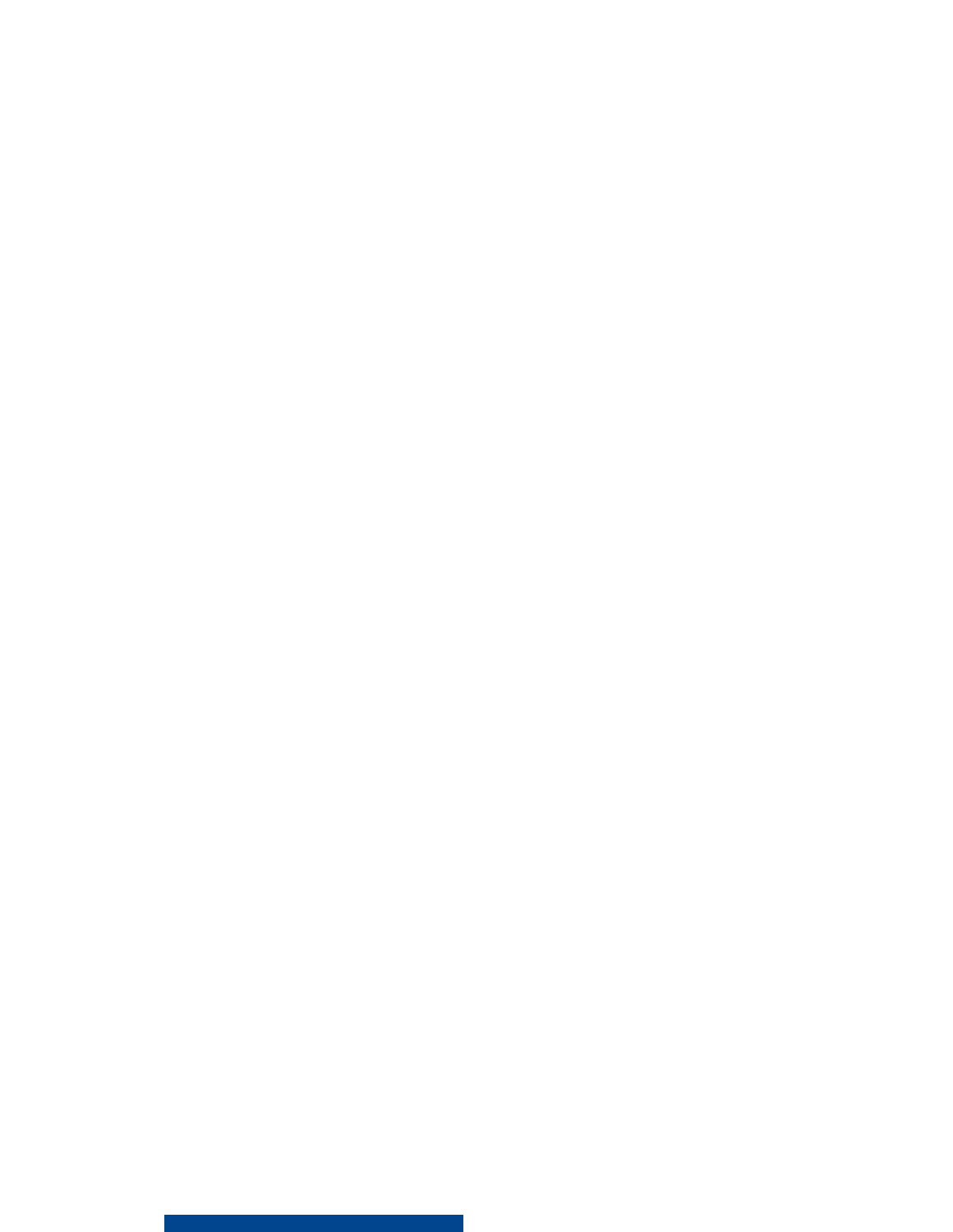# **Acronyms**

| <b>CRC</b>  | Convention on the Rights of the Child       |
|-------------|---------------------------------------------|
| <b>ECCE</b> | early childhood care and education          |
| <b>ECD</b>  | early childhood care and development        |
| <b>INGO</b> | international non-governmental organisation |
| <b>SRCD</b> | Society for Research in Child Development   |
| <b>SSA</b>  | sub-Saharan Africa                          |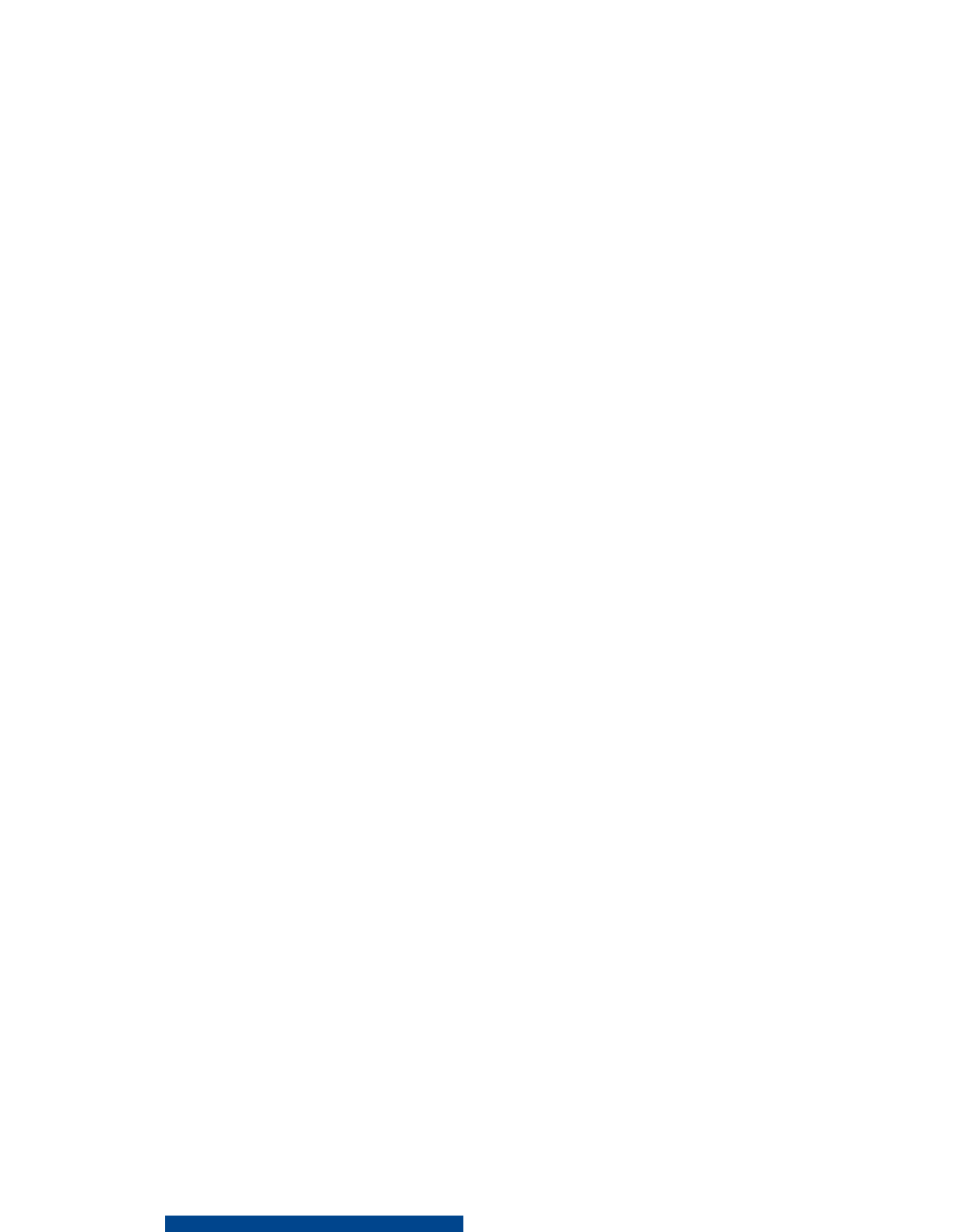# **Introduction**

The Bernard van Leer Foundation has long played a key role in supporting diverse, community-sensitive approaches to child wellbeing in Majority World countries<sup>1</sup> around the world. The Foundation has also supported research and 'thought-pieces' that have challenged dominant discourses and opened relevant alternative ways of seeing and understanding (see www.bernardvanleer.org/publications). This essay is written in the spirit of those innovative activities and provocative works.

The authors are conflicted in their assessment of the current zeitgeist of children internationally. On the one hand, children and childhood are appearing on national and international agendas with a prominence and frequency that few would have thought possible barely two decades ago. On the other hand, they are concerned that the international image of children is increasingly homogeneous and Western-derived (Pence and Hix-Small 2007). The diversity of child contexts and of childhoods, are being steadily eroded. Human-kind is thereby being deprived in far-reaching ways not unlike those resulting from losses of biodiversity.

The means and rationales that drive this reduction in diversity are numerous – invariably they are presented as being necessary for the sake of progress and ultimately beneficial for 'the

greater good'. But through whose eyes are such 'improvements' seen? Just as victors write the history of war, it is the dominant interests that define 'progress'. The means of such improvement, including research, are also cloaked in virtue or, at a minimum, as objective and valuefree. Instruments are presented as neutral, but their forms and foci, typically taken from outside immediate contexts, inscribe priority and preference, becoming tools that not only measure, but shape. Critiques of such activities, be they well intentioned or otherwise, are increasing in the literature of early childhood care, education and development. An overview of several critiques forms the first chapter of this essay. The second chapter focuses on efforts to apply critical perspectives to uncovering, promoting and appreciating child-related diversity in Africa – a too-long neglected activity.

The forces of homogenisation that concern us are largely invisible. Moving out from the Minority World, and in particular from the USA and the UK, their assumptions and understandings have become the normal and natural way to see and understand children, regardless of context or culture. Local perspectives, activities, and practices are all too often considered to be deviant or deficient by comparison and, like local languages, submerged in their wake.<sup>2</sup> To question these best practices, understandings

 *http://portal.unesco.org/culture/en/ev.php-URL\_ID=35344&URL\_DO=DO\_ TOPIC&URL\_SECTION=201.html*

<sup>&</sup>lt;sup>1</sup> The terms Minority and Majority worlds will be used rather than the more value-added terms First and Third worlds, or developed and  *developing.*

*<sup>2</sup> See UNESCO statements regarding the number of languages already lost, with many more projected to be lost over the next several generations. 2008 is the International Year of Languages.*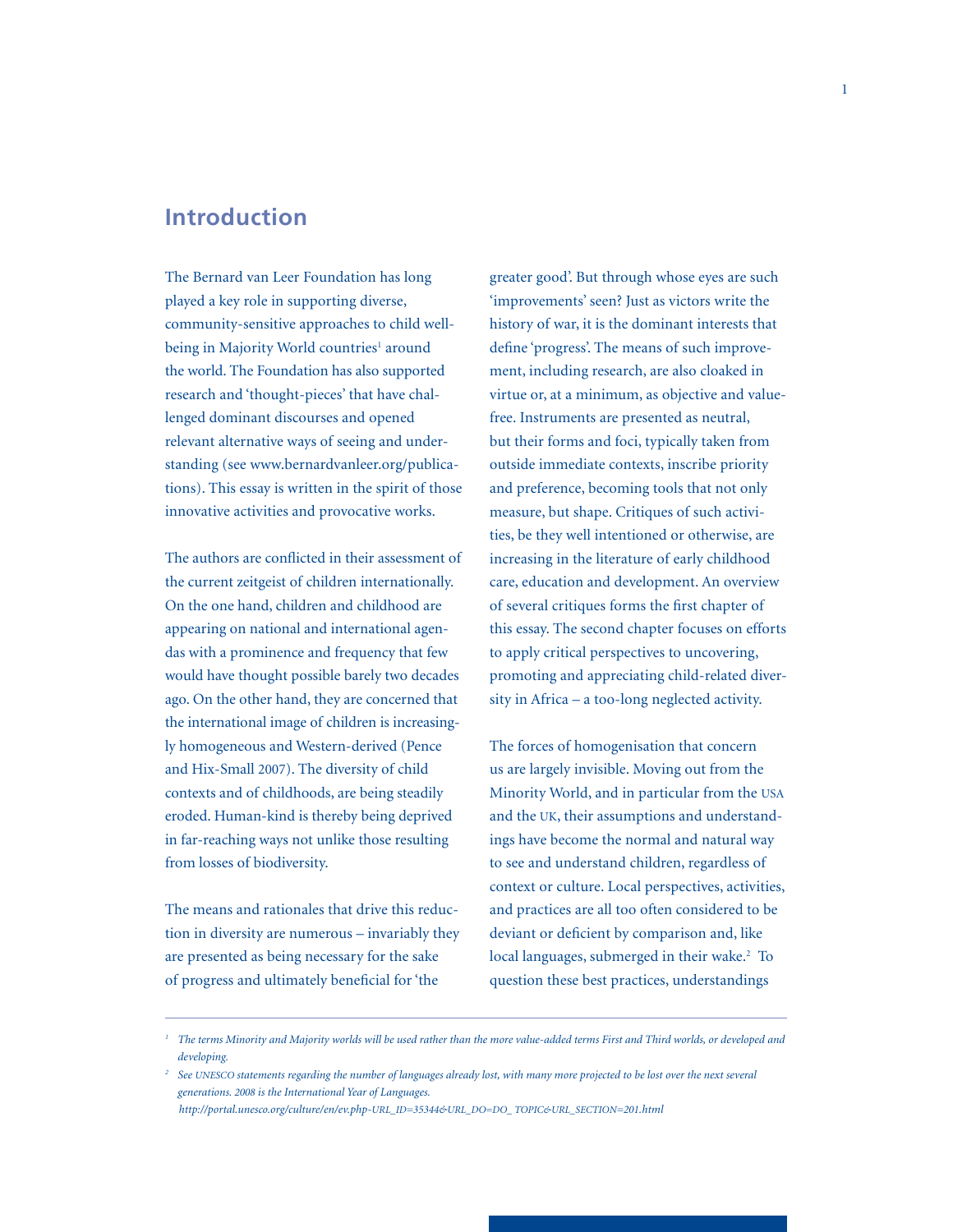2

and priorities is akin to questioning 'Motherhood' – an apt analogy as 'Motherhood' with a capital M is itself one of the powerful constructs that has emerged from the West to become a lens to view, and standard used to assess, other societies, mothers and families around the world. Through such lenses differences become deficiencies.

The Western World's construction of Motherhood (and the roles of children, fathers and families that accompany it) is but one example of numerous constructs formed in the Minority World that are increasingly visible and influential in the Majority World. Others include: the child as an economic investment in a neo-liberal society; various 'best practices' in policies, procedures, and programmes forged in one context and taken forward as universal exemplars; the dissemination of data-gathering tools that privilege certain indicators and objectives but disregard others; and longstanding constructions, such as linear 'progress' in child and social development, from less- to more-sophisticated with little thought given to the possibilities, perspectives, and insights that 'progress' erases. Each of these constructs is familiar and each is, or is becoming, foundational – they constitute the 'grand narrative' of early childhood care and development. To suggest that critiques of such approaches are useful and productive seem, for some, to beggar belief – but that is our purpose in this essay, as any specific narrative enables some, and restricts other, possibilities. It is these 'other' possibilities, and in particular possibilities within Africa, that are of interest here.

The broad history of how our current truths, our grand narrative regarding the early years, came to be is a larger story than this essay will venture, but parts of that history enter into this discussion. 'Science' is a key term in the contemporary story, but the tenets of that science, and its assumptions of 'Truth' have been shaken to their foundations in numerous disciplines, and some would argue to good effect. Maori scholar Linda Tuhiwai Smith reminds us that: "…scientific research is implicated in the worst excesses of colonialism…." (Smith 2002, p. 1). Colonialism is another key term throughout much of this essay, and it is not just the physical colonisation perpetuated by empires, but also the colonisation of the idea of childhood by academia and associated professional organisations (Cannella 1997; Cannella and Viruru 2004; Soto and Swadener 2002). Those images, both limited and normalising, are restricting, colonising agents active in the processes of globalisation.

This essay ventures into this complex and increasingly contested landscape not with a mission to decide or resolve, but rather to consider how different perspectives and understandings take the field of early years' work in very different directions, opening up some possibilities and foreclosing others. At the heart of our concern is that the polyphonic diversity of childhood globally is not being heard, and that homogenising forces are increasing in strength and reach.

In no place is this growing hegemony felt more acutely than in Africa, where local and indigenous voices have long been suppressed. Aspects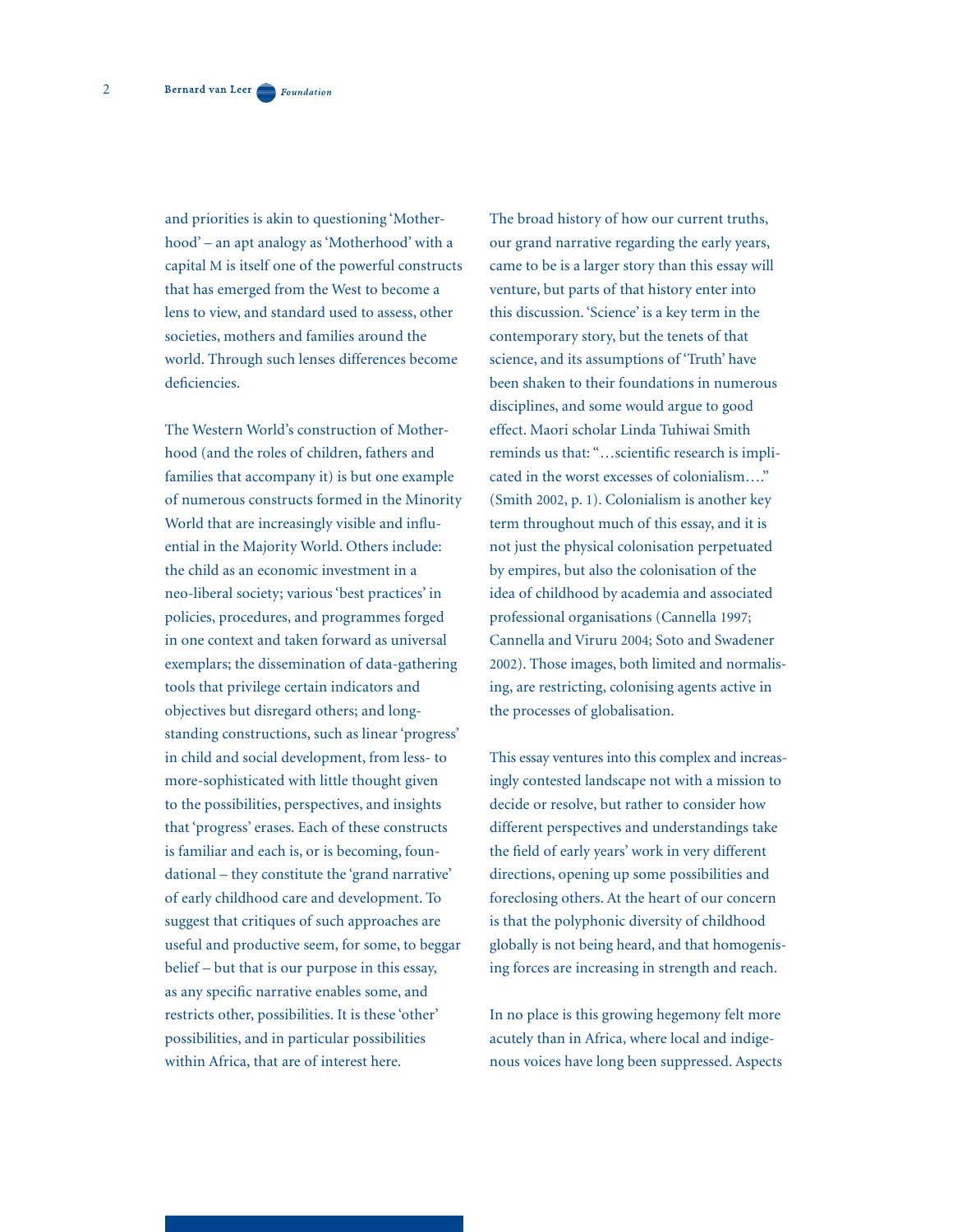of that history will be recounted in the second chapter of this essay and the forces of modernisation and globalisation considered as suppressive agents in the cause of 'progress'. Ways forward, more respectful of indigeneity and diversity, will be explored. But first, a brief overview is given of early childhood's recent entry onto the world stage with a follow-up focus on some key early childhood development (ECD) events that have taken place in Africa. These overviews will be followed by consideration of diverse critiques of what could be considered the monolith of a 'Global Child'.

### **The child enters the world stage**

ECD has a long history, with the institutionalisation of early childhood group care and education programmes moving out from Europe as colonising forces as early as the 1820's Infant Schools (Pence 1980; Prochner and Kabiru 2008). This chapter focuses on only a small slice of that timeline: international ECD since the UN adoption of the Convention on the Rights of the Child (www.un.org/documents/ga/res/44/ a44r025.htm).

The period 1989/1990 marked significant changes for children and for ECD internationally. On 20 November 1989 the Convention on the Rights of the Child (CRC) was formally adopted by the United Nations General Assembly; signing commenced on 26 January 1990, and 61 countries signed the document that day. By September 1990, 20 countries had ratified the Convention, bringing it into international law. UNICEF noted in 2001 that it had been: "ratified

more quickly and by more countries than any previous human rights instrument" (UNICEF 2001, p. 1).

A second key event was the March 1990 World Conference on Education for All (EFA) held in Jomtien, Thailand. At that conference the importance of ECD was underscored as a crucial part of basic education. The first four words under Article 5 provided ECD with a place at the table: "Learning begins at birth. This calls for early childhood care and initial education" (UNESCO 1990 World Declaration on Education for All, Jomtien, www.unesco.org/ education/efa/ed\_for\_all/background/jomtien\_ declaration.shtml.). For many years ECD had been the 'invisible child', hidden behind 'family', and disconnected from the recognition afforded its 'older siblings': primary, secondary and tertiary education, as key contributors to international development. Through ECD recognition at Jomtien, the rapid ratification of the CRC, and the World Summit for Children held in New York, on 28–29 September 1990, the early years began to move out from the shadows to a place of recognition in their own right on the international stage.

Robert Myers' publication of *The Twelve Who Survive* in 1992 was a third key international ECD event as that work began to refocus international attention from issues of child survival to a more encompassing understanding of what the increasing percentage of children who survived required in order to thrive. Myers' volume was an advocacy as well as a policy and programming tool.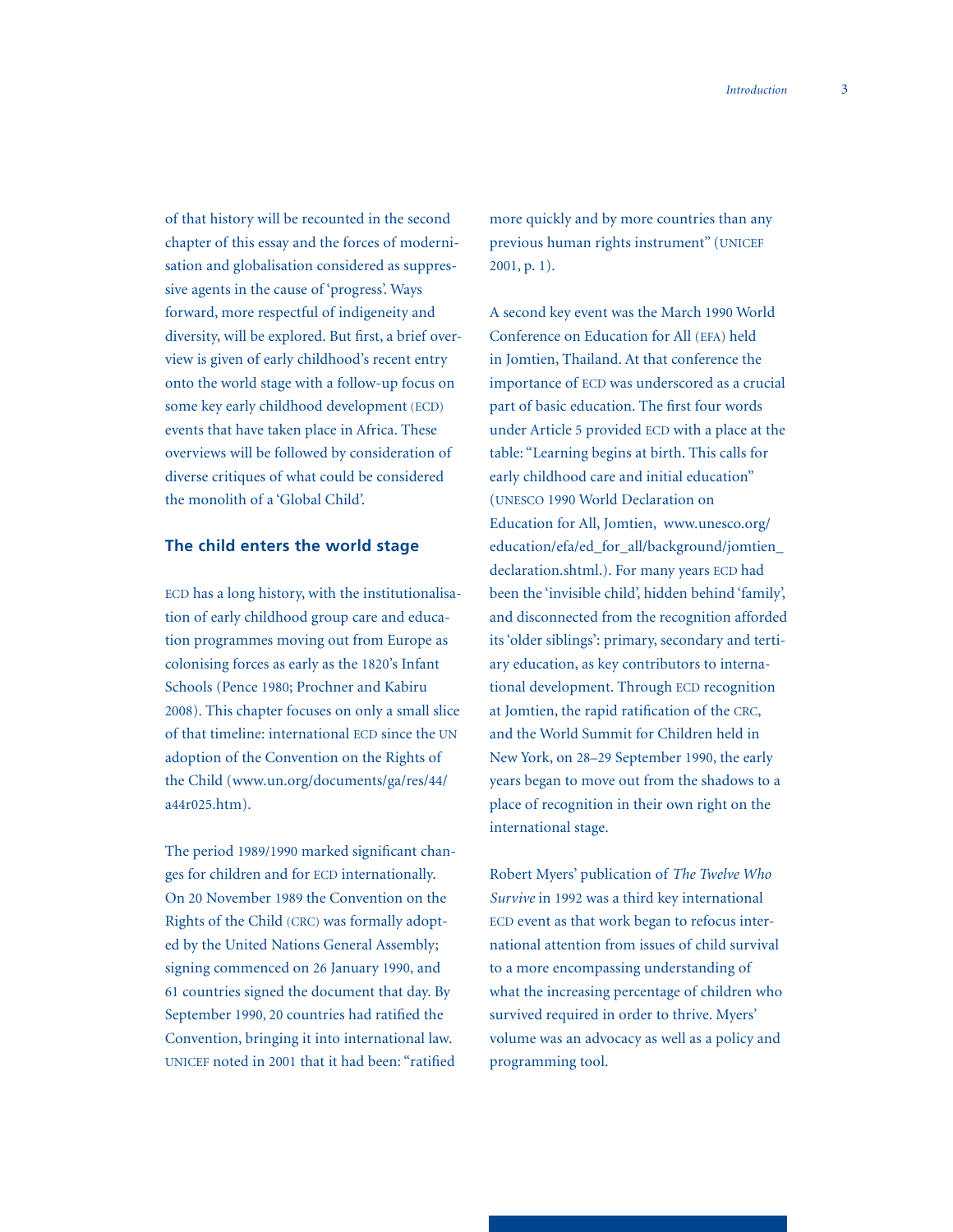In 1994 the US-based Carnegie Institute's Task Force on Meeting the Needs of Young Children opened another influential front in efforts to advance an international agenda for the young child. With their 1995 report *Starting Points: Meeting the Needs of Our Youngest Children,* the importance of the early years as a key period of brain development became a central focus for ECD advocacy. The World Bank was quick to pick up the implications of the Carnegie Report for international development: healthy child development as a key to broader social and economic development. In 1996 Mary Eming Young of the World Bank edited *Early Child Development: Investing in the Future,* with the importance of brain development featured as a lead point. At approximately the same time, the first of what would become a rapidly growing set of loans for ECD development in various parts of the world was approved by the World Bank. In addition, by the late 1990s the United Nations Children's Fund (UNICEF) was moving towards making integrated ECD (IECD) a centerpiece of its activities, with a strong focus on the CRC. In less than 10 years ECD had moved from the periphery of concern for all but a few international donors, such as the Bernard van Leer Foundation, to become a major topic on a significant number of donors' and international organisations' lists of priority issues.

A follow-up to the 1990 Education for All conference took place in Dakar, Senegal in April 2000. At the Dakar World Education Forum the profile of ECD was further enhanced as the delegates committed themselves to a number of goals, the first of which was "expanding and

improving early childhood care and education, especially for the most vulnerable and disadvantaged children" (UNESCO 2000).

A 10-year follow-up to the World Summit for Children was scheduled for New York in 2001, but was postponed as a result of the 11 September attack on the World Trade Center. The General Assembly's Special Session on Children took place instead in May 2002 and resulted in the publication of *We the Children* (UNICEF 2001) and *A World Fit for Children* (UNICEF 2002). The latter publication contains a copy of the Millennium Development Goals (MDGs), Special Session on Children documents, and the CRC. *We the Children* summarises much of the international work on children's developmental statistics that had been done during the intervening decade. The document also notes the increasing challenges to achieving child wellbeing in many parts of Africa due to the HIV/ AIDS pandemic, civil unrest and wars, refugee situations, and other challenges.

The links between brain, child, and economic development, effectively advocated in the mid-to-late-1990s, have proven to be a potent message at national and international levels. In the 21st century the most powerful proponents of ECD are not parents, care providers/teachers, or child development specialists – but economists. And in a parody of a North American advertisement for economic advisors, "When Wood-Gundy speaks, people listen!", the voices of ECD-supportive economists are heard in international corridors of power and political importance, where the voices of children,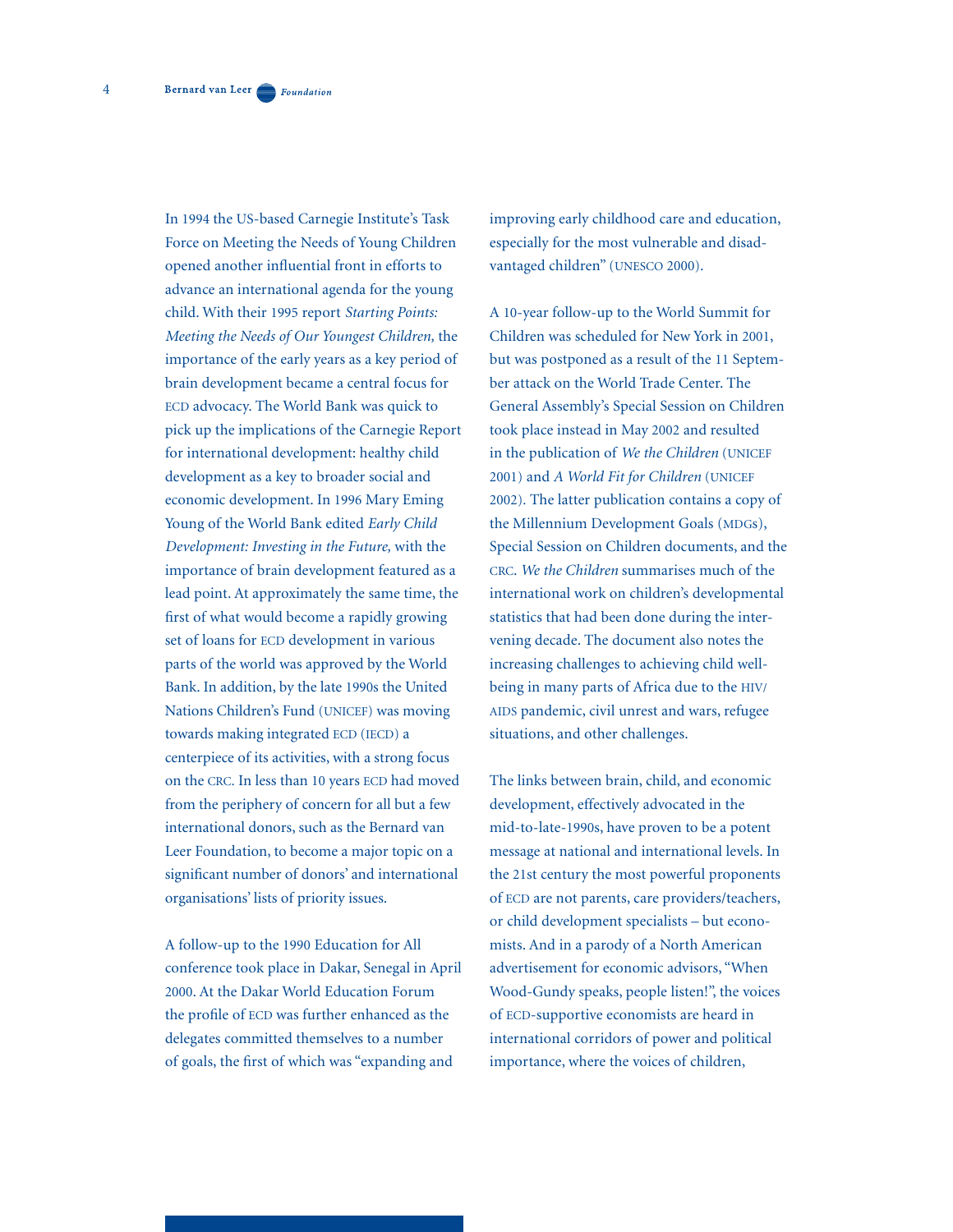parents and teachers never reached previously. Nobel Laureate James Heckman has been a key US-based leader in this work (see Heckman and Masterov 2007), and such support is increasingly common internationally as witnessed by a 2007 exercise coordinated by the Copenhagen Consensus Center and the Inter-American Development Bank. That exercise involved an expert panel of nine economists who ranked ECD at the top of 40 possible solutions to developmental challenges in Latin America (see www.copenhagenconsensus.com).

The international early childhood community has never enjoyed such high levels of support and visibility, and there is much good that can come from such support. We reiterate, however, that such reports and testimonies are not the full story. There are other voices from other places that are not being heard in national and international corridors of academic, professional, or political power. Among these voices are those of children and of families in local

contexts, and indeed at whole regional levels – such as sub-Saharan Africa (SSA) (and other parts of the Majority World). The events described above, and the emergence of the child onto the international stage, have not gone unnoticed in Africa. Box 1 highlights a number of these key ECD events in SSA starting with several key donor supports early in the 1970s. At the same time that children have become a more central concern for governments in Africa and around the world, characteristics of the 'global child' and other homogenising and dominating projections that lie at the heart of this essay have been increasingly critiqued, and from a growing range of disciplines and perspectives. Although most of these critiques are not presently well known in the world of international ECD, they are increasing in visibility within the broad field of early childhood studies and they have significant potential for those concerned with issues of diversity, social equity, and development.

#### *Box 1. Brief overview of key ECD events in sub-Saharan Africa (1971–2008)*

**Early 1970s:** Bernard van Leer Foundation supported development of ECD in Kenya through the Kenya Institute of Education, and the Educare project in South Africa. (Its first ECD supported programme started in Jamaica in 1966).

**Early 1980s:** Aga Khan Development Network began planning for Madrasa Resource Centres (MRCs) in East Africa and formulating internationally informed approaches to Islamic early childhood education and development. (First programme at Liwatoni Mosque in Mombasa in 1986.)

**1980s:** A small number of other donors and international non-governmental organisations (INGOs) came forward in support of ECD in various African countries.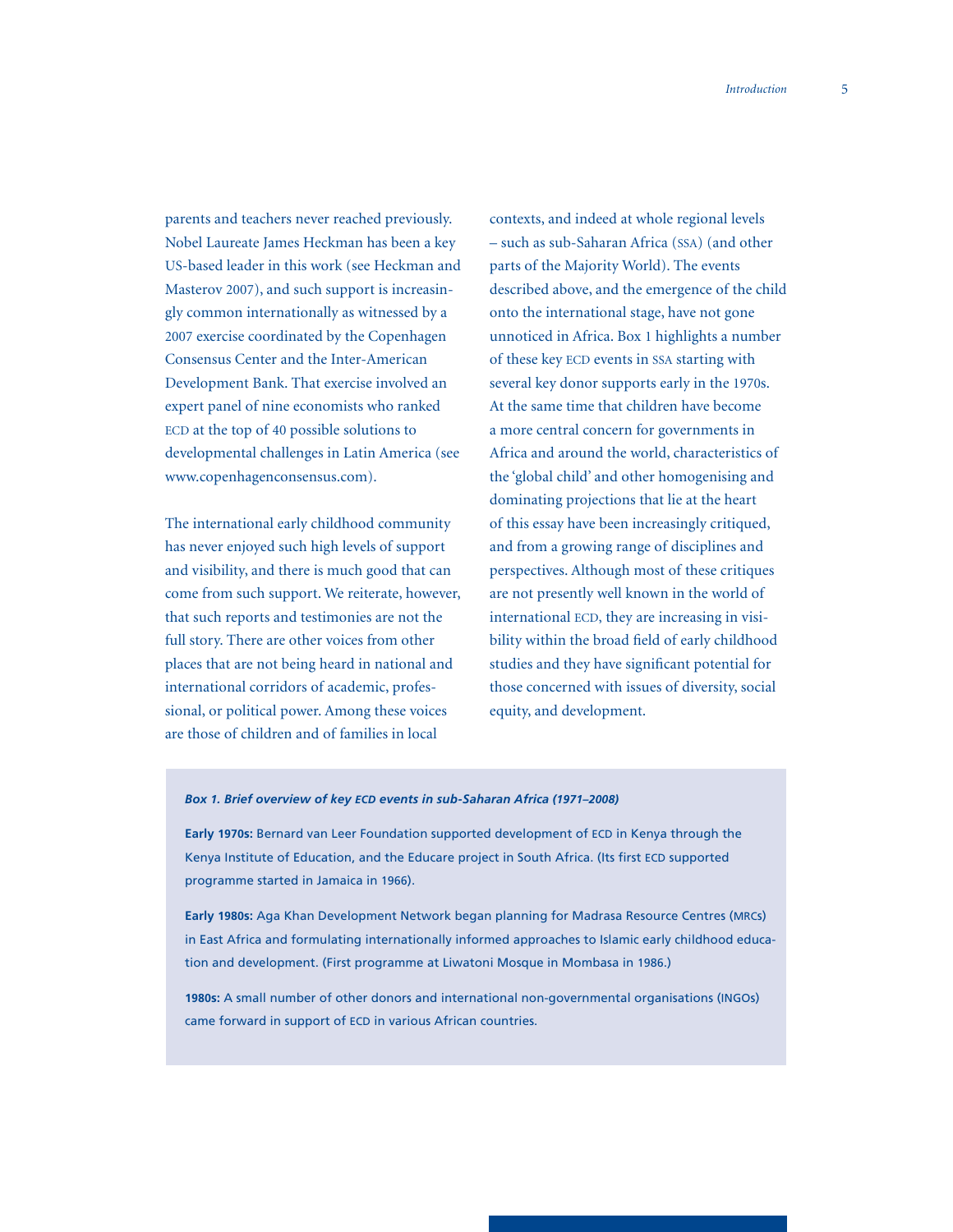**1990:** Many African countries were quick to sign the Convention on the Rights of the Child (United Nations, 1989). President Traoré co-hosted the Summit, and Senegalese President Diouf was a key figure in its promotion.

**1991:** Bernard van Leer Foundation-supported ECD seminar held in Maseru, Lesotho, led to the publication *Building on People's Strengths: Early Childhood in Africa* (Bernard van Leer Foundation, 1994).

**1992:** First Africa Region International Society for the Study of Behavioral Development (ISSBD) meeting held in Yaounde, Cameroon on the theme 'Child Development and National Development.' Subsequent regional meetings held approximately every two years.

**1992:** Organization of African Unity (OAU)/UNICEF published *Africa's Children, Africa's Future: Human Investment Priorities for the 1990s.* (OAU/UNICEF 1992).

**1993:** EFA international forum in New Delhi, India put ECD on the agenda. The development of ECD in Kenya presented as a case study.

**1993:** October meeting of the Donors for African Education (now the Association for the Development of Education in Africa, ADEA) created a Working Group on Early Childhood Development (WGECD). The WGECD was first hosted by UNICEF, followed by the Government of The Netherlands. Currently the Secretariat is hosted by Save the Children US in Nairobi with UNESCO's Bureau régional pour l'education en Afrique (Regional Bureau for Education in Africa – BREDA) in Dakar serving as the Chair of the WGECD.

**1994:** Early Childhood Development Network in Africa (ECDNA) launched with support from UNICEF.

**Mid-to late-1990s:** World Bank ECD funding credits in SSA (Eritrea, Kenya, Nigeria [limited], Uganda).

**1994:** Joint Training Initiative, Bernard van Leer Foundation with local/country partners.

**1996:** Regional seminar on 'Early Childhood in Francophone Africa' held in Ouagadougou, Burkina Faso supported by UNESCO.

**1996:** Creation of Reseau africain francophone prime enfance (Early Childhood Francophone African Network) through UNESCO and UNICEF.

**1996:** Colletta et al. *The Condition of Young Children in Sub-Saharan Africa* published as World Bank Technical Paper No. 326.

**1997:** Regional ECD Training Seminar ('Summer Institute') held in Namibia. UNICEF provided seed funding with University of Victoria, Canada, co-organising and University of Namibia hosting.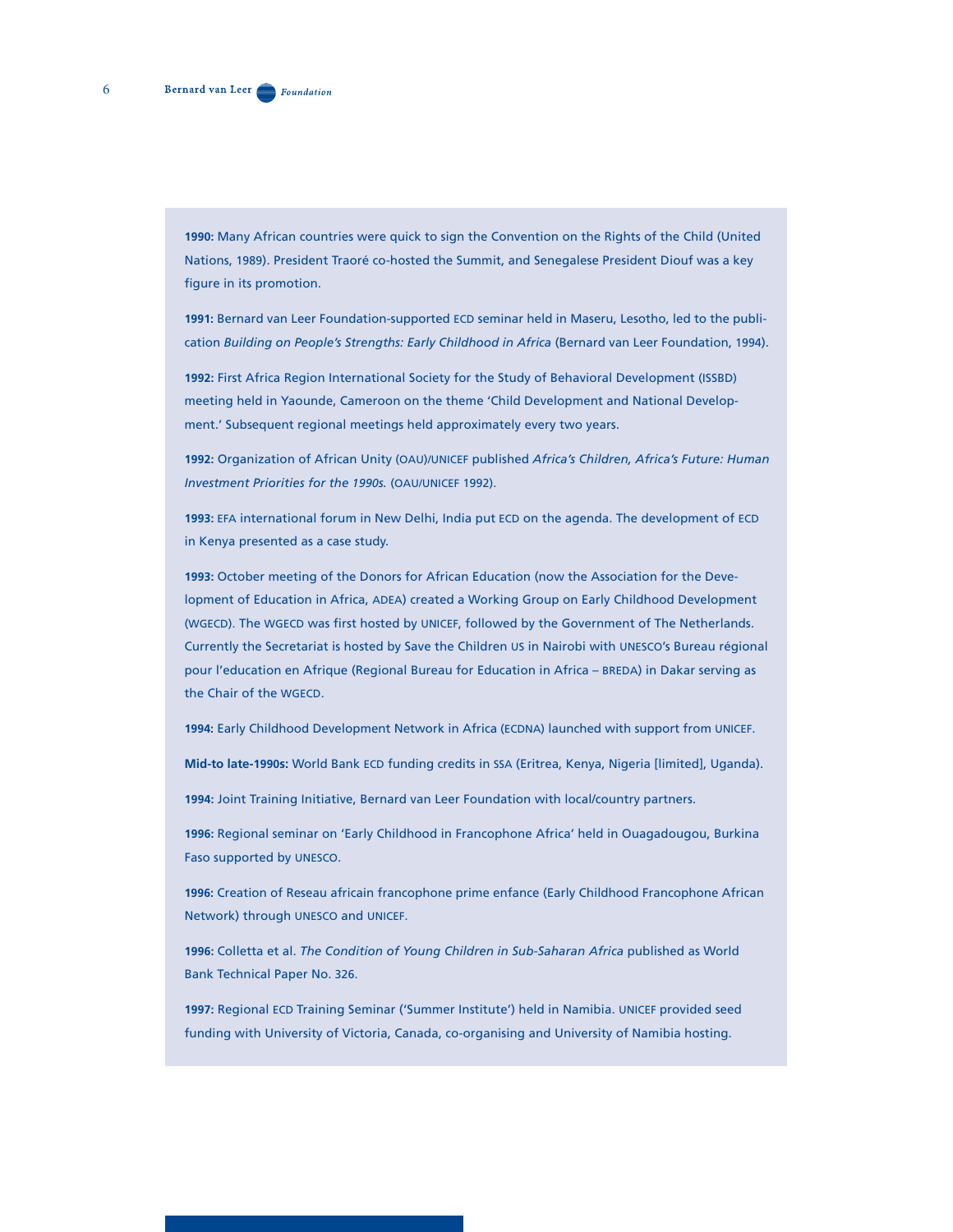**1997:** Colletta and Reinhold, *Review of Early Childhood Policy and Programs in Sub-Saharan Africa* published as World Bank Technical Paper No. 367. Their assessment of the expenditure on education in Africa showed needs and the percentage of education budgets allocated to ECD (only 4 of 25 countries had any expenditure, and it was minimal).

**1998:** 7th Conference of Ministers of Education of African Member States (MINEDAF VII) accepted recommendation noting that: "clear policies be formulated to promote early childhood education and development" (Report of the VII Conference, April 1998, http://unesdoc.unesco.org/images/).

**1998:** Regional ECD Training Seminar ('Summer Institute') held in The Gambia, organised by University of Victoria, Canada, supported by UNICEF and World Bank.

**1999 to date:** African International ECD Conference series:

- **1999:** 1st African International Conference on ECD, Kampala, Uganda (see Proceedings at www. ecdafrica.com).
- **2002:** 2nd African International Conference on ECD, Asmara, Eritrea (see 2002)
- **2005:** 3rd African International Conference on ECD, Accra, Ghana (see 2005)

**Late 1990s:** UNICEF shifted to greater ECD emphasis (integrated ECD = IECD).

**2000, January:** Funding received from the World Bank and the Norwegian Educational Trust Fund to develop the Early Childhood Development Virtual University (ECDVU); programme. Delivery (with multiple donors) started August 2001 (see www.ecdvu.org).

**2000:** Swadener et al. *Does the Village Still Raise the Child? A Collaborative Study of Changing Childrearing and Early Education in Kenya* published by State University of New York Press.

**2000, April:** World Education Forum held in Dakar, Senegal (10-year follow-up to Jomtien Conference and EFA initiative). "The Dakar EFA goals are intended as an 'education wing' of the MDGs of the UN, also adopted in 2000" (NEPAD Education Sector Framework, draft, February 2004, p. 9).

**2000–2001:** ADEA–WGECD policy case studies carried out in Ghana, Mauritius, and Namibia, plus a questionnaire sent out to 49 African countries (33 responses=70% return).

**2001, May:** Cairo, Egypt, Africa Fit for Children published by UNICEF (Pan African Forum for Children, Africa Common Position, Cairo Declaration, and Plan of Action).

**2001:** The New Partnership for Africa's Development (NEPAD) formed. NEPAD is the merger of two initiatives: Millennium Partnership for Africa's Recovery Programme (MAP), associated with President Mbeki of Republic of South Africa, and the OMEGA Plan, associated with President Wade of Senegal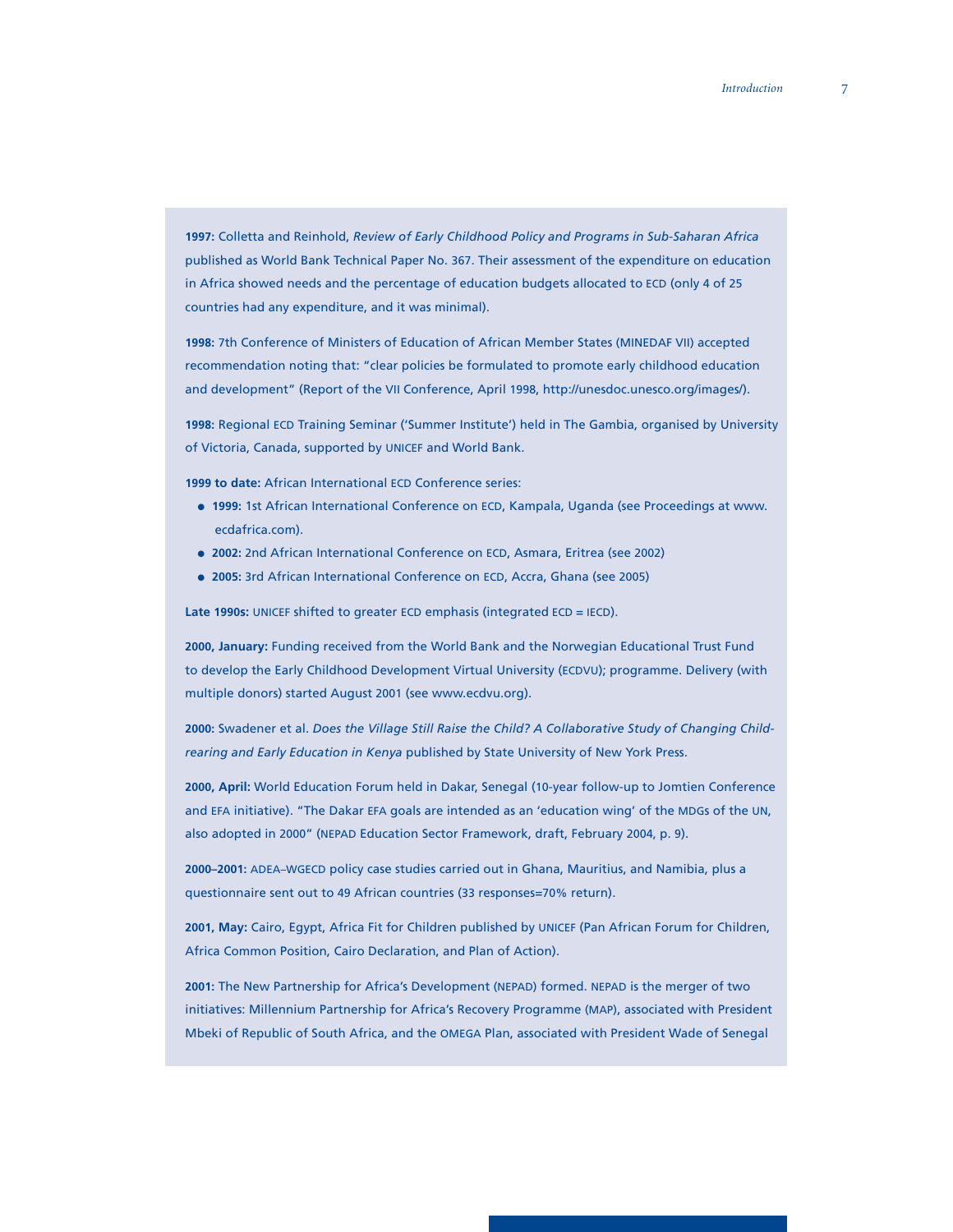that emphasised sub-regional development. Much of the intellectual and policy work behind NEPAD was done by the Economic Commission for Africa (ECA) (www.dfa.gov.za/au.nepad/historical\_overview.htm).

**2001, August:** ECDVU 3-year MA programme commences on-line delivery with 30 participants from 11 SSA countries.

**2002, September:** 2nd African International Conference on ECD held in Asmara, Eritrea. Produced *Asmara Declaration and Proceedings* (www.ecdafrica.com/).

**2002–2003:** ADEA–WGECD Project to Support National Policy Planning for ECD in Three Countries of West Africa (Burkina Faso, Mauritania and Senegal).

**2003:** Publication by UNICEF of *The Young Face of NEPAD: Children and Young People in the New Partnership for Africa's Development* (www.unicef.org/publications/files/NEPAD\_FINAL.pdf).

**2004:** 27 of 30 (90%) ECDVU participants from 10 African countries completed the full 3-year programme.

**2005, May 30–June 3:** 3rd African International Conference on ECD held in Accra, Ghana. Produced Accra Communique and Proceedings (www.ecdafrica.com).

**2006:** ADEA Biennial Meeting, Libreville, Gabon, with a focus on ECD programmes (www.adeanet.org).

**2006:** Hyde and Kabiru, Early Childhood Development as an Important Strategy to Improve Learning Outcomes, published by ADEA Working Group on ECD.

**2006, December:** Launch of 2nd ECDVU programme in SSA, a one-year professional development programme, in cooperation with University of Education Winneba, Ghana and Chancellor College, University of Malawi.

**2007:** ADEA–WGECD changed sponsorship; Save the Children US, based in Nairobi, becomes the home for the Secretariat, and UNESCO Regional Bureau for Education in Africa (BREDA), based in Dakar, now serves as the Chair.

**2007:** December: ECDVU one-year SSA programme (SSA-2) concluded. 23 of 24 participants (96%) completed the programme.

**2008:** *Africa's Challenge: Early Childhood Care and Development in Sub-Saharan Africa,* Garcia et al. (Eds.). 24 chapters, with 56 authors, mostly based in Africa, published by the World Bank.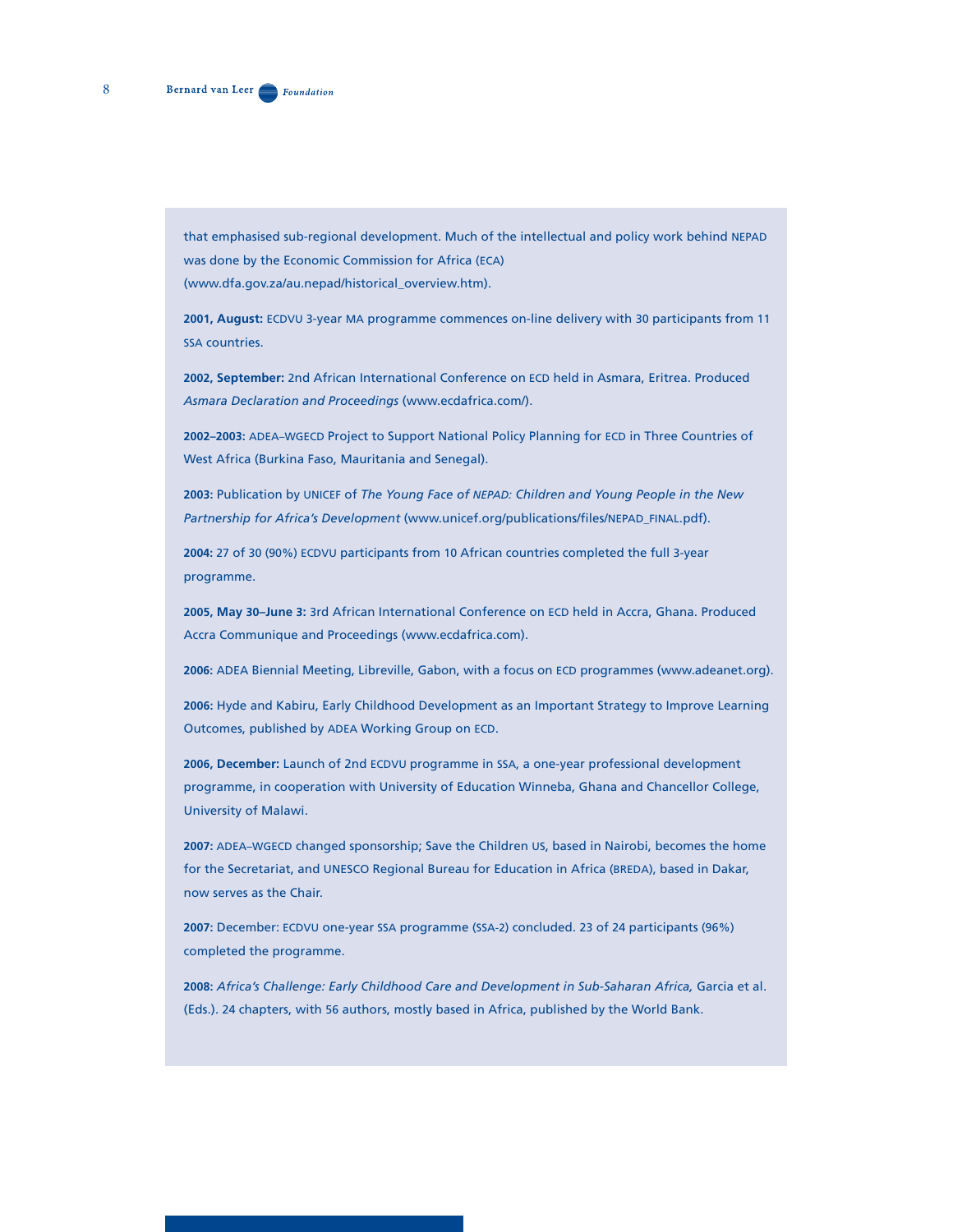# **Chapter 1: A question of diversity: childhood or childhoods?**

At one level, most individuals reading this essay appreciate that childhood is not the same across time or across cultural space. At another level, we participate in the promulgation of policies, practices, codes, and conventions that are not only acts of 'imprint', but are also acts of 'erasure', of standardisation, and of assimilation. The dramatic reduction in world languages, referred to earlier, is but one example of such erasure. These are not necessarily objectives sought, but they are nevertheless outcomes of progress and globalising activities.

Several streams of critical literature will be considered in this chapter, before focusing on reconceptualist and reclamation possibilities for SSA in Chapter 2. While these critiques are presented separately, and their histories are typically discipline-specific, there is an increasing and stimulating synergy amongst these works. Individually and collectively, these discourses open up the field of ECD and the lives of children globally to possibilities and potentials foreclosed by positivist and reductionist approaches that continue to dominate the field and that constitute key forces within the current early years 'grand narrative'.

## **Discomforts within the discipline of child development**

## *A cultural critique*

The discipline of child development has long

been criticised for its failure to appreciate the importance of culture in its formulations. Cole in his 1996 critique, *Cultural Psychology: A Once and Future Discipline,* noted Wundt's 1921 formulation of "two psychologies": a 'physiological psychology' focusing on the experimental study of immediate experience, and a 'higher psychology' (*volkerpsychologie*) that could not be studied using laboratory methods, but had to be studied by the methods of the descriptive sciences, such as ethnography and linguistics (Cole 1996, p. 28). Cole went on to note that: despite Wundt's standing as the 'founder of scientific psychology': "The only part of his scientific system to win broad acceptance was his advocacy of the experimental method as the criterion of disciplinary legitimacy", and with that focus we witness the truncation of culture within the discipline of child development.

Other leaders in the emerging social sciences echoed Wundt's sensitivity to the importance of culture in the late 19th and early 20th centuries. For example, E.B. Tylor warned ethnologists to avoid "measuring other people's corn by one's own bushel" (Tylor 1881 cited in Sturtevant 1974), while Malinowski emphasised that one of the key goals of ethnographic work was: "to grasp the native's point of view, his relation to life, and his vision of the world" (Malinowski 1922 cited in Sturtevant 1974). The foremost linguist of his time, Edward Sapir, emphasised that "the world in which different societies live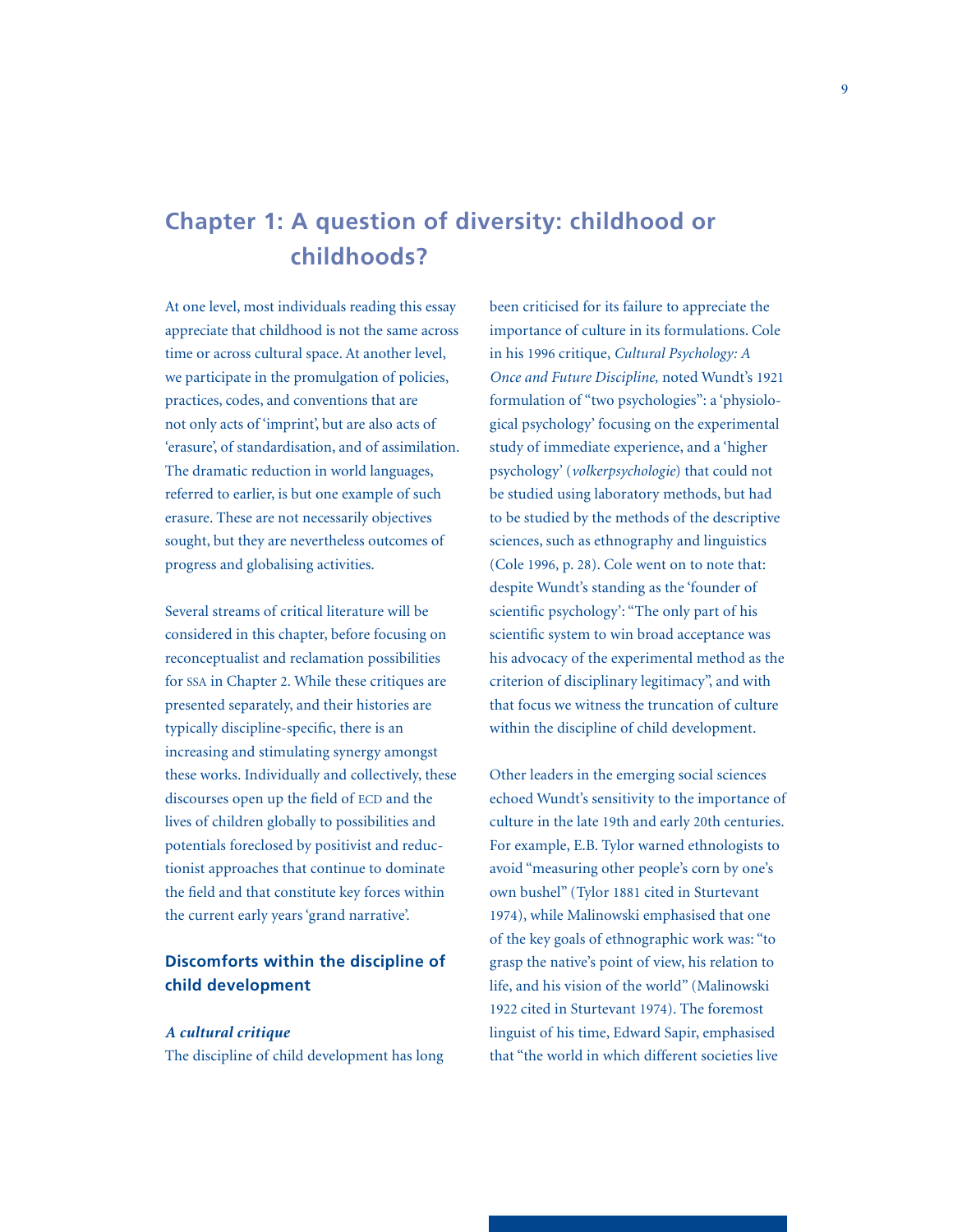are distinct worlds, not merely the same world with different labels attached" (Sapir 1929, p. 209, cited in Shweder 1991).

Cole documents efforts by some psychologists in the 1960s and 1970s to bring culture into their work, noting publications by Greenfield and Bruner (1966), Segall et al. (1966), Witkin (1967), his own work, Cole et al. (1971), and the launch of the *International Journal of Psychology* in 1966 and the *Journal of Cross-cultural Psychology* in 1973. Nevertheless, and despite such efforts, Cole's central question remained, "Why do psychologists find it so difficult to keep culture in mind?" (1996, p. 1). Towards the end of his 300-page book, Cole ventures answers to his question – answers that link psychology's interest in generaliseable, 'universal' theories, and the use of particular research approaches to the stillbirth of culture within the discipline. The relationship between research method and message is another key influence on the suppression of a culturally diverse literature in child development (see Pence and Hix-Small 2007). While some see developmental science as a wondrous opener of doors, others understand it as a univocal gatekeeper that privileges certain understandings and perspectives while restricting other, diverse forms of knowledge.

#### *Post-structural critiques*

In addition to cultural critiques, a quite different line of critical thought has emerged within psychology since the early 1980s. This one is based on a post-structural approach to the discipline wherein the 'object of gaze' shifts from the child, to the discipline itself. Influenced by the work of Michel Foucault, works such as: *Changing the Subject* (Henriques et al. 1984), *The Psychological Complex* (Rose 1985), *Evolutionary Gradualism and the Study of Development* (Costal 1986), *The Crisis in Social Psychology* (Parker 1989), and *The Biologising of Childhood: Developmental Psychology and the Darwinian Myth* (Morss 1990) place psychology and the discipline of child development in a social-historical context deeply influenced by 19th century evolutionist thought. Extrapolating from various lines of Darwinist discussion and pre-Darwinist evolutionist thought, a 'sciencebased' justification for the domination of 'less developed' peoples (non-Europeans) by those 'more developed' (Europeans), was an expedient and useful alternative to earlier spiritually based justifications for conquest and control. In this evolutionist construction both children and 'natives' were seen as representing less evolved forms, and parallels were often drawn between the two.

Haeckel, a follower of both Darwin and Lamarck, was to have a particularly profound effect on the emerging science of psychology: "In order to understand correctly the highly differentiated, delicate mental life of civilised man, we must, therefore, observe not only its gradual awakening in the child, but also its step-by-step development in lower, primitive peoples and in invertebrates." (Haeckel 1879, in Morss 1990, p.18). Sully, in *Babies and Science* (1881), continues the theme, firmly embedding the origins of child development theory alongside rationales for colonisation and control: "…the modern psychologist, sharing in the spirit of positive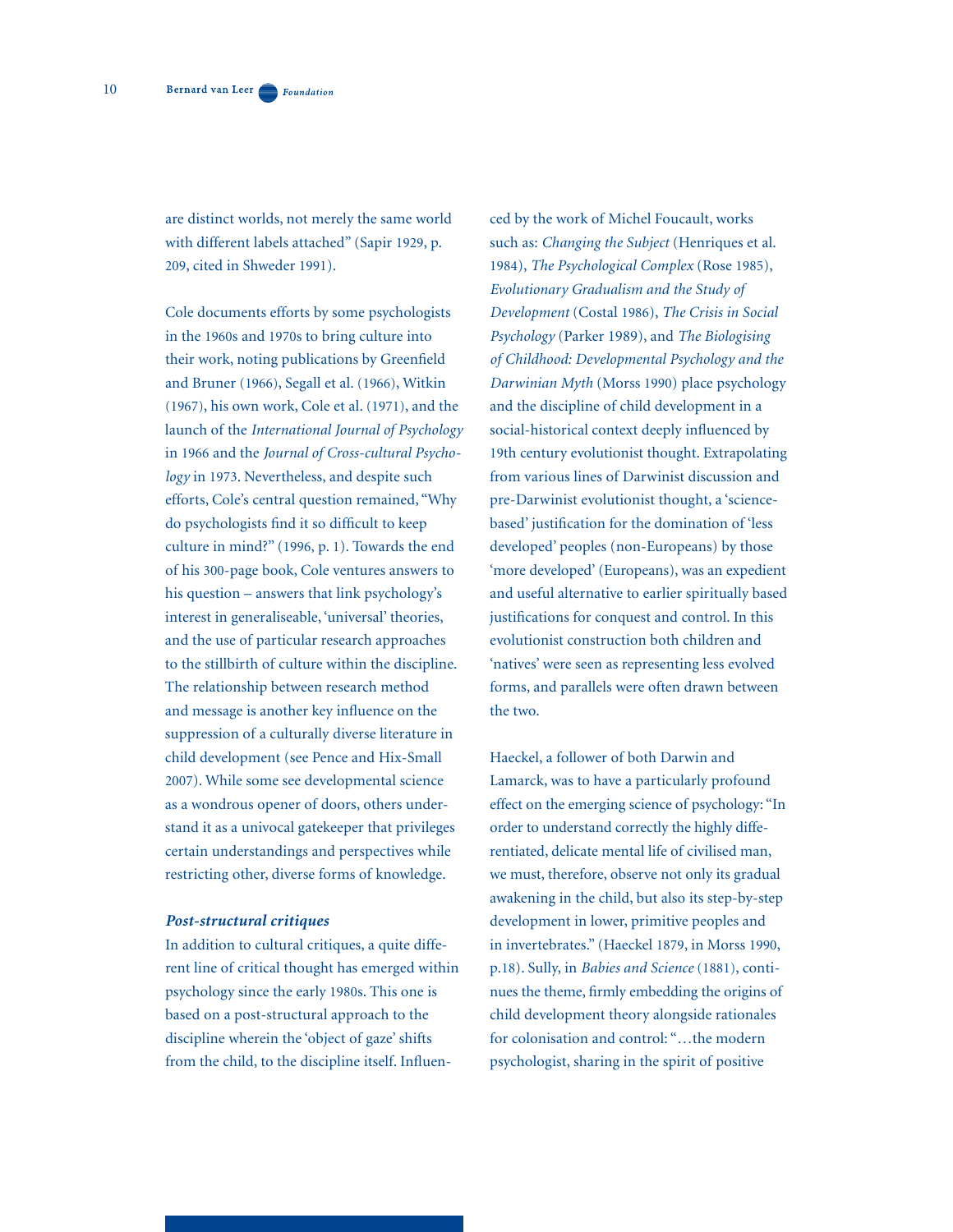science, feels that he must…study mind in its simplest forms…[He] carries his eye far afield to the phenomena of savage life, with its simple ideas, crude sentiments and naïve habits…. Finally he directs his attention to the mental life of infancy, as fitted to throw most light on the later developments of the human mind." (Sully 1881, in Riley 1983, p. 47). By the onset of the First World War (WWI) imperialist powers "controlled or occupied 90% of the world" (Cannella and Viruru 2004, p. 12), and the extension of evolutionist ideology to the discipline of child development was firmly in place.

Psychology sought the legitimising mantle of science, as did all the social sciences. The accessible door was biology – evolutionary biology. The idea of progress, from lesser to greater, and the pursuit of a universal 'developmental pathway', lies at the heart of child development theories and also of discredited theories of social development (Social Darwinism). The images of progress, from ignorant or 'savage', through lower, then higher levels of thought and ability and on towards 'civilisation', are mirrored in the stages-terminology of child development. Both are envisioned by, and predicated on, a European, male norm that pathologises 'the other'. Neither children, nor 'natives' (nor women) were considered to have reached such heights of development, but each is deemed capable of some level of advancement, through appropriate guidance. Such guidance is the obligation of the superior, as is the determination of the means and appropriate markers along the ascent. Such markers, over time, are construed as 'normal' and 'natural', becoming

rarefied as 'universal milestones' to be sought and achieved. Their desirability, once internalised, becomes the means through which individuals and societies are re-formed in the image of the master and the master's world. The artifacts and instruments of 'progress' are also powerful, consistent with the observation that the first automobile was 'man-made', but that industrial societies, and the fate of humankind, have ever since been shaped by that machine. The institution of schooling is another potent tool, maintaining remarkable uniformity despite a great diversity of contexts, not only providing information, but also defining what constitutes knowledge, who is qualified to provide it, where it is to be provided, and to what ends it is to be used.

Guidance by those defined as 'higher on the ladder' can take the form of colonisation in regards to other cultures and societies, and close adult supervision in regards to children's development. Consistently, the image of the child found in late 19th and early 20th century researchers' statements is that of incompetence and deficiency. From Darwin's own observations of his son Doddy's inabilities: "not able even when 124 days old easily to recognise whence a sound proceeded", to William James' classic description of a newborn's world: "the baby, assailed by eyes, ears, nose, skin and entrails at once feels that all is one great blooming, buzzing confusion." (James 1890, reprinted 1981, p. 488), the image is one of incompetence and incompleteness. This image persists in Gesell's work and can also be found in the 1945 United States Department of Labor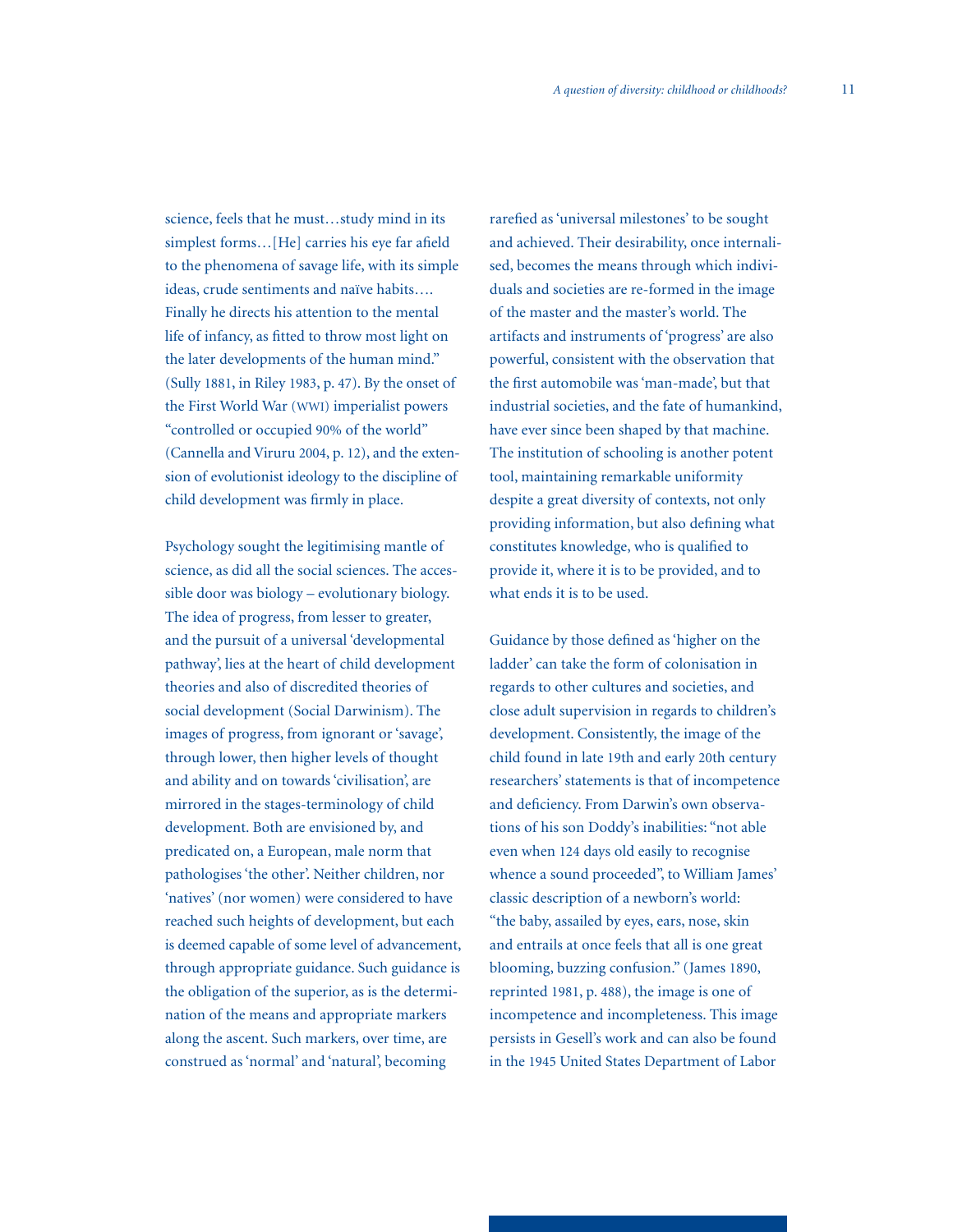Children's Bureau publication, *Infant Care Manual* "by the time the baby is 3–4 months of age his eyes are more or less complete,…but it is not until he grows older and his brain and nervous system develop that he is able to tell, for example, the difference between discomfort due to hunger and discomfort due to a pain in his ear" (US Department of Labor 1945, pp. 22–23).

Such 'scientific' images of deficiency nest comfortably into various rationalised social structures and roles, from those found within colonial empires to the male-saturated paid labour force of the US extolling an image of the 'ideal mother' as a full-time, home-based caregiver of an incomplete child that is deeply in need of such maternal attention. The contours of this 'perfect match' (linking industrial needs to family structure and familial roles) are clear in statements that arose early in the establishment of the 'cult of true womanhood' in the mid-19th century:

"The greater physical strength of man, enables him to occupy the foreground in the picture. He leaves the domestic scenes; he plunges into the turmoil and bustle of an active, selfish world…Hence courage and boldness are his attributes….Her inferior strength and sedentary habits confine her within the domestic circle; she is kept aloof from the bustle and storm of active life…timidity and modesty are her attributes. (Jonathon Steares 1842, in Kraditor 1968, p. 47)

Such constructions, influential for generations, clearly advance the interests of some, while suppressing those of others.

The WWII years, with a need for a revised role for women in the labour force (for example, 'Rosie the Riveter'), followed by a soul-searching about the role science (a force for 'good') had played in unleashing the fury of the atom and revealing the capacities of civilised societies to inflict pain and suffering at unprecedented levels, represent cracks in the foundations of positivist science and social beliefs that would widen in the coming decades. Foucault, among others, began the work of expanding cracks in the illusion of objectivity through his works from the mid-1950s to his death in 1984. With Foucault we have the laying bare of the intertwined relationships among power, knowledge, and institutional structures, and while Foucault himself did not address the topic of child development, his critique of other professionally driven and academically buttressed institutions provided a suitable base for Henriques et al.'s observation that: "The scientific object of developmental psychology, namely the developing child, is a product of a particular kind of discursive enterprise and not an independently pre-given object about which psychologists make 'discoveries'" (1984, pp. 101–2).

Henriques et al.'s critique goes beyond the insensitivity and arrogance highlighted in cultural critiques of child development, to a deeper position that questions any attempt by structuralists to "present us with a complete picture: a place for everything and everything in its place", to a post-structuralist position "with an emphasis on diversity" (Morss 1996, p. 125). In this way the post-structuralist critique is different in character from most earlier critiques, including Marxism (the substitution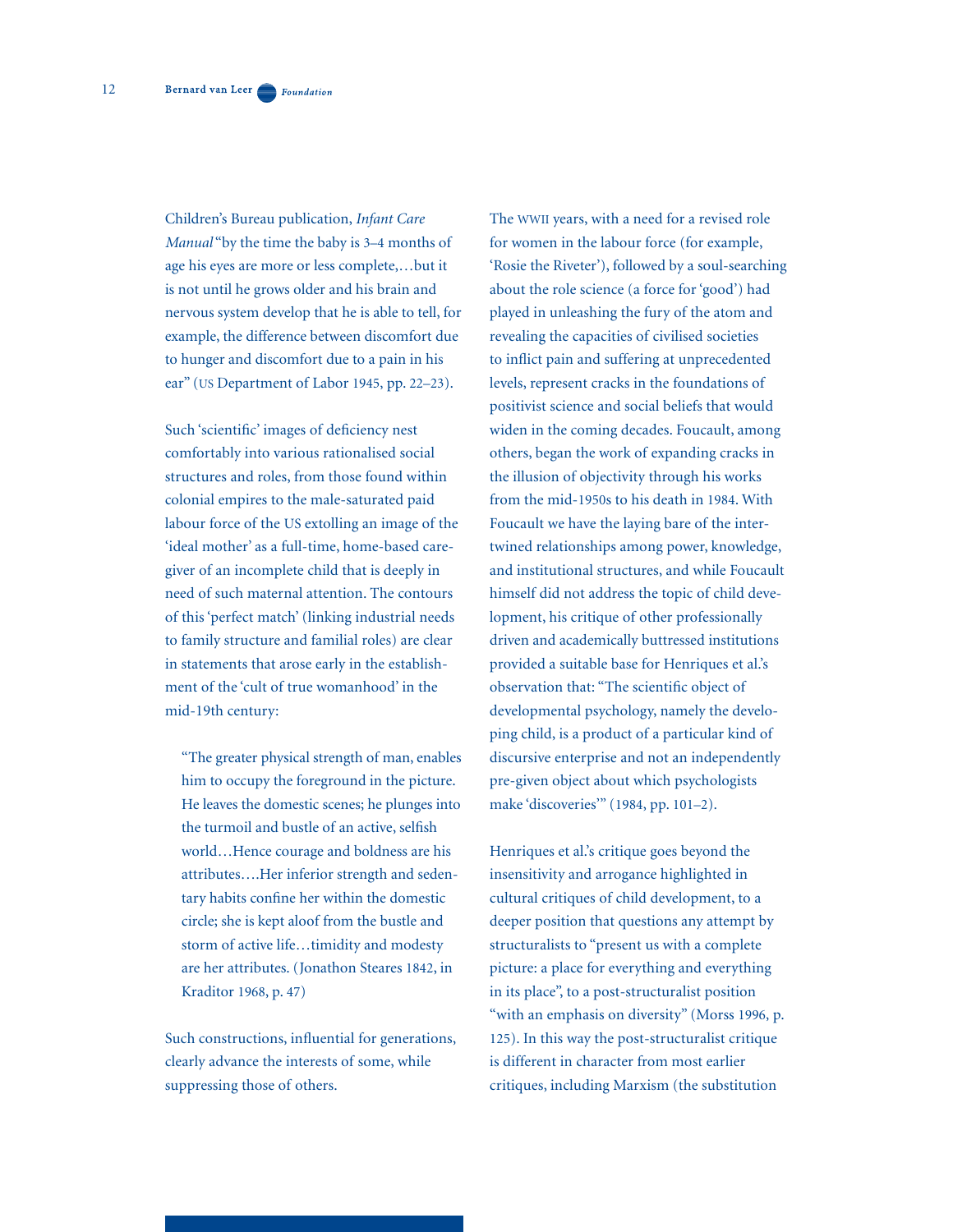of one structure for another) or, more recently, the work of Bruner (1986), Rogoff (1990), and Harre (1986, 1992), whom Bradley notes "still assume the subject-position of one who in principle can know about human development in general" (1993, p. 406). With a post-structuralist position the door is open to a diversity of voices, and the role of researcher opened to the possibility of becoming an 'enabler' of other voices – voices that are authentic within their own context and heard through enabling (as opposed to interpreting) activities.

## *Enabling diversity and rethinking professionalism*

The role of enabler has not been common in child development, psychology, or any of the social sciences. Academics and professionals have traditionally been taught that their knowledge trumps others (which are less fully informed), creating a dynamic that counters enabling processes and disables diversity. Forged in the privileging, western structures of academia and conjoined with professionals shaped in those same institutions, the field of international ECD may wish to consider the words of one who came through similar corridors and into international development somewhat earlier than most ECD specialists – the respected agronomist Robert Chambers, who advises that:

"[We], who call ourselves professionals, are much of the problem, and to do better requires reversals of much that we regard as normal….Normal professionalism means the thinking, concepts, values, and methods

dominant in a profession. It is usually conservative, heavily defended, and reproduced through teaching, training, textbooks, professional rewards, and international professional meetings" (1993, p. ix and 62).

Chambers' caution (and ire) was directed at himself and his colleagues who had long sought to shape Majority World agriculture and development to their own understanding of the world (with invariably problematic results), but his cautions apply equally well to the field of early childhood care and development. Chambers' new-found commitment was to participatory approaches, approaches that seek to create an exchange, a hearing of different voices, and not privileging one over the other. Such approaches have been successful as part of indigenous ECD training and education (Pence et al. 1993; Ball and Pence 2006).They form the basis for Maori influence in the national ECE *Te Whariki* curriculum in Aotearoa/New Zealand (Carr and May 1993; New Zealand Ministry of Education 1996), but are limited in the world of ECD and international development (Pence and Marfo 2008).

Returning to the Western-based heartland of psychology and child development, there is evidence that the critiques noted above, perhaps by post-structuralists as well as by cultural critics, have not gone unnoticed. The dominant child development academic and professional association in the US (and the world) is the Society for Research in Child Development (SRCD). In 2005 the Society was engaged in soul-searching about ways to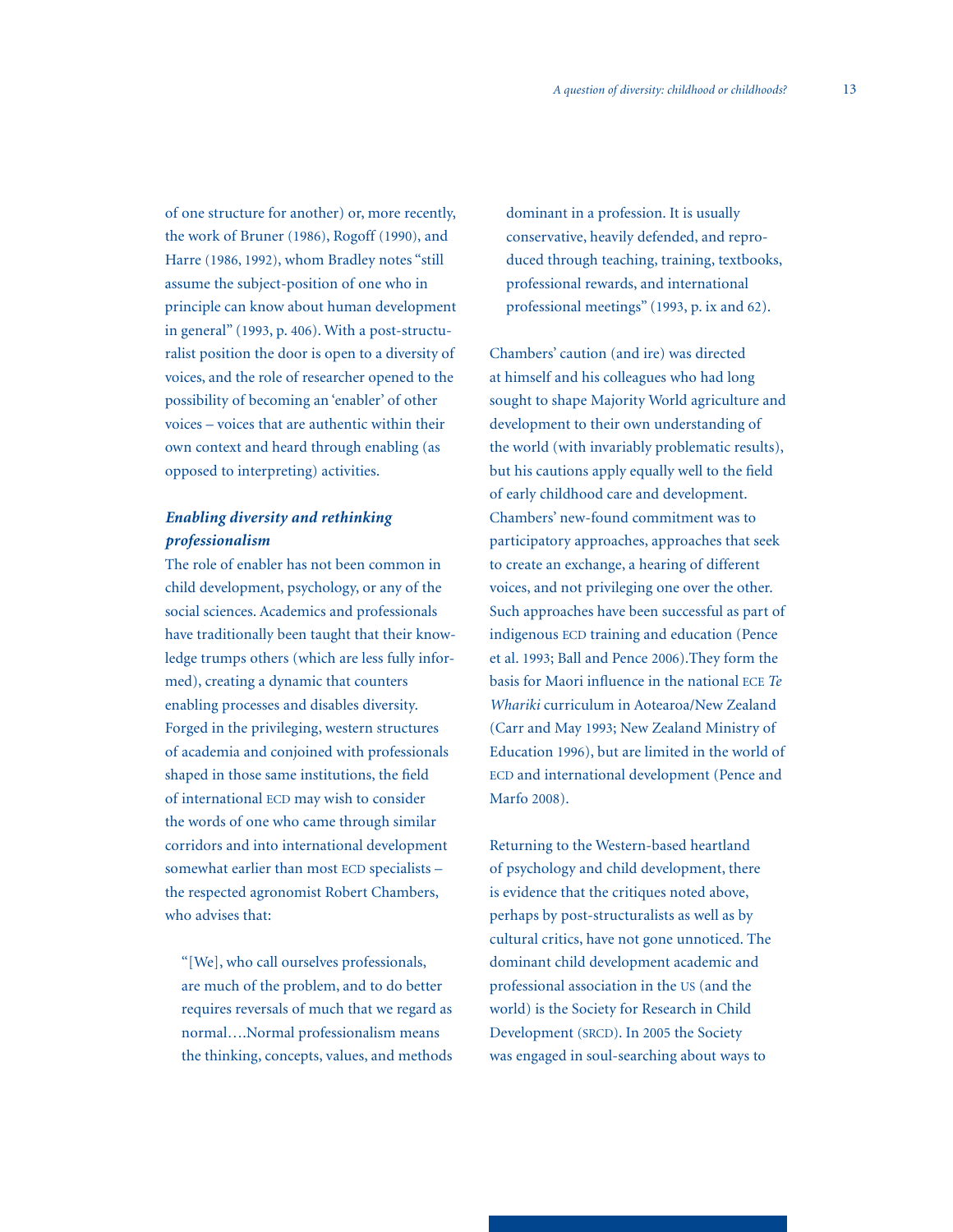"strengthen the international focus within SRCD" (16 July 2005 website communication from SRCD). The responses to SRCD's search are indicative of the challenges academia continues to face in its 'internationalisation' efforts. For many the question was understood as one of 'access and participation', for example, where to hold the meetings, who to include on editorial boards and committees, and so on. But some framed the issue differently, for example this comment from a high-profile member:

"I want to add a suggestion about the prevailing mindset of SRCD, which affects the quality of the science published in *Child Development* and the monographs. It starts with the fact that only a little more than 10% of the world's children live in the developed countries of Europe, North America and other European outposts… yet the research is heavily concentrated on children from these places … Insofar as a science of child develop-ment ignores most of the world's children and the conditions in which they develop, its claims to be science are dubious …." (e-mail communication, July 2005)

Another commented on the 'provincialism' that stands in the way of internationalisation:

"Broader topics of exploration, as well as broader methodological approaches in SRCD publications and conferences, could signal that the gates are open globally, and that methodological/theoretical provincialism should not be assumed." (e-mail communication, July 2005)

Late in 2007 the authors were pleased to note that the SRCD Executive was evidencing a degree of commitment to diversity that was not expected. A 16 November e-mail from the SRCD Executive Office noted that "proposals are sought that will further three of the strategic priorities and goals in particular:

- Increase appreciation for the fact that an understanding of development requires the perspectives and methods of multiple disci plines
- Increase cultural and contextual diversity in all aspects of the study of child development
- Increase international perspectives in the study of child development."

Such announcements, coming from the institutional heart of the child development discipline, provide hope that efforts to broaden, deepen, and de-privilege discourses about children's care and development, and to make them more amenable to diversity and contexts beyond the Western experience, may yet be realised. It is critical that if the objectives sought are to be attained that SRCD assumes an enabler role – a role that does not force diversity through the strainer of conformity to Western ways of seeing and believing, assessing, and doing. The changes proposed are none too soon. There has long been a deafening silence from the Majority World, where most children live. And when voices from there have been heard they are only rarely children's, and more rarely Africans'. While the discipline of child development may only now be on the verge of new perspectives and new voices, other fields of early childhood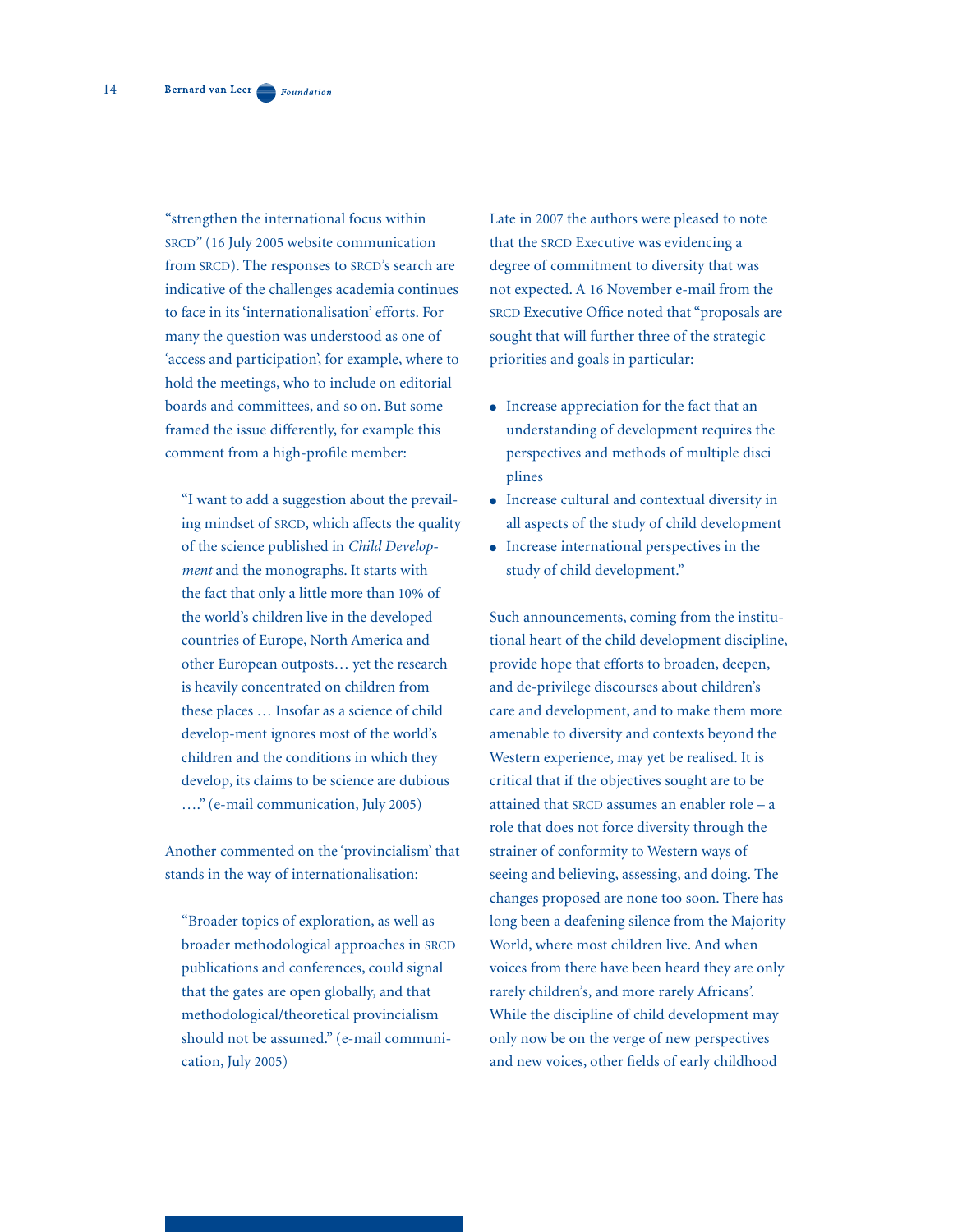have been experimenting with diverse perspectives for some time. Joseph Tobin, trained as an anthropologist, with colleagues David Wu and Dana Davidson (1989) employed a methodology of videotaping pre-school practices in three different cultures: China, Japan, and the USA (Hawaii). They played these tapes back to audiences of parents and of staff within each country, and then to parents and staff from the two other countries. Very consistently, the parents and staff from the same culture felt positive about what they observed, but were concerned about practices in the other two contexts. What begins to emerge are very different constructions of the child, and therefore of the programme approach taken in each country. Tobin subsequently noted his efforts to publish an article in a respected Western journal noting the high levels of satisfaction indicated by Japanese parents about their programme and its dissonance with the Western literature on indicators of quality. The journal was not interested in publishing the article unless it was recast as a 'negative example' of an early childhood programme (Tobin 2005, p. 423). Tobin's experience is confirmation that Chambers' assessment of "normal professionalism…[as] usually conservative [and] heavily defended" is also alive in the world of early childhood.

Tobin's work stood out in the ECD literature, and to a degree it is still relatively unique. While there have been efforts to collect 'samples' of child care from other parts of the world, these have typically been developed as 'snapshots' with an overall framing provided by one 'outside' the observed context (even if written

by one from 'inside'). The opportunity to take one's own photos, tell one's own stories, and then share such different perspectives in an open and accepting environment is seldom encountered in the world of academia or professional practice. The terms and structures themselves, as well as the tenets that frame them, already preclude various possibilities. The search for universals, long the pre-occupation of child psychology, and the similarly restrictive tenets of logical positivism and quantitative methodologies, have limited psychology's ability to understand itself as only one, quite bound and limited piece in a much larger puzzle – rather than a representation of the puzzle itself. And with the design of that puzzle piece guided by Darwinian principles of hierarchy, 'fit'-ness, and progress, the presence of, and rationales for, privilege and domination were foretold. It is principles such as these that empower the dominant and restrict the 'other'. It is a 'science' that is well suited to colonisation and control, more so than to equity and diversity. Sociology's late 20<sup>th</sup> century interest in, and theorising about the child, better suits a world of diversity.

*A different view from a different discipline* During approximately the same period of time that a post-structural critique of psychology and child development was emerging, in approximately the mid-to-late 1980s, sociology was experiencing a growth of interest in the child. In 1982 Jenks edited a volume entitled *The Sociology of Childhood – Essential Readings.* The readings were largely borrowed from other disciplines, history, psychology, and literature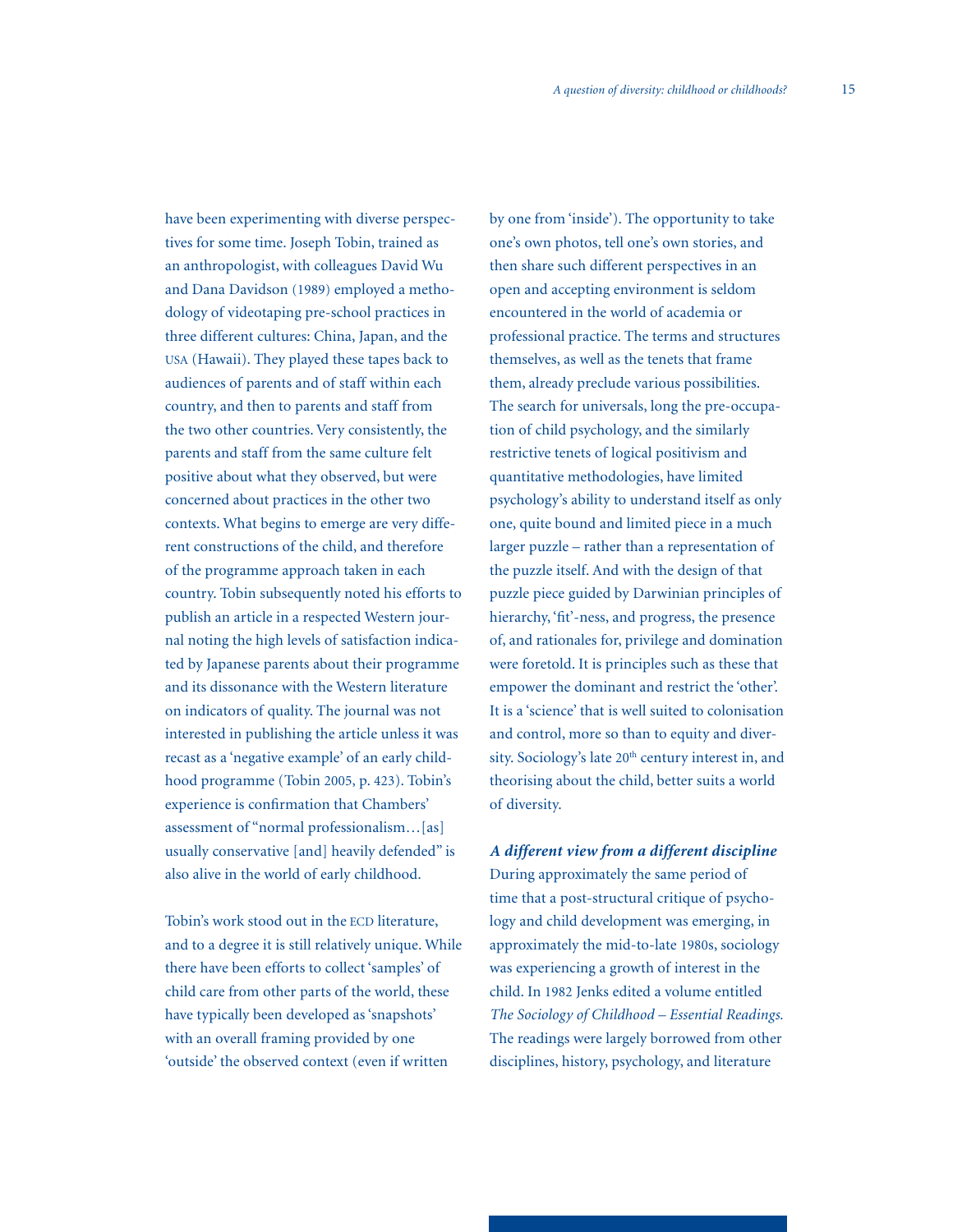for example, but in the Introduction Jenks introduces an orientation which would become the touchstone of an emerging sociology of childhood literature, and which would fundamentally distinguish it from the mainstream of psychology and child-development literature: "Childhood is to be understood as a social construct…" (1982, p. 12). Jenks went on to note that: "most social theories, through their emphasis on a taken-for-granted adult world, signally fail to constitute 'the child' as an ontology in its own right." (p. 13). O'Neill, writing in the collection, notes that "any theory of child socialisation is implicitly a theory of a social reality…" (1982, p. 77).

By the late 1980s the discourse had begun to grow substantially (Ambert 1986; Qvortrup 1987; Alanen 1988), and Qvortrup, with several European colleagues, received funds to mount a series of forums within a guiding project to investigate 'Childhood and Society'. Those forums (1988–1992) led, in the early 1990s, to the publication of *Childhood Matters* (Qvortrup et al. 1994), the founding of the journal *Childhood,* and the creation of a thematic group addressing childhood issues in the International Sociological Association.

The sociology of childhood is a rich resource of ideas and perspectives building on the basic tenets of constructivist theory. Through situating the child as a 'social construct' it has an immediate relevance to, and utility for, the great diversity of child contexts found throughout the Majority World, yet it is a literature that is seldom cited by those active in ECD. It is encouraging that anthropology is also evidencing a renewed interest in the child as witnessed by a special issue of *American Anthropologist* in 2007 (Bluebond-Langner and Korbin) and *Anthropology News* (April 2008). Nevertheless, the mainstays of ECD literature remain mainstream psychology and child development perspectives, despite their having been effectively critiqued both from within and outside the discipline, and despite their continued focus on a universalising, normalising message that pathologises the 'other'.

Culture, context and diversity were central concerns that led to the development of several different critical streams of work within early childhood care and education in various parts of the world in the 1990s. Those 'reconceptualising' efforts will be considered in the next sub-chapter.

## *Reconceptualising early childhood education (ECE)*

Child development theory has served as an anchor for work led by the influential American early childhood professional group, the National Association for the Education of Young Children (NAEYC). In the late 1980s NAEYC turned to 'developmental science' to bolster its argument that 'best practice' in ECE should be 'child-centred'. The result of this adoption was the publication of position statements on developmentally appropriate practice (DAP) (Bredekamp 1987).

For the most part the publication was well accepted within the ECE field in North America.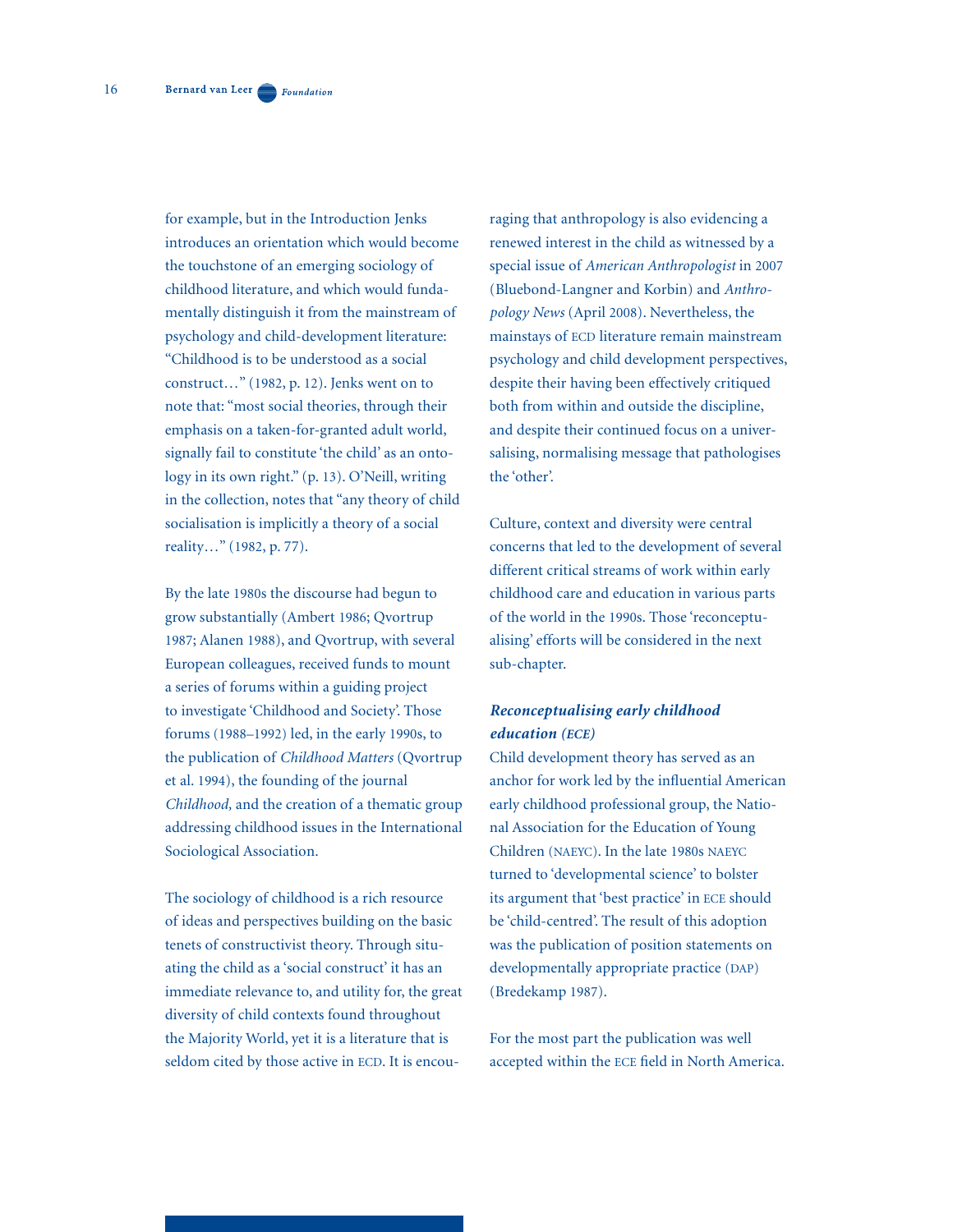However, and perhaps not surprisingly, based on inherent cross-cultural limitations and the emergence of a variety of critical theories informed by feminist, post-structural, postcolonial and post-modern perspectives, key members of the ECE academic community in the USA took exception to DAP in its failure to address, among others, issues of culture, context, and the limitations of a positivist approach (Kessler 1991; Jipson 1991; Swadener and Kessler 1991; Kessler and Swadener 1992). The result of this reaction was the creation of an initially US-based body in the early 1990s that named itself the Reconceptualising Early Childhood Education group (RECE), and held annual conferences. RECE members in the USA have been very productive in developing diverse critiques of ECE since the early 1990s (Bloch et al. 2004; Cannella 1997; Jipson and Johnson 2000; Soto 2000; Soto and Swadener 2002, to name but a few).

At a similar point in time (late 1980s and early 1990s), related critiques were forming in other parts of the world, but were largely independent of each other and of activities in the US. The 'European-oriented' work referred to here did not have one particular 'spark', like the DAP, to ignite activity. Rather, there was a shared discomfort with ideas such as 'best practice' when one was working across countries or cultures, and a concern that the polyphonic nature of early childhood care and education (ECCE) was not being allowed expression (Balaguer et al. 1992). The idea of 'quality' as an objective reality that existed outside of context and could be measured with 'universal' instruments was also disturbing and elaborations of those ideas led to two related volumes (Moss and Pence 1994; Dahlberg et al. 1999 2nd edn 2007). Work related to early childhood in New Zealand was also opening up possibilities for other ways of understanding – and, significantly, for the opportunity to apply alternative and inclusionary approaches: to policy development (Meade 1988; Smith and Farquhar 1994), to curriculum and programming (Carr and May 1993; New Zealand Ministry of Education, 1996, 2002), and more recently to assessment (Carr 2001). As in Canada (Pence 1993; Pence and McCallum 1994; Ball and Pence 2006), the serious acceptance of indigenous perspectives in Aotearoa, New Zealand, provided opportunities for other ways of understanding and promoting ECCE (see, for example, www.minedu.govt.nz and www.kohanga.ac.nz).

In the 2000s, ECCE reconceptualist authors began to address issues more directly bearing on ECD and international development (Cannella and Viruru 2004; Bloch and Swadener 2007). In doing so they are joining several other ECD voices, not necessarily writing from a reconceptualist position, but sensitive to culture, context, diversity, and the hegemony of Western perspectives in the Majority World. Some of these individuals are from the Majority World (Nsamenang 1992a, 2001, and 2004; Kagitcibasi 1996, 2007; Viruru 2001), some from the Minority World (Woodhead 1996; Pence 1998, 1999; Penn 1999, 2005), and some from partnerships across both (Pence and Marfo 2008; Swadener et al. 2000). While increasingly aware of each other's work, direct interactions, idea sharing, and joint publishing are at an early stage<sup>3</sup>.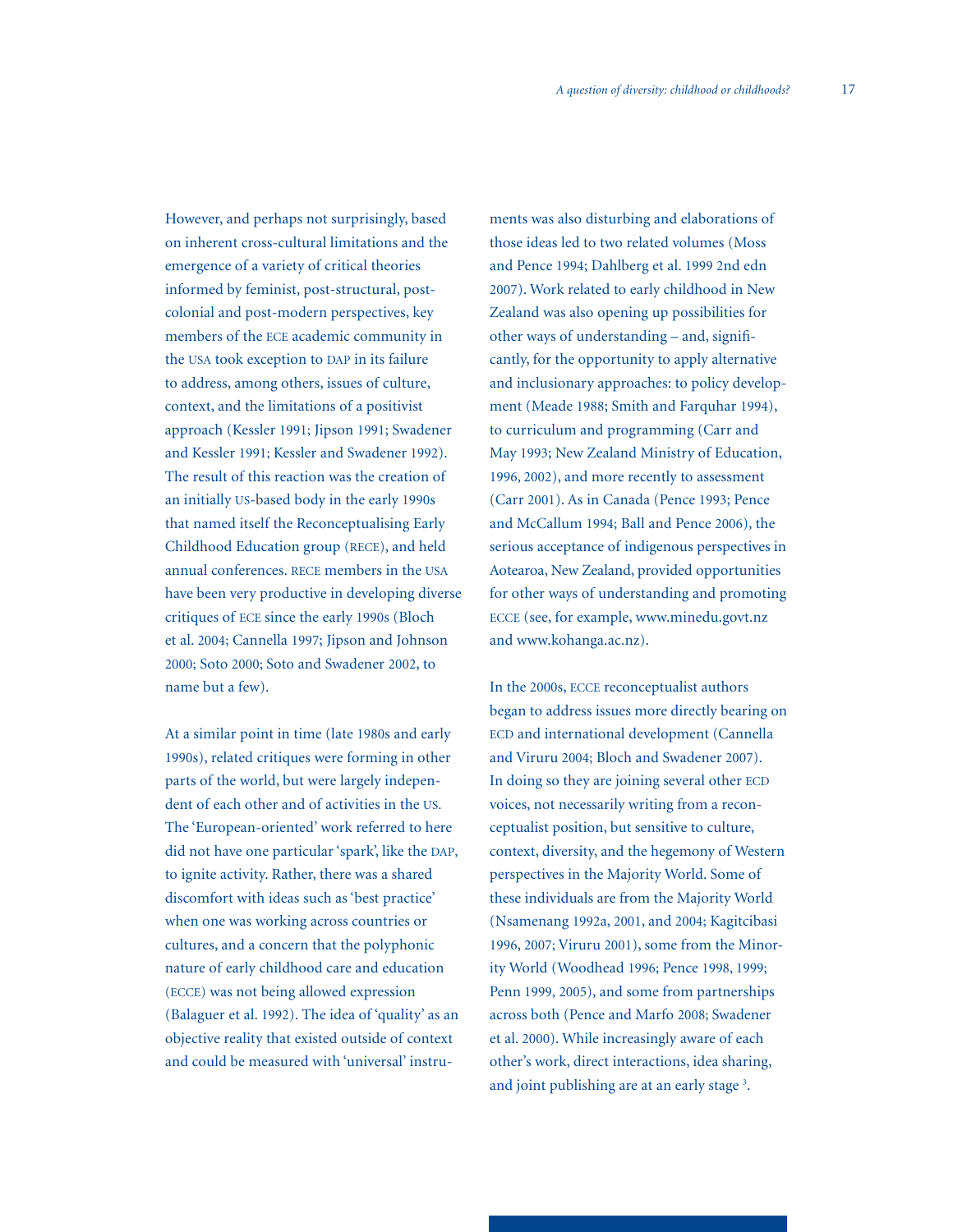Various areas of promise for future cooperative work can be identified. For example, Viruru and Cannella's work is particularly strong in promoting a post-colonial approach to research. While the term itself is contentious (for example, is there a post-colonial to study given the continuing dynamics of political and economic domination by the Minority World?), the processes of colonisation, the scientific basis for Social Darwinism and its close connection to child development theory, the colonisation of the early childhood field itself, and its propagation internationally, are all possibilities for collaborative exchange. Another area for fruitful investigation is the role of various international, UN, and donor organisations in the promotion of certain images and understandings of children, the characteristics of services designed to reinforce the 'preferred' image, and the ignoring and erasure of other possibilities. A third is the role of 'research' in the promotion of certain understandings and the suppression of others. This is carried forward not only through Minority World domination of the focus of research (as well as control of funding), but in the methodologies it privileges. Across all three areas of possible collaboration and many others, of paramount concern is the unconscionable imbalance of research activity, topic identification, funding, and publication in favour of the Minority World to the neglect of the Majority. Such inequalities are not addressed, but accentuated, through policies that remove

capable individuals from their own cultures and contexts to be trained in the West – either to remain in the West or to become propagators of Western perspectives, values, and understandings upon return to their home countries and contexts.

Chapter 2 represents an effort to move beyond hegemony and a singular image of the 'global child'. It addresses the need to support and promote local perspectives, questions, and issues. It traces the 'triple heritage' of ECD in Africa – a heritage that one too seldom sees acknowledged in internationally financed early childhood initiatives. African history, traditions, and contemporary social dynamics are too often overlooked in progressive efforts to modernise and globalise the continent. Studies that have their origins in places far removed from Africa – geographically, socially, conceptually, ontologically – are cited as the bases for effective practices, programmes, research, and policy interventions while local realities, experiences, and histories are ignored. Such approaches, as suggested in the recent SRCD interactions, bring into question the dubious nature of such science and resonate with Maori academic Linda Tuhiwai Smith's comments on science's implications in the excesses of colonialism – a colonialism that continues to the present in much of the Majority World, and certainly in Africa.

*<sup>3</sup> An example of such 'early stage' interactions is a 2006–2008 forum series, Investigating Quality, hosted at the University of Victoria focusing on, among others, Indigenous perspectives on ECCD (Rodriguez et al. 2008) and Majority World perspectives [Pence (Ed.) Special Issue of Contemporary Issues in Early Childhood (in press)].*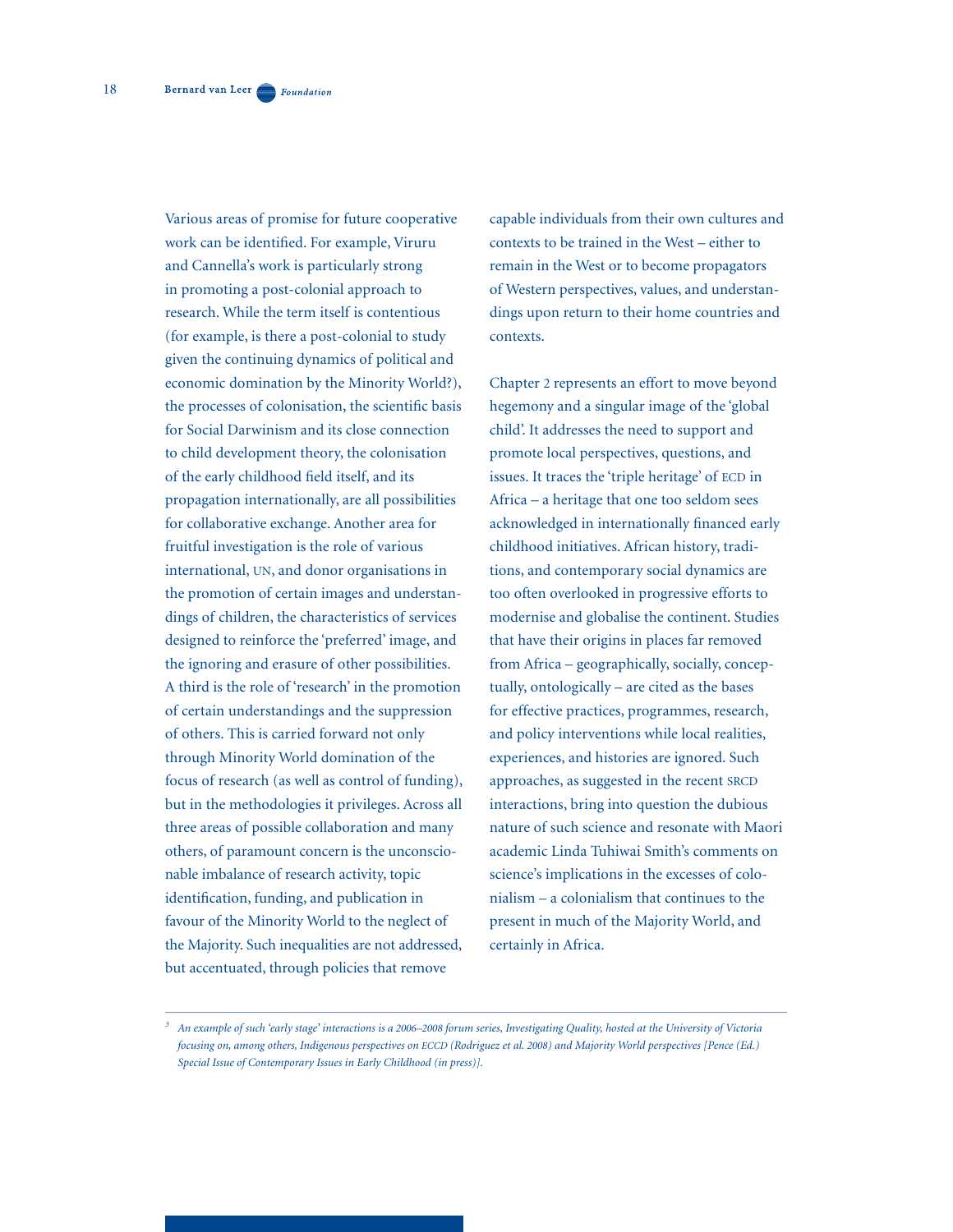The following chapter attempts to bring forward voices out of, and familiar with, Africa and day-to-day realities of African childhood. The voices are not raised primarily as a challenge to dominant international discourses that impact Africa in myriad ways, but as a call for 'other' voices – evidence of muted perspectives and understandings that deserve to be, and need to

be, heard as part of the future of Africa and her children. It is hoped that this chapter, and the essay in its totality, will contribute to a muchneeded expansion of thoughts and ideas about early childhood – in Africa and the world, and to an appreciation that diversity is a strength to work with, rather than an obstacle to overcome.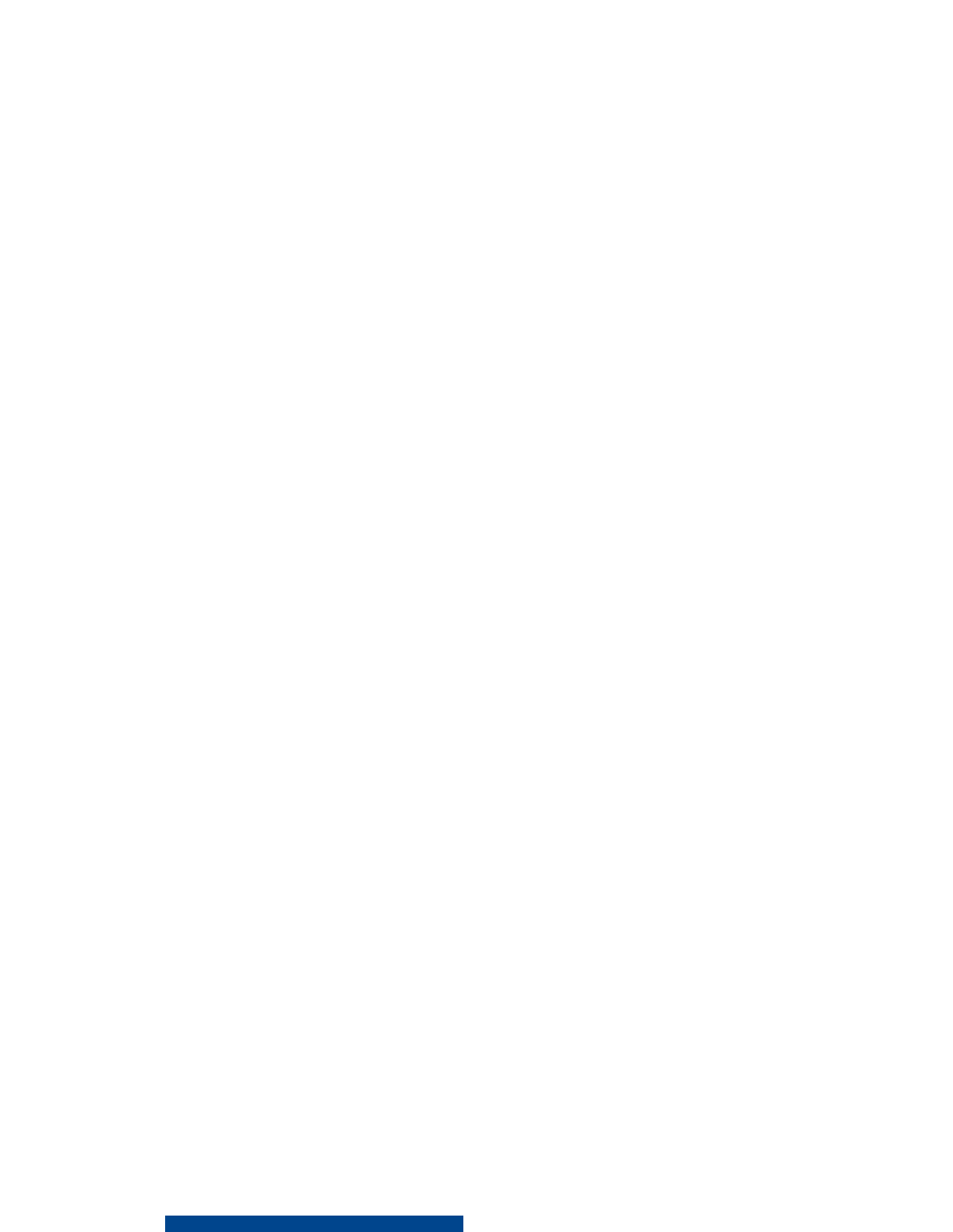# **Chapter 2: Early childhood development (ECD) in Africa**

To provide a useful picture of Africa's early childhood ideas and practices, an understanding of the indigenous patterns of childcare arrangements that existed prior to the intrusion of Islamic–Arabic and Western traditions of childcare and education is required (Fafunwa 1974). Centuries-old traditions of childcare have survived the forces identified above until today; they continue to be useful and have not entirely yielded to colonial efforts and waves of intervention to replace them (Callaghan 1998). The indigenous African pattern of childcare differs from the imported models; "it has its own organisational coherence that is usefully oriented toward purposes different from those of foreign origin" (Nsamenang 2005b, p. 277).

In this chapter, we identify the origin and briefly reconstruct key features of three significant heritages of ECD co-existing in Africa today: indigenous African, Islamic–Arabic, and Western. We follow that background with a depiction, in broad strokes, of various facets of the more recent evolution of ECD services in Africa. Our account reveals indigenous African ECD systems as possessing logical coherence and purposive consistency, which deserve investigative discovery and enhancement rather than neglect and erasure. We endeavour to capture the extent to which Western ECD models and international policy standards "have devalued indigenous cultures and traditions" and projected them as "anti-progressive" (Callaghan 1998, p. 30). We end the chapter with a call for

international support to explore more deeply an Africentric approach to ECD that draws on long-standing traditions and heritages, as well as on 'modern' perspectives.

The overarching message in the chapter is schisms – disconnects which alienate Africans from their cultures, particularly their indigenous roots regarding the care and development of children, which are largely muted. Euro– Western childcare and development approaches are promoted in a manner that suggests both an ignorance of the other heritages and also a belief that others are incapable of producing a healthy adulthood. In this portrayal, the 'plight of Africa' is often presented as based in local inadequacies, rather than broader historic geo-political activities that have contributed to the impoverishment of the continent. Regrettably, African governments, in their desire to provide children with opportunities for "a good start in life involving nurturing, care and a safe environment" (Ministers and Representatives of Ministers 2005), fail to draw inspiration and "strength from the fountain" of Africa's rich cultures and enduring traditions of childcare (Callaghan 1998, p. 33).

Thus, the often-posited extreme poverty evident in many parts of Africa is not the only key constraint to developing appropriate policies and mounting cost-effective programmes. We see another potent obstacle in the exclusion of Africa's indigenous ideas and practices of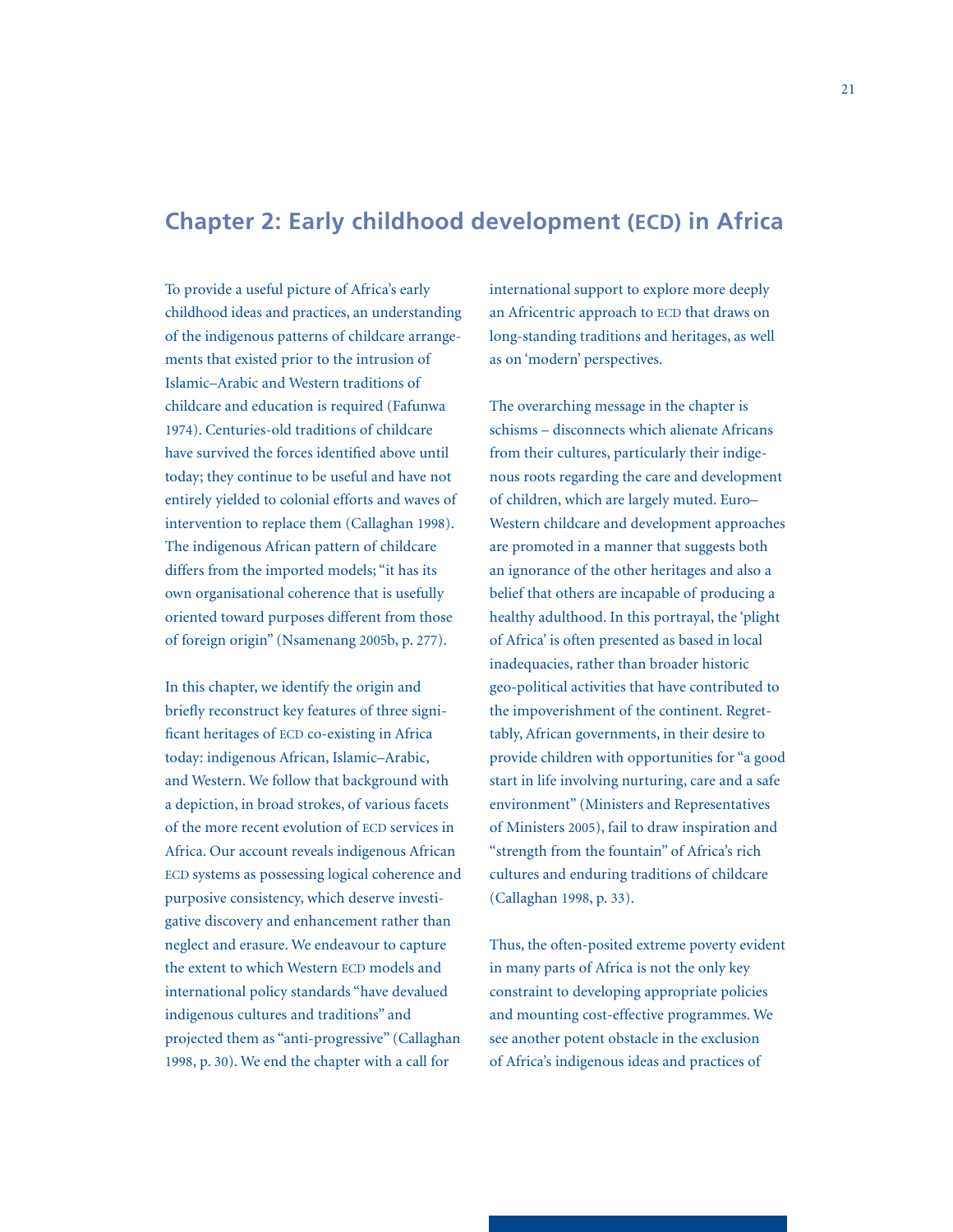childrearing. The failure to recognise and mesh co-existing ECD heritages in Africa today into culturally meaningful and contextually appropriate service systems is a major impediment to providing African children with a good start in life. As Hoskyn et al. (2007, p. ii) have recently commented, "we must always contextualise our study findings, our policies, our programmes in the socio-historical and cultural contexts from which they arise." This is particularly so when undertaking a critical look at ECCE in Africa.

## **Origins and mélange of ECD heritages in Africa**

The three distinct ECD heritages – indigenous African, Islamic–Arabic, and Western – that co-exist in many African communities are a product of a socio-cultural inheritance that Mazrui refers to as Africa's Triple Heritage (1986). In the following pages we attempt to capture their main features.

#### *The indigenous African system*

An African worldview is holistic, pronatalist, and theocentric. It imputes a sacred value on childbearing and childrearing. The marital pair of mature man and woman in a family of extended kin is the institution for the "gift of children" and, as the hub of sociogenic values and norms it is the foundation for childcare (Nsamenang 1996). Zimba (2002, p. 94) refers to the "indigenous network of support" reserved for newborns and their mothers in southern Africa. Similarly, in both West and East Africa, there is a "deep and comforting sense of tradition and community" that sustains newborns

(Serpell 1992; Nsamenang 1992b, p. 427). Newborns in both West and East Africa are treated as "precious treasure[s] … nurtured, and enjoyed by the whole family" (Harkness and Super 1992). Although postcolonialism has eroded elements of the landscape portrayed by the above-cited evidence, African attitudes to childcare remain positive. Other lines of research (e.g., Harkness 1987; Kaye 1962; LeVine 2004; Nsamenang 1992a; Ohuche and Otaala 1981; Uka 1966; Wober 1975) portray positive African attitudes to children and shared caregiving, even under conditions of hardship. In the indigenous cultures of SSA, educational ideas and practices are embedded in family traditions, daily routines, and social and community life. Kinship, beginning with the family, is the socio-affective base from which individuals develop a sense of selfhood and personal identity. It is from the caring and generative role of the family that children begin to learn about moral life, participative skills, social values, and ways of the world. The sense of community and spirit of mutuality make childcare a social enterprise in which caregiving functions are shared with others (Harkness and Super 1992), including parents, kin, friends, neighbours and older siblings (Nsamenang 1992b, 2004). For example, Ogbimi and Alao (1998) report that in present-day Nigeria, kin and older siblings provide care to infants and pre-school children when their mothers are busy in food gardens, marketplaces, or at paid work.

Africa, with its distinct regional, cultural, religious, and political traditions, as well as its ethnic variety, has various forms of 'public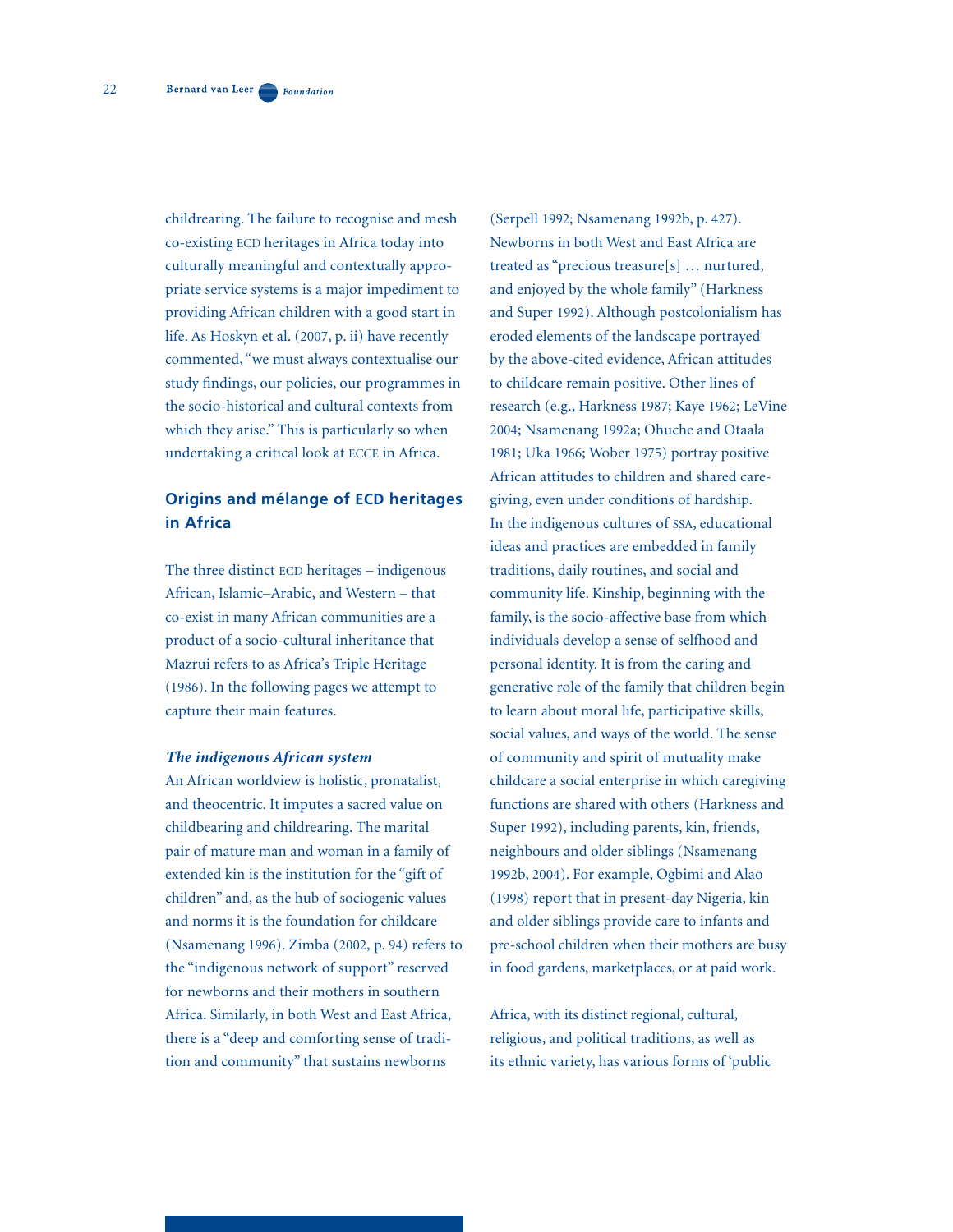23

education', or ways in which families and societies transfer beliefs, values, knowledge, and skills between generations. The diverse ethnic politics of Africa developed organised systems of indigenous education, such as the rites of passage in much of SSA (e.g., Uka 1966; Jahoda 1982). The Liberian educational institutions, for example, include the *poro* (for boys) and the *sande* (for girls) (Gormuyor 1992, p. 337). Given the centrality of age in Botswana, "education on sexuality was according to age groups and was administered to young people to mark their transition from childhood to adulthood when they reached puberty in what is known as *bogwera* (for boys) and *bojale* (for girls) rites of passage" (Shumba and Seeco 2007, p. 87). Feldman-Savelsberg (1994) and Tchombe (2007) report on 'maturity' rites in Cameroon; Harkness and Super (1992) discussed initiation rites in Kenya, and Zimba (2002) identified rites of passage in the Southern Africa region. Such practices of seclusion and training can still be found in some SSA ethnic communities as important means for preparing the next generation for meaningful cultural life.

In the African context, children play a critical role in their own development, and have a responsibility for their own 'self-education.' Indigenous pedagogy permits toddlers and youngsters to learn in participatory processes in the home, community, religious service, peer culture, and other activity settings through 'work-play' activities, with little to no explicit didactic support. They are expected to demonstrate competence and learning at key points of life, but often without direct instruction. The

operative approach that facilitates a growth in intellectual and functional abilities is not instruction but participatory pedagogy. Cameroonian children, for example, observe attentively but remain reserved and prudent in what they report (www.everyculture.com/ Bo-Co/Cameroon.html). They take part in ongoing activities as well as observing and learning from adults. The aim of this form of education is to socialise responsible intelligence through the learner's active participation in acceptable and valued social and economic activities (e.g., Nsamenang 1992a; Serpell 1993; Serpell and Jere-Folotiya 2008). Through such activities, children are apprenticed not only to imbibe useful economic values but also to acquire prosocial and altruistic attitudes and values from the environment (Nsamenang 2004).

Tacit African theories posit children's innate capacity to be agents of their own developmental learning in multi-age peer groups in which parental values and actions prime responsible intelligence by permitting older children to serve as peer mentors (Nsamenang and Lamb 1995; Nsamenang 1992b, 2004). When direct parental care and intervention is no longer required (Zempleni-Rabain 1973), children are "better together" within the free spirit and self-regulation of the peer culture; they interstimulate and mentor each other, disagree and defer to more forceful and competent peers (Nsamenang and Lamb 1995). Children 'graduate' from one role setting and participative sector of the peer culture to another, steadily maturing toward adulthood. The boys and girls who are poised for the responsibility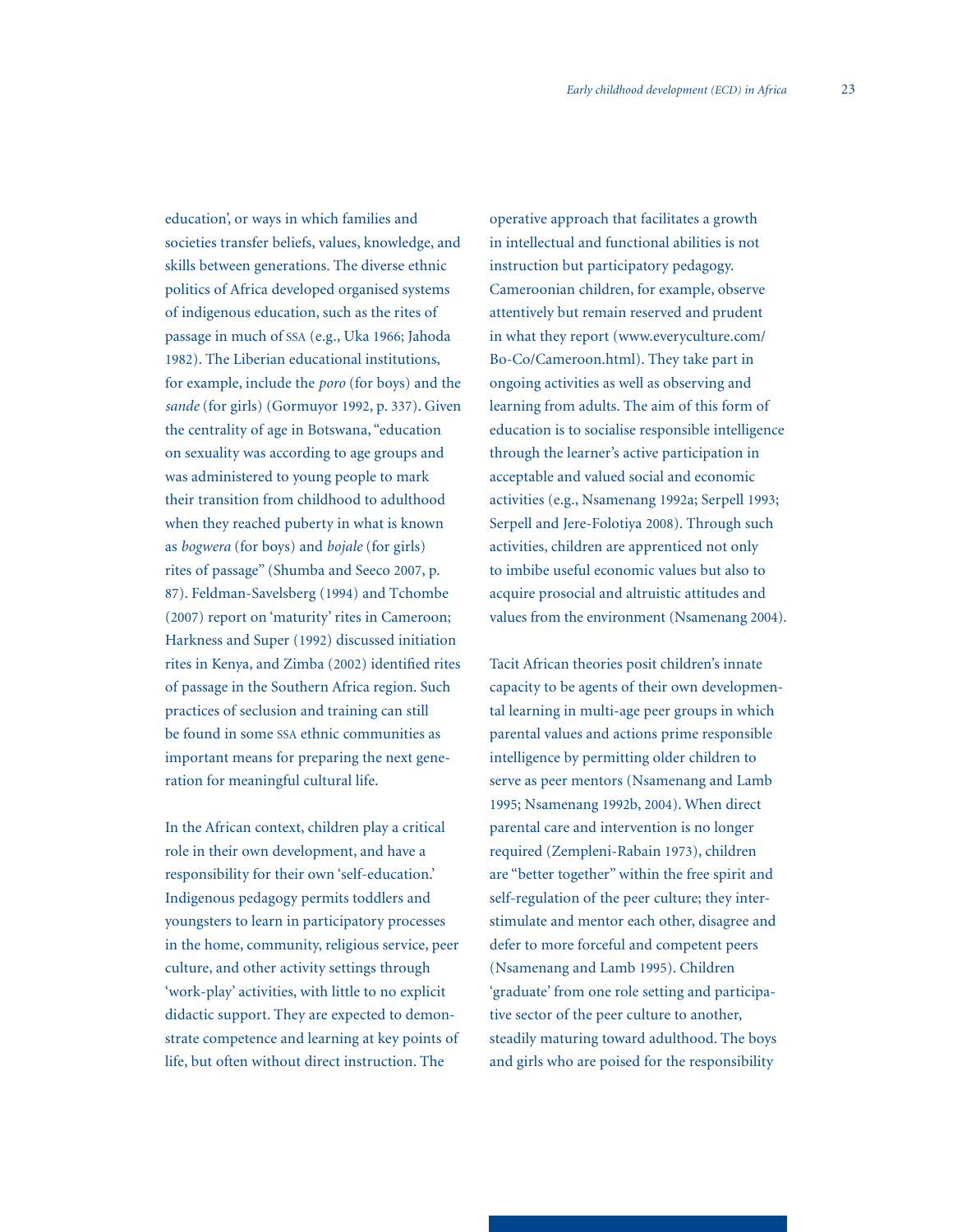of adult life are to be evaluated as proficient on the basis of their social, moral, intellectual, and practical prowess within the peer culture (Cameroon 1981).

Peer culture is central to supporting African children's learning and development of norms; however, it has not been well analysed or researched and remains a largely uncharted developmental niche. Its absence is but one example of ways in which Minority World perspectives and values dominate what is deemed appropriate and of interest for child development research and publication. Whereas Euro–Western profiles of workforce and family preparation are based mostly on institutional education and vocational training, those of indigenous African livelihoods are enmeshed in familial and communal spheres (Nsamenang 2005b). We can gain insight into an African approach to learning and 'becoming' by examining African family practices wherein parents sensitise children from an early age to seek out others to extract 'competencies' and to figure out and feel their way into the world away from family and neighbourhood, but with attentive cautions that leave a lasting imprint, such as: 'venture into the world, but be a good child'. On a continent where the majority of children have become more knowledgeable about the broader world than their parents, the child-to-child template is very important. Some African youth have gained advanced academic opportunities abroad and others have entered into global labour markets through the vision and support of peers rather than parents or counsellors (Nsamenang 2008). It is thus clear that African

children are capable social actors and engage in more extensive child-to-child sociability than can be perceived from the dominant literature (Nsamenang 2001).

Research evidence (e.g., LeVine et al. 1994; Super and Harkness 2008; Weisner 1997) indicates that African parents cherish and promote social intelligence over paper-and-pencil tests or encyclopedic forms of intelligence. One mode of assessing intelligence is to keep and accumulate a mental tally of the proportion of tasks a child performs successfully as a marker of her or his intelligence (Serpell 1993; Serpell and Jere-Folotiya 2008; Weisner 1987). This mode of tracking development is consistent with a majority of children in rural SSA, who are more familiar with clay or other local materials as a medium of play and self-expression than they are with commercially prepared toys or materials associated with intelligence tests (Segall et al. 1999; McAdam-Crisp 2006). Thus, research evidence in SSA reveals 'intelligent behaviour' as unfolding as social and cognitive components, with a primacy placed on practical rather than instrument-based assessments of intelligence. Such an awareness led Kathuria and Serpell (1999) to develop the *Panga Munthu* or Make-A-Person Test, which presents children with wet clay and asks them to 'make' a person with it. The children's figures are then quantitatively scored for accurate representation of human physical characteristics. Serpell and Jere-Folotyia (2008) note that a languageminimised test is more suitable for children in rural Africa.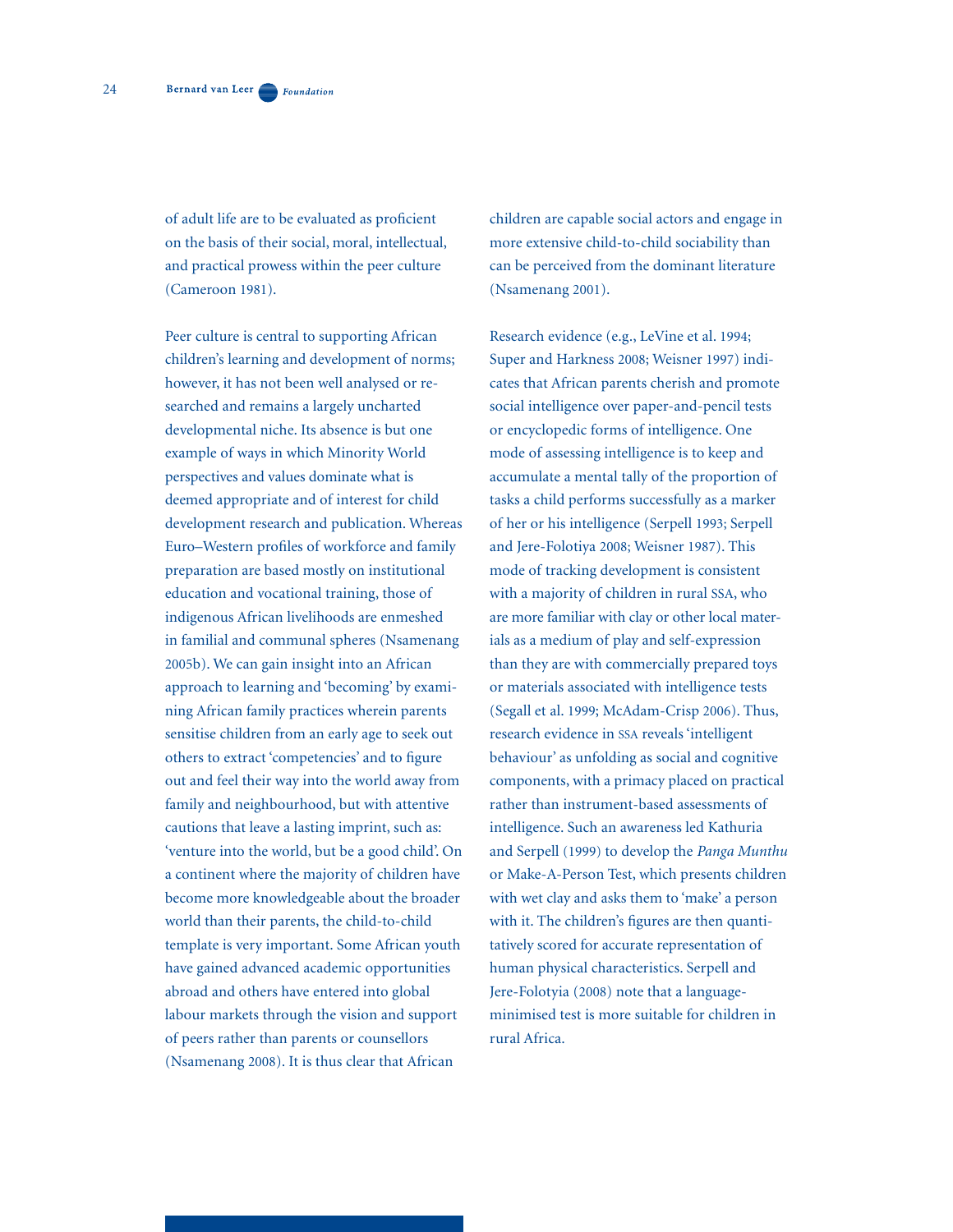About four decades earlier, Cole and his colleagues (e.g., Cole and Scribner 1974; Cole et al. 1971) furnished research evidence on situated intelligences and skills (Nsamenang 2006; Ogbu 1994) in African cultures, with specific reference to Liberian peasants, who were unaware of disciplinary mathematics, but were experts in endogenous calculation and measurement systems. More recently, Oloko's (1994) research on schoolchildren's street trading in Nigeria revealed both its adaptive and maladaptive functions. However, one strand of her findings corroborates Brazilian evidence that, "despite their poor performance in school tasks [the street-trading] children were very competent at solving arithmetical problems in the context of buying and selling items of different prices" (Schliemann 1992, p.1). This evidence highlights the fact that education, like ECD in Africa, is not really taking into consideration context: "the theories and concepts through which the owners of the culture see their cultural world" (Anyawu 1975, p. 149), particularly in child-to-child learning. The fact that such contextually sensitive research has emerged in Africa, and in other parts of the Majority World over the past half-century, but has failed to form a continuing and expanding line of inquiry, speaks to the privileging of Minority World issues and perspectives over those of the Majority World.

Education curricula, beginning with kindergarten and nursery centres, disseminate disparate chunks of Western bodies of knowledge and skill repertoires but "are deficient in local content and traditional skills learning"

(Nsamenang 2005b, p. 279). In spite of the benefits of education, the African school, beginning with ECD services, pushes Africa's children into gaining Western knowledge and skills but disturbingly involves alienation from, and ignorance of, their cultural heritage and life-journeys (Serpell 1993). As Callaghan (1998) notes, a Western educational system can produce dysfunctional African children as it decontextualises cognitive repertoires and life skills from African experience. ECD and education systems in African must recognise and value "patterns of intelligence that exist already in their culture because their culture requires it" (Ogbu 1994, p. 366). Respecting and incorporating such perspectives and realities does not mean Western approaches would cease to exist in Africa – clearly their ingrained power suggests otherwise, but such external practices need not, and should not, be exclusionary. Honouring existing traditions will provide Africans with a more secure base from which to face the world.

The responsibility for the socialisation and education of children is shared within the extended family network through a social capital system that Weisner (1997, p. 23) referred to as: "shared management, caretaking, and socially distributed support" and that Jahoda (1982, p. 131) described as: "the sharing and exchange norms" that bind siblings and the entire social system together. Thus, from an early age, the intertwining of socialisation and education fosters not only an 'interpersonal connectedness' but also forms a holistic relatedness to "the family and the universe" (Callaghan 1998, p. 32). Thus, an African theory visualises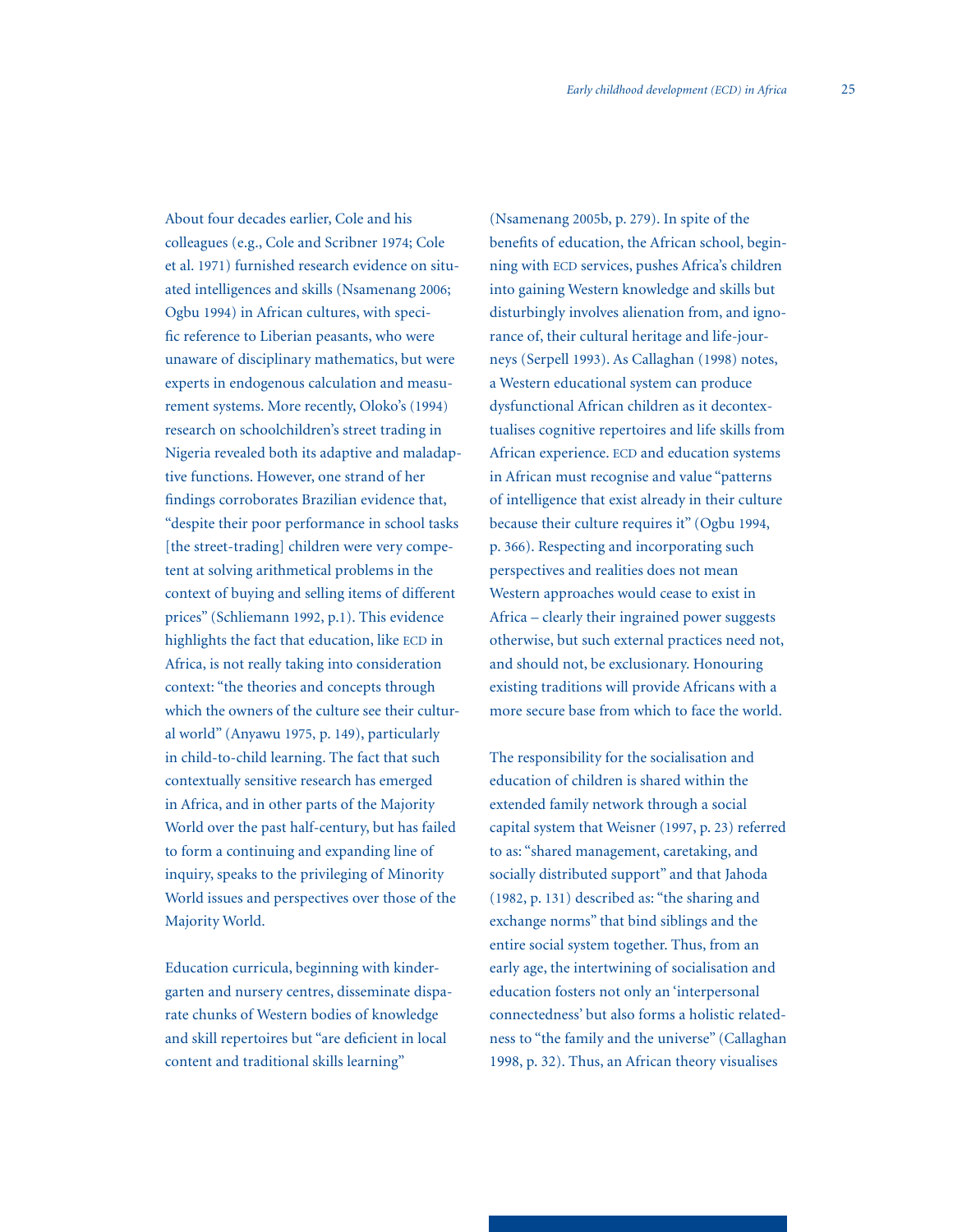the child not in lonesome individualism, but as connected into the social and emotional ties and obligations of a participant in communities, beginning with the family, kin, and peer group. African social thought does not focus on the autonomous self, but on the individual interpersonal connectedness (Kagitcibasi 2007). "It is in rootedness in an ongoing human community that the individual comes to see himself [sic] as a man [or woman]" (Menkiti 1984, p. 171); African 'individuality' is not sovereign but embedded in the psychosocial and emotional matrices of a human community.

Perhaps Lanyasunya and Lesolayia (2001, p. 7) took cognisance of the foregoing to suggest an appropriate ECD approach as one "that would reach the children in their cultural context and in which the community would fully participate." The multi-pronged strengths of such an 'embedded' approach are evident in indigenous work undertaken in Canada (Pence et al. 1993; Ball and Pence 2006) and in Aotearoa, New Zealand (Te Kohanga Reo, www.kohanga. ac.nz). In those experiences the roles of Elders, and other key community leaders, in addressing the developmental needs of children and the cultural requirements of community, are evident. Also evident are the ripple effects such engagements can have for broad community revitalisation and the sustainability of childrelated programmes (Jette 1993). The eco-culture contours the features of every developmental environment, as every aspect of development is deeply influenced by the local context (Nsamenang 2008). In fact, "human development always occurs in a specific cultural context"

(Dasen and Jahoda 1986, p. 413), a point echoed more recently by Rogoff, with a reflection that cultures are not static: "People develop as participants in their cultural communities. Their development can [best] be understood only in light of the cultural practices and circumstances of their communities – which also change" (Rogoff 2003, pp. 3–4).

Therefore, a culturally appropriate model is essential because African children generate their personhood not solely from their individual traits but more from socio-affective premises, especially those of the family and the peer culture, and not only during the early years of life but throughout the life course. Once we accept and understand the value and role of context and its culture, the next critical step "is to recognise the importance of cultural conceptualisations of childhood, and of the child development theories and practices that follow on from these in a given culture" (Smale 1998, p. 3).

The image of children and young people as 'agents' of their own development comes to the fore in the preceding accounts of African pedagogies. However, this viewpoint is rarely found in the academic literature (Hauser and Anderson 1991), given the preponderance and privileging of Euro–Western perspectives and contexts. As a result, we find blindness to mounting ECD visions and programmes on "the soil out of which the existing African society has grown and the human values it has produced" (Kishani 2001, p. 37). This lacuna contributes to the lack of scale, impact, and perpetuation of so-called 'modern' and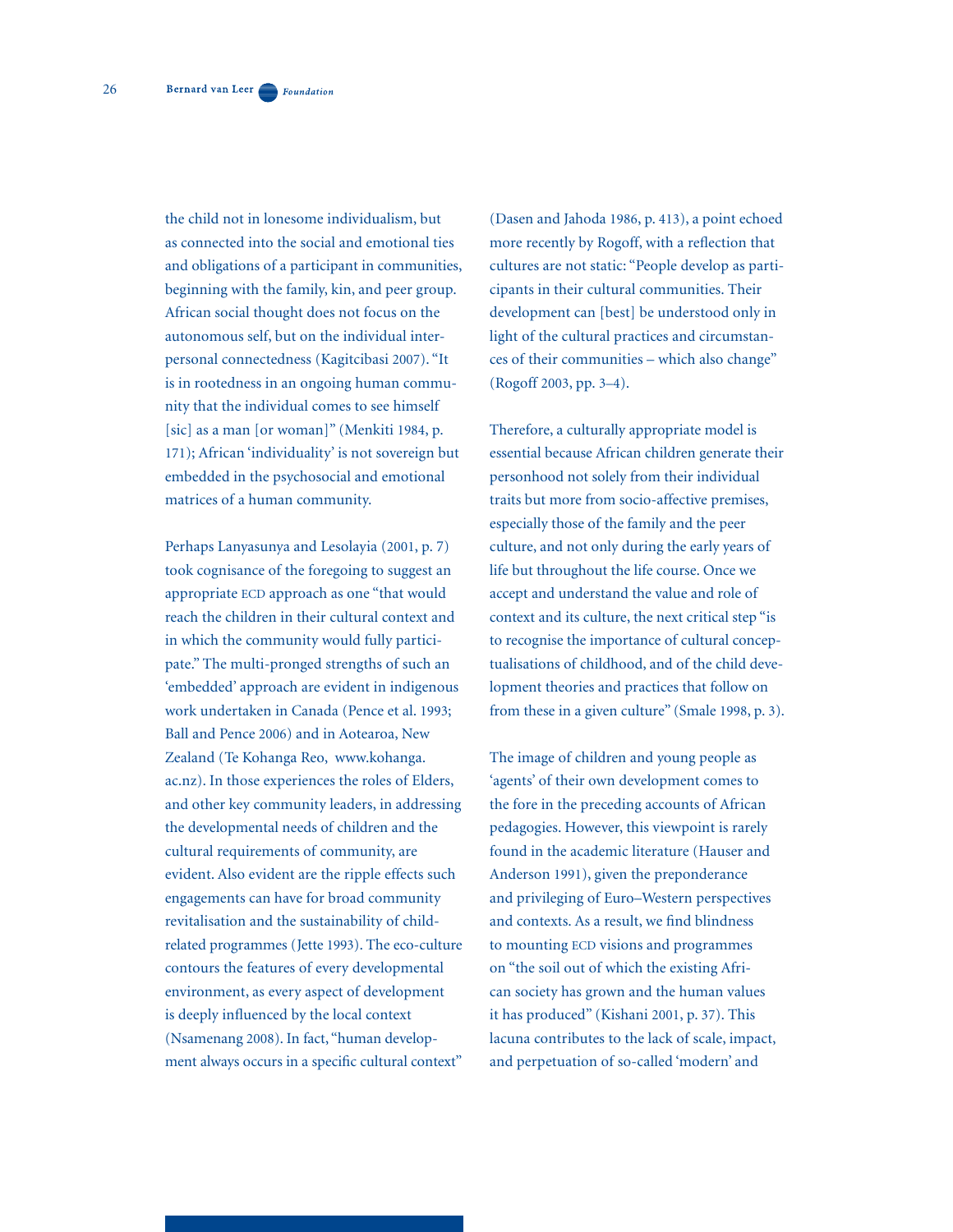modernising ECD programmes in Africa that were deemed successful in the Minority World. Furthermore, the 'modern' ECD services not only reach a minority of Africa's huge child population but also fail to confer and consolidate an African cultural identity as provided for in the CRC. The net outcome is too often the erasure of the indigenous, with too little of substance and sustenance to replace it.

The issues discussed above provide an indigenous context that preceded an invasion of Africa's ECD and educational ideas and praxes, notably by the Orient and the West. To varying degrees, indigenous patterns continue, but have been joined by other, later perspectives. In the sub-chapters that follow, we attempt to capture the shape and apparent motives of these imported caregiving and educational heritages.

## *Islamic faith and literacy in Africa: The madrassa system*

Accounts of the spread of Islam refer to its arrival in Africa in AD 647 (Hunter 1977; Olaniyan 1982). By the 10th century, communities of Muslim merchants and scholars had been established in several commercial centres of the Western Sahara and the Sahel. Between the 11th and 12th centuries, the rulers of such kingdoms as Ancient Ghana, Gao, and Takur had converted to Islam and had appointed Muslims who were literate in Arabic as advisers. Trans-Saharan trade and exchanges flourished in the hands of Muslim merchants, who exchanged merchandise between Africa and Europe from the 11th to the 16th centuries, when Europeans arrived on the West African coast to initiate the

trans-Atlantic slave trade and the triangular commercial exchanges among Africa, Europe and the Americas (World Bank 1999).

Islamic education was spread to SSA from North Africa by *Ibaadi* clerics (Hunter 1977), but also from the Horn of Africa by the disciples of Mohammed who fled persecution in the early history of Islam. The system of Islamic learning across Africa is multi-tiered. It is less rigidly structured than its Western counterpart (World Bank 1999), but more so than its African host. Its pedagogical methods appear to have been modelled on the Byzantine primary school system, though its curriculum was mostly Islamic and Arabic (Bouzoubaa 1998). Islamic education in its varied forms "constitutes a longstanding system of education" throughout the African continent. However, it is a "submerged system" because, despite its operation for centuries, it "remains relatively unknown to development planners and therefore is seldom taken into explicit account in their policies and strategies" (World Bank 1999, p. 1).

West Africa has a long history of Islamic education. Scholars of Timbuktu and Al-Hajj Salim Suware established the West African Islamic education system, also referred to as the central Sudanic system, which is based on both Arab and West African traditions, and still exists today (Doi 1985; Winters 1987). The Sankore curriculum consisted of faculties of law, medicine, grammar, letters, geography, and industrial arts. The University of Sankore in Timbuktu was highly regarded as a centre of learning by Muslims around the world.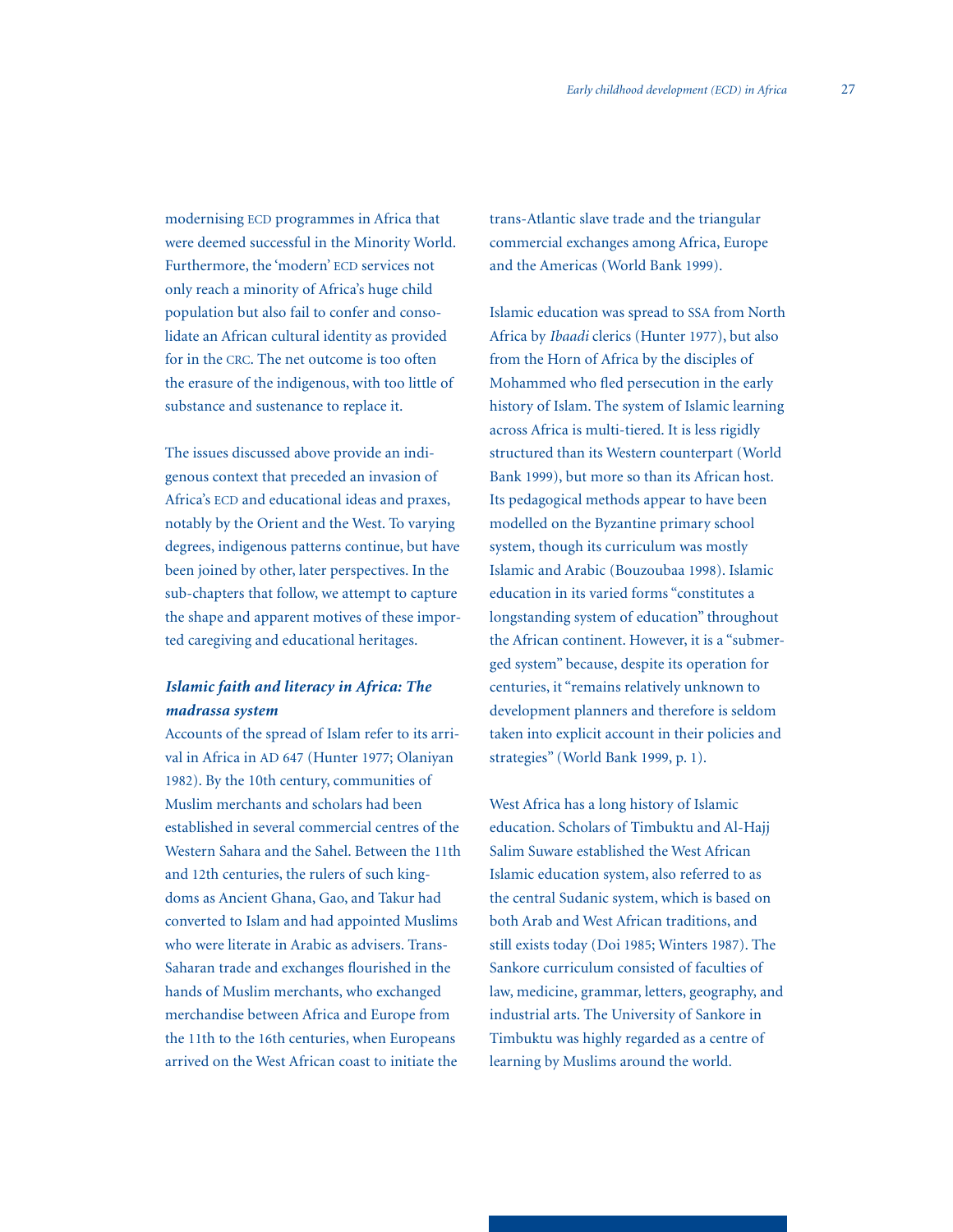Although Islam has an extended history in West Africa, and Islamic educational systems have operated there for much longer than Western ones (World Bank 1999), the *madrassa,* a system of Koranic learning for Muslim children and young persons, did not exist from the foundation of Islam. The *madrassa* system developed in the Arabian Peninsula during Islam's first centuries. The Jami'at al-Qarawiyyin, established in 859 in the Al-Qarawiyyin Mosque in the Moroccan city of Fez, claims the status of the oldest *madrassa* in the Muslim world; indeed, the Guinness Book of World Records refers to the Jami'at al-Qarawiyyin as the oldest continuously operating institution of higher learning in the world. It was founded by Fatima Al-Fihri the daughter of a wealthy merchant named Mohammed Al-Fihri.

Since basic Islamic education is religious in nature, the *madrassa* was often connected to a mosque. Thus, the origin of *madrassa* can probably be linked to an early Islamic custom of meeting in mosques to discuss religious matters. In the early history of Islam, people seeking religious knowledge tended to gather around more knowledgeable Muslims; these informal teachers later became known as *shaykhs*, and *shaykhs* began to hold regular religious education sessions called *majalis* (http:// en.wikipedia.org/wiki/majalis). The system evolved into two sub-systems, the *ulaama* and the *madrassa* emerged (Winters 1987), perhaps to separate adult-child spaces. Under the *ulaama* system, a man or boy studies under an Islamic cleric at his residence. Males of all ages attended these meetings, and many of them

became *imams*. The certificate of an *alim*, for example, requires approximately 12 years of study.

Within the *madrassa* system, a group of students study in a classroom setting, either at a school or, in poor communities, any available space. The classic *madrassa* curriculum is the learning of the Koran, Islam's holy book. It was taught in Arabic, regardless of the student's mother tongue. Baxter (2003) estimates there are 3,000 neighbourhood Koranic schools in Mali's capital, Bamako. In these schools, groups of youngsters, aged 4–10 years, sit with wooden tablets, reciting Koranic verses, hour after hour, day after day, until they know them by heart. Although Islamic education in West Africa is the result of both African and Arabic educational inspiration, African *madrassas* that focused on literacy and numeracy in African languages were, and still are, uncommon. In addition, *madrassas* may enroll female students; however, women or girls study separately from the men or boys.

With its clearly defined goals and methods, the *madrassa* system offered a general educational frame for the heterogeneous ethnic and racial groups that embody the Muslim civilisation throughout the world, particularly before the penetration of Western models in Islamic societies. "The goal was no less than the shaping of the Muslim personality" (Bouzoubaa 1998, p. 3). Thus, the *madrassa* system was, and remains, an important agent of socialising different Muslim ethnic and racial groups into the Islamic faith and the Muslim way of life. Islamic education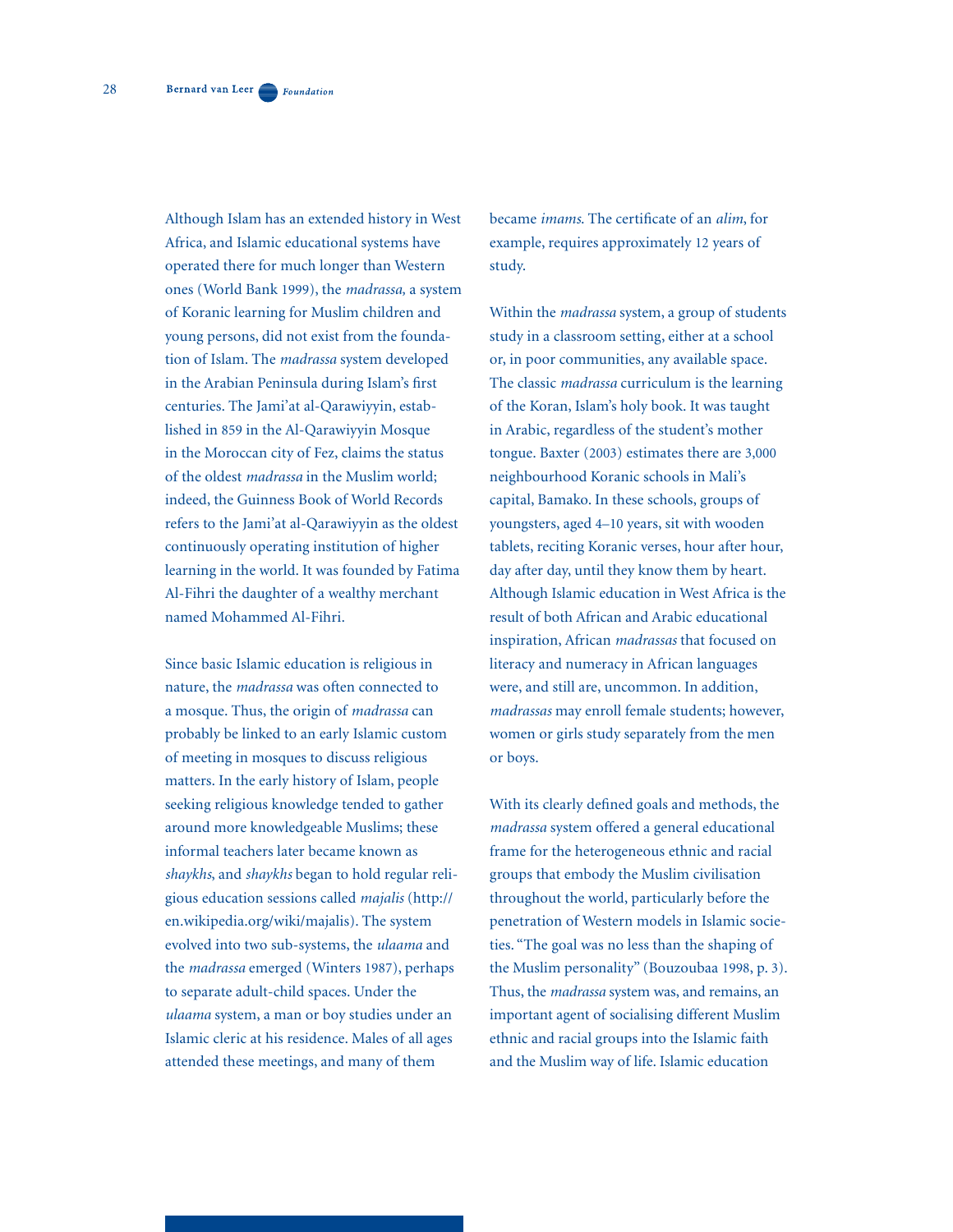gives meaning to life, enriches it, instils discipline and preserves human values, as well as strengthens and advances human societies (Bugaje 1993).

The *madrassa* system (as identified in Somalia) possesses three essential dimensions of practical application and impact (UNDOS 1995, p. 1):

- **1.** It constitutes an introduction to the techno logy of writing, and to a lesser extent nume racy, for a sizeable proportion of the popu lation, both men and women, many of whom would otherwise have little or no schooling.
- **2.** It provides literacy training as well as local leadership, since Islamic instruction is gene rally accepted to be an indicator of morality, honesty, and discipline, and therefore a primary qualification for assuming commu nity responsibilities.
- **3.** It has equally been and given the growing disaffection with formal schooling has increasingly become – an avenue for social and economic advancement because of the close relationship between Islamic networks and traditional commercial ones in the region.

*Madrassa* graduates are more likely to find employment or apprenticeship with the traditional merchants and in informal marketing operations than graduates from other types of schooling systems (World Bank 1999, p. 4).

Given that the wealthier classes entrusted their children to private caregivers or tutors, the

earliest *madrassas* were tied to the notion of goodwill, therein pointing to a multi-layered system of class and privilege. Not only was the *madrassa* a symbol of status but it was also an effective means of transmitting status to kin. Another important function of the *madrassa*  was to provide education and training to orphans and poor children. *Madrassas* often targeted the powerless and poor segments of the population.

Under increasing demands to contextualise the curriculum and pressure from globalising imperatives, the *madrassa* structures and programmes could not remain unchanged (Bouzoubaa 1998). Today, increasing numbers of more affluent Muslim children are attending full-fledged private Islamic schools, which combine secular/western and Arabic–Islamic education. Some *madrassas* now offer additional advanced courses in Arabic literature, English, and other foreign languages, as well as classic arts and science subjects.

## *The Euro–Western education system*

Euro–Western systems of education arrived in Africa from Europe with colonisation. The systems were imposed, as colonised Africans did not invite the colonial power, nor did they have sufficient power to resist over time. While colonialism is now viewed as morally reprehensible, there are differing views on the social, economic, and political impacts of colonialism. Since colonialism was practiced differently throughout Africa, the consequences of colonial rule differ from colony to colony, and these differences can be noticed today across the vari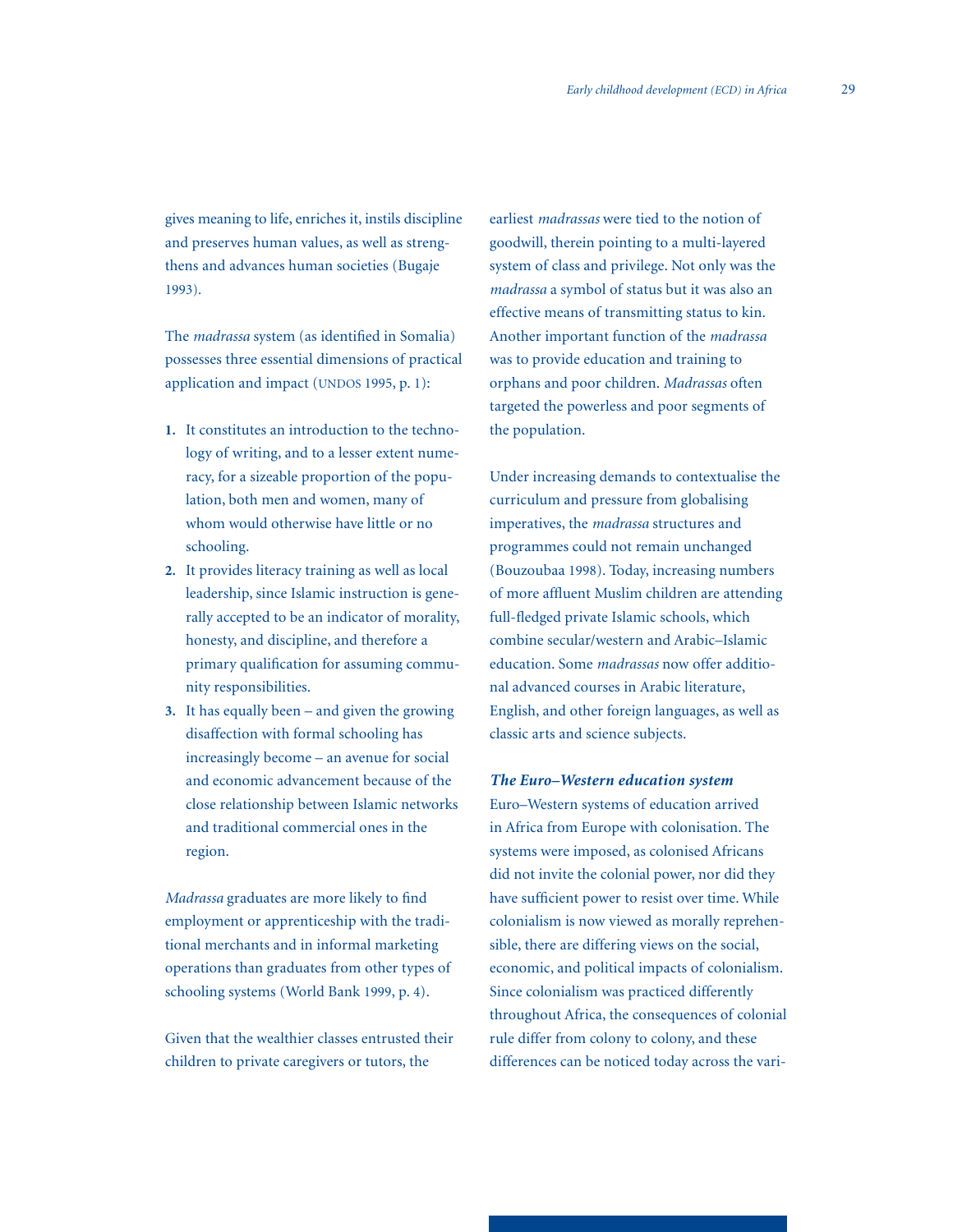ous countries of Africa. In this chapter, we will look briefly at some of the general outcomes of colonialism in Africa.

Three major factors influenced European attitudes about Africa and the type and quality of education the colonialists provided to and for Africans. Firstly, soon after Europeans became aware of Africa's rich natural resources and labour force potentials, the number of European voyages of 'discovery' and exploitation into Africa increased. This led to the acquisition of colonies, culminating in the 1884 Berlin partition of Africa amongst Europe's imperial powers (Asiwaju 1984; Davidson 1969; Mazrui 1986; Ungar 1986). Secondly, because European colonial powers did not want to spend their own money to establish, maintain and administer their African colonies, they insisted that each colony (if at all possible) supply the requisite revenues to govern it. The revenue was derived mainly from taxation and proceeds from resources extraction (http://exploring africa.matrix.msu.edu). Colonial regimes concentrated on finding and exploiting the most profitable natural resources in each colony. The mining of minerals and the production of crops for export necessitated a ready supply of inexpensive labour. Consequently, colonial governments exerted considerable effort 'recruiting' labour for these endeavours. In many colonies, governments resorted to policies of forced labour in order to provide adequate labour for mines and plantations. Thirdly, not only did significant changes in religious beliefs and practices take place as a result of colonialisation, but colonial rule provided an environment in which Christianity, in many forms, spread throughout

much of Africa, and with it came new orientations to education. While Islam was widespread in Africa prior to the coming of European colonialism, it also benefited from that colonialism. In some cases, British and French colonial officials actively discouraged Christian mission work in Muslim areas, and the peace and order established by colonial rule provided an environment in which Islam could consolidate its hold in certain African colonies (Fafunwa 1974).

Europe's civilising project was promoted and rationalised by Darwinian-based, 'scientifically supported' theories of evolution, survival, and domination by the 'fittest'. Since the earliest points of European contact (points preceding Darwin, but offering their own rationales for domination), SSA had been perceived as not 'fit' on its own and in need of intervention by superior peoples (Nsamenang 2005a ). For example, Captain Richard Burton, the British explorer of the 19th century, wrote of the failure of Africans to develop from the primitive to the civilised. Sir Samuel Baker perceived the African mind to be "as stagnant as the morass which forms its puny world" (cited in Davidson 1969, p. 24). Accordingly, a theory was developed that the African was "an incompetent farmer" (Ford 1971, p. 6) without the "initiative, the knowledge and wealth" (Masefield 1972, p. 75) to tackle the 'self-inflicted' problems of poverty, disease, and ignorance. Such accounts reflect the basis for Western imputations and reading of absurdities and perversions into African cultures and lifestyles and 'prescriptions' for their replacement, instead of seeking ways to understand and enhance them (Nsamenang 2004).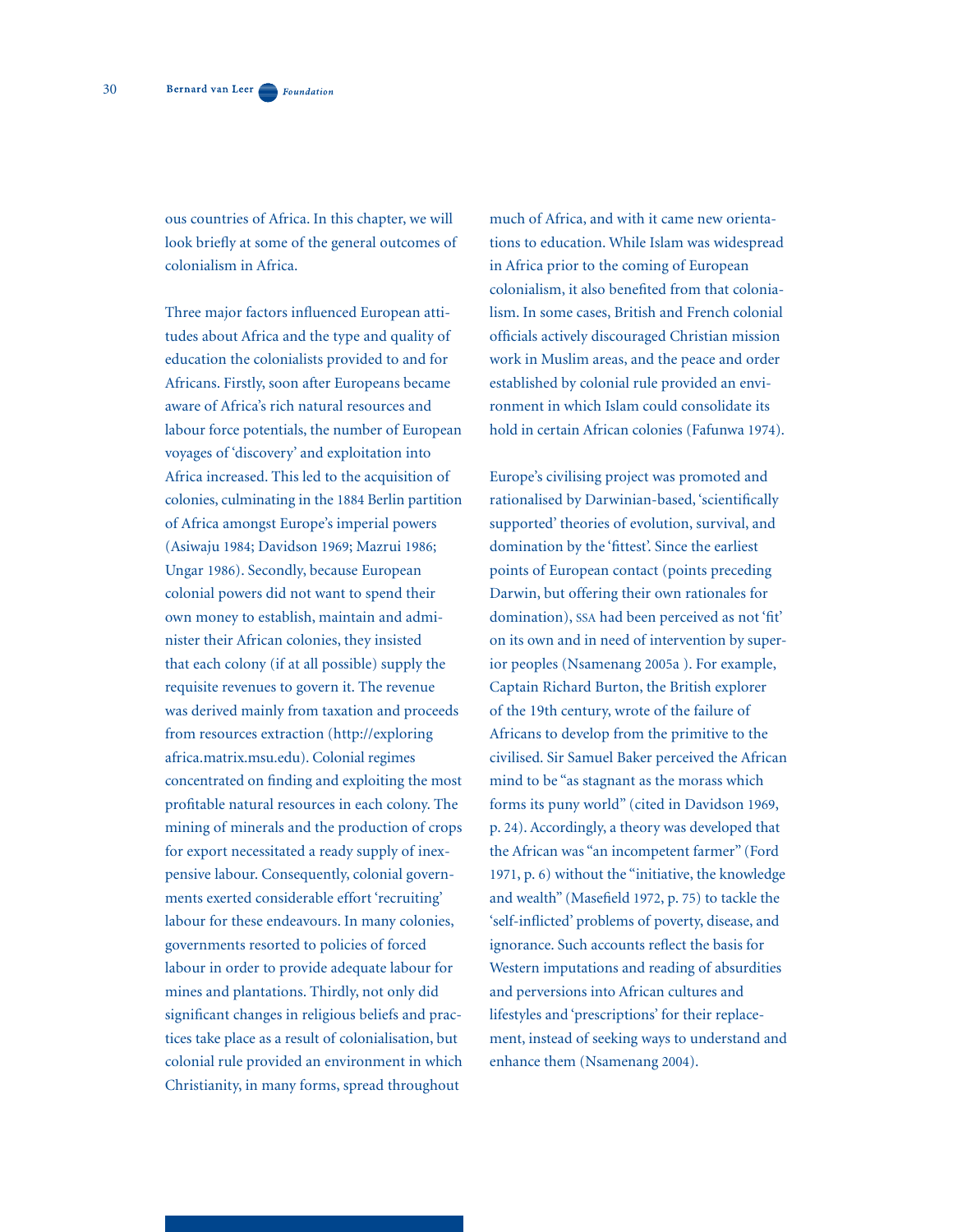Proponents of colonialism self-identified the 'burden' of enlightening and civilising Africans and their societies. Given this responsibility, one might assume that colonial governments would have made major efforts to introduce schools throughout the African colonies. However, most colonial governments did little to support schools and develop education. Individual colonial regimes developed economic policies and strategies on the basis of the three factors identified above: natural resource extraction, access to labour, and the spread of Christianity. While there were also colonyspecific interests, these typically did not give priority to education. Universal basic education for Africans was not a colonial priority as colonisers needed only a few clerks and subadministrators but massive unskilled labour for resource extraction and plantation work (Dore 1976; Hort 2007; Kashoki 1982). The colonisers' need was for subordinates who would do 'back work' not 'head work'. Indeed, in Angola the Portuguese authorities took fright at the surge of ambition in education and in 1901, a law was passed stipulating that anyone wanting to be a telegraph operator had to pass exams in Latin and geography, which (not surprisingly) were not offered in Angola (www.bbc.co.uk/ worldservice/specials/1624\_story\_of\_africa/ page9.shtml).

Colonial educational services were unevenly developed and produced mixed results. There were remarkable disparities across countries. Even Ghana, which next to Ethiopia had the highest level of primary education in SSA at the point of independence (1957), had a glaring contrast between the number of schools in the

north and in the south of the country (Appiah 1992; Asante and Asante 1990).

The low education levels required by most colonial governments to sustain the basics of governance, law, and order, contributed to later challenges to expand even basic education. Colonial strategies and efforts to achieve the twin goals of generating wealth for the coloniser and achieving a stable administration of the colony left a lasting legacy felt by both African governments and the development community. At the end of colonial rule, no African colony could boast that more than half of its children had finished elementary school, and far fewer attended secondary school (Fafunwa 1974). Thus, at independence, African governments were torn between creating more higher education spaces for leadership needs, or addressing the equally challenging need for more basic education.

In spite of limited support for public education, those who were able to receive educational services, often became their countries' pre- and post-independence leaders. For instance, South Africa's outstanding freedom fighters: Nelson Mandela, Bishop Desmond Tutu, and the Reverend Alan Boesak, and African nationalist leaders like Um Nyobe (Cameroon), Kenyatta (Kenya), Nkrumah (Ghana), Kaunda (Zambia), Nyerere (Tanzania), and others were products of missionary education (Nsamenang 1992a, p. 116). The iconic Nelson Mandela – with his unparalleled international profile, sterling qualities, and moral stature – grew from an indigenous African education in his early years, matured with a Euro–Western education, and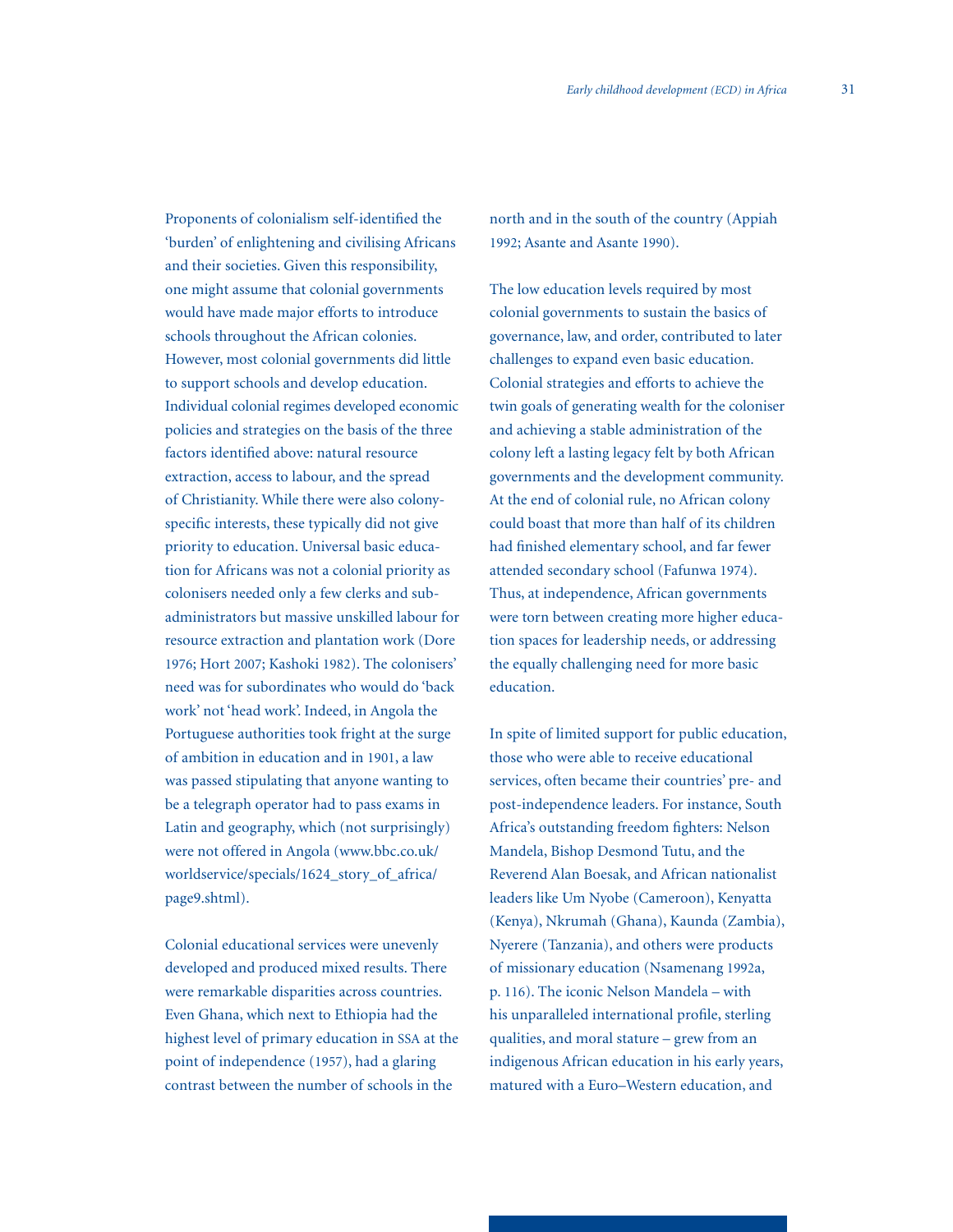fortified himself with a lifetime commitment to his rich traditional roots.

Three forces affected developments in Africa's education structures at independence. Firstly, as noted above, colonial governments lacked not only the resources but also the goodwill and motivation to initiate universal basic education for Africans. Secondly, Islamic education encountered and acquiesced to self-governing indigenous African kingdoms and ethnic states, such as Ancient Ghana, Bamoun, Mali, Nso, and Yoruba, while Western education, when established, was part of the disruptive process of colonisation and the creation of African outposts for European states (Davidson 1969; Kashoki 1982; Mazrui 1986; Mudimbe 1994). A third influence on the face of education in Africa was Western Christian missionaries' establishment of formal schools in the African colonies (Mazrui 1986; Serpell 1993).

Christian missionaries (unlike Islamic clerics) believed that the ability of African peoples to read the Bible in their own language was important to the conversion process. Christian schools also often broadened their curricula to take in more than the Bible and their own denominational liturgy. However, most mission societies were poor; they could not support the number of schools that they wanted, and they were not able to extend their reach as far as some missionaries desired.

Three main features characterised this turbulent colonial history. Firstly, the Euro–Western models of education and early childhood learning were forced into Africa several centuries after the intrusion of Islamic–Arabic education. Secondly, both educational heritages used and promoted literacy as a vehicle for religious 'Mission' wherein Africans were 'educated' – not to become knowledgeable and aware of their own history and traditions, but to read and imbibe the holy scriptures of Islam and Christianity. Thirdly, resource extraction was allied to, or followed closely on, the heels of both religious penetrations.

This mélange, the triple heritage, is key to understanding SSA as it entered the period of independence, led by Ghana on March 6, 1957 (http://news.bbc.co.uk/onthisday/hi/dates/ stories/march/6/newsid\_2515000/2515459.stm), and progressed throughout the continent, with the majority of countries emerging as independent in the 1960s and 1970s. Each newly independent state has its own particular history and dynamics, but each also had a foundation of indigenous values and perspectives overlaid by various external and colonising ventures. Early childhood programmes, based on European models from the 19th and 20th centuries, for example infant schools, nurseries, crèches, pre-schools, and child development centres, were based on a variety of Euro–Western pedagogies from Froebel through Montessori, crèches to nursery schools, and could be found in virtually all pre-independent African countries. However, they were extremely limited in number and typically served primarily non-Africans, a small African elite, and faith-based populations only. Such programmes are often cited as the first ECD programmes in the country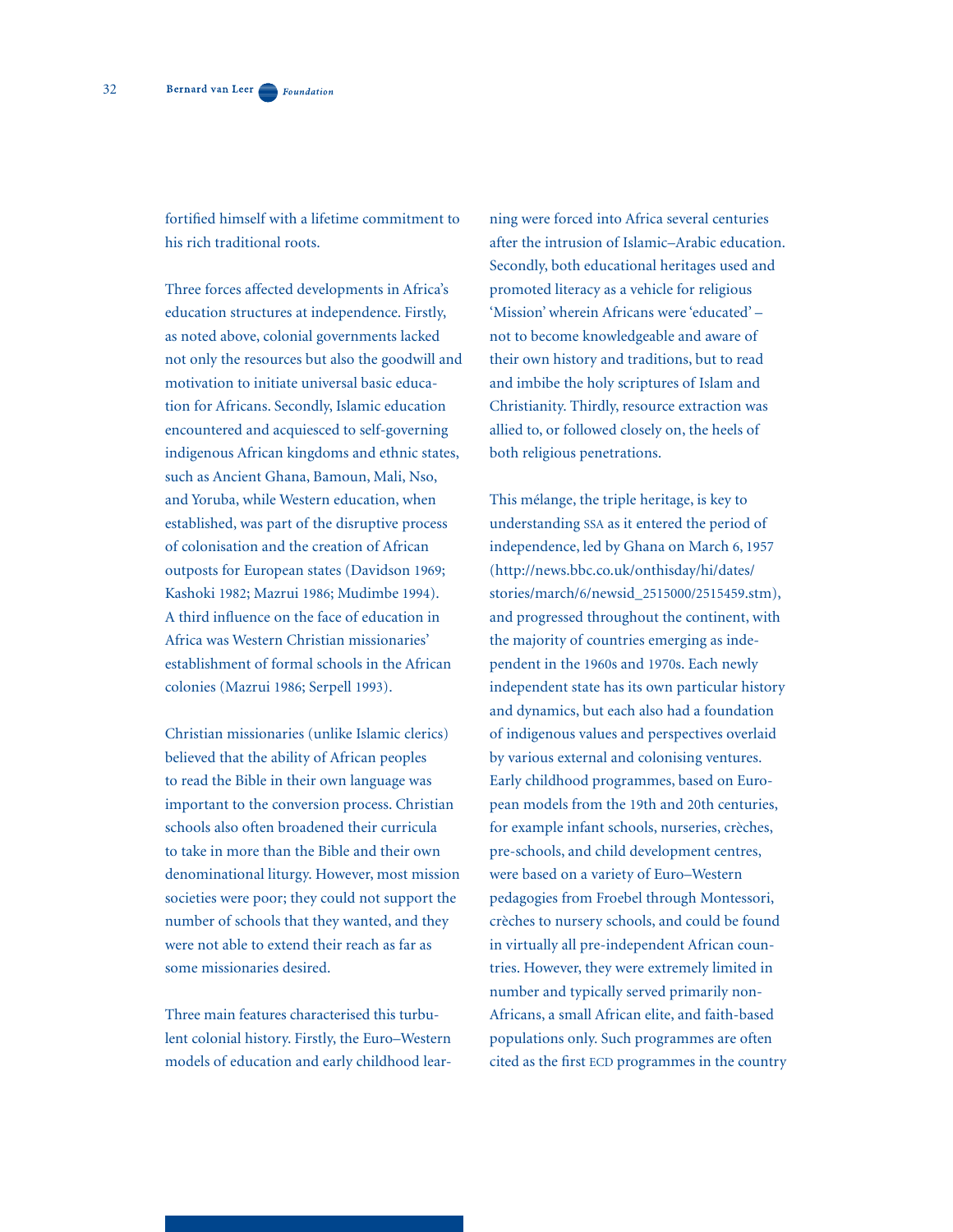(see ECDVU, Initial Country Reports 2002, at www.ecdvu.org), but they were invariably limited in scope and distribution, available to only a small number of Africans.

Having depicted the essential features of a rather long and traumatic history of cultural and educational capture by alien forces, we will next look at Africa during the period from the late 1950s through the 1970s, the period of independence for most SSA countries. Whereas the colonial project was presented as a 'civilising mission', but was more correctly one of resource extraction, the new states of Africa encountered a world geo-political dynamic predicated on competing 'best' forms of governance with Marxist socialist blocs in competition with capitalist neo-liberal blocs. The next sub-chapter to a large extent recaps the values and motives that framed the introduction and formalisation of institutional public schooling in general (Serpell and Hatano 1997), and pre-school programmes and services in particular.

## **ECD in the post-independence era**

The period of independence represented a transition for most African states from a colonisercentric focus to a broader international focus and immersion in the geo-political dynamics of the Cold War. Newly established heads of government were courted by international powers in ways not conceivable as a colony. International immersion brought with it an introduction to the Breton Woods Institutions, in particular the World Bank and International Monetary Fund (IMF), as well as a multitude

of United Nations organisations and INGOs. The post-independence era represented a very different social, economic, political, and development dynamic from what had come before; however, the basic dynamic of a disregard for local practices in children's care and development persisted throughout the new era.

As an example of this disregard for indigenous traditions and practices, we identify certain issues and questions that we feel obliged to contemplate. Why are Africa's theories of the universe and traditions of childrearing disregarded? Within which 'cultural identity' do we expect to uplift Africa if we continue to intervene to dislodge the continent and its peoples from its heritage? Why can't Africa garner the means to provide for its next generations in spite of its rich material and human resources, which have thus far been drained by and for foreign interests? Why does the development community stigmatise African children's participative learning and deeply felt efforts to contribute to the family's survival as inappropriate child labour, while less actively criticising international economic systems that relegate Africans to being price-takers instead of fairprice-fixers – a very significant contributor to poverty in Africa. Too often such donor organisations present demeaning pictures of bloated and dying African children while their own countries practice the discriminatory trade policies that lie at the root of such misery.

When Europe set out on a mission to 'civilise' Black Africa, it envisioned religion and education as the most propitious means by which to 'save'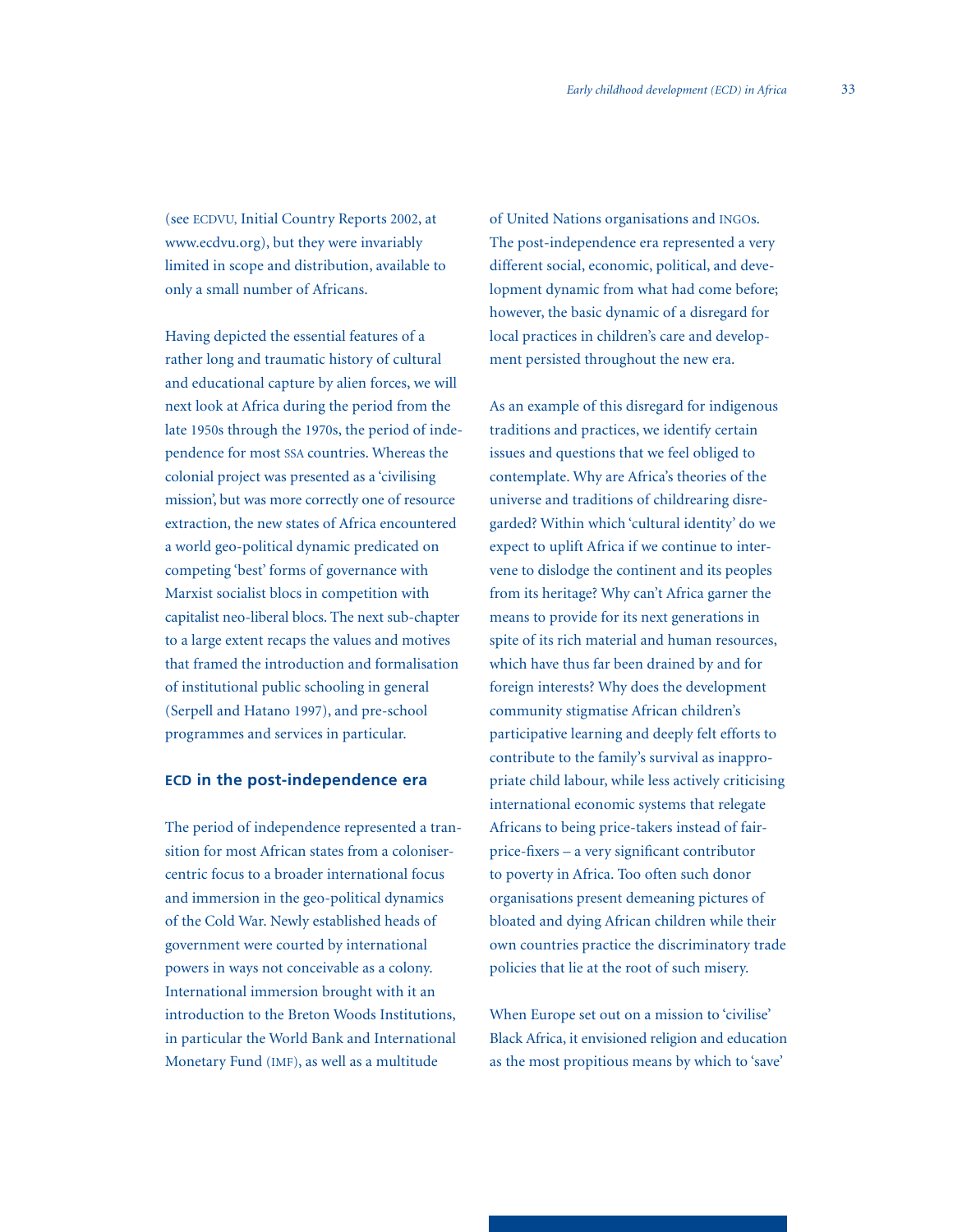the continent and its peoples. The stance of this mission led the colonialists to read 'backwardness' into African social thought, behavioural patterns and educational practices. More specifically, it blinded the imperialists from noticing Africa's "rich cultures and wisdom…" which focused on "a more integrated and interrelational vision of development" (Callaghan 1998, p. 33). Such an orientation would have better addressed the realities of the communities they sought to save. Thus, while there have been some benefits, the origins of much of Africa's difficulty with Western models are embedded in colonial failures to take into account the cultures and knowledge of the African people, including those related to early care and development learning that Africans have preserved for centuries, and which longstanding 'interventions' have not entirely erased. They, as do some interveners of the African condition today, failed to think "African enough" to reach, understand, and attempt to enhance Africans in the realities of their circumstances (Creekmore 1986, p. 40).

Recognising that every culture has a right to culturally preferred practices for the care of its offspring, we underscore the point that independent African countries merely experienced a shape-shift from European colonialism to that of the United Nations, the Breton Woods Institutions and INGOs, which began to systematically challenge the ways and means of the newly independent states and the citizens within them. The new authorities began to introduce various 'structural adjustments' to permanently modify Africa's systems.

ECD is a part of a fairly recent adjustment – one that largely pays only rhetorical attention to the local context and, absorbed in its own 'scientific truth', stays uninformed, not only about indigenous perspectives, but also about the history of Islamic and Christian institutions in Africa as well. The World Bank, for example, identified 'Islamic learning' as "widespread throughout West Africa" and in 1990 recorded over 40,000 Koranic schools in Niger alone, yet such schools "have not been considered as schools at all" (World Bank 1999, p. 2).

Prior to charting the current state of the ECD field in Africa, we identify five specific challenges, arising from various quarters of academia that challenge currently prevalent 'scientific truths' that impact Africa.

- **1.** In "the face of ever-accelerating global change, the developmental scenarios propo sed by the founders of the field of develop mental psychology… now appear too static, too homogenous, too Euro–American, too middle-class, too male, and too monocultu ral" (Gielen and Roopnarine 2004, p. xv).
- **2.** Most of the scientific evidence on the impact of early childhood interventions on children's growth and development has been based on developed countries (Barnett 1995; Shonkoff and Phillips 2000). Africa's child care patterns have rarely received research attention – its ECD programming is being mounted mainly on questionably extrapola ted evidence (Penn 2005).
- **3.** "The child development field's dual identity as an ideological advocacy movement for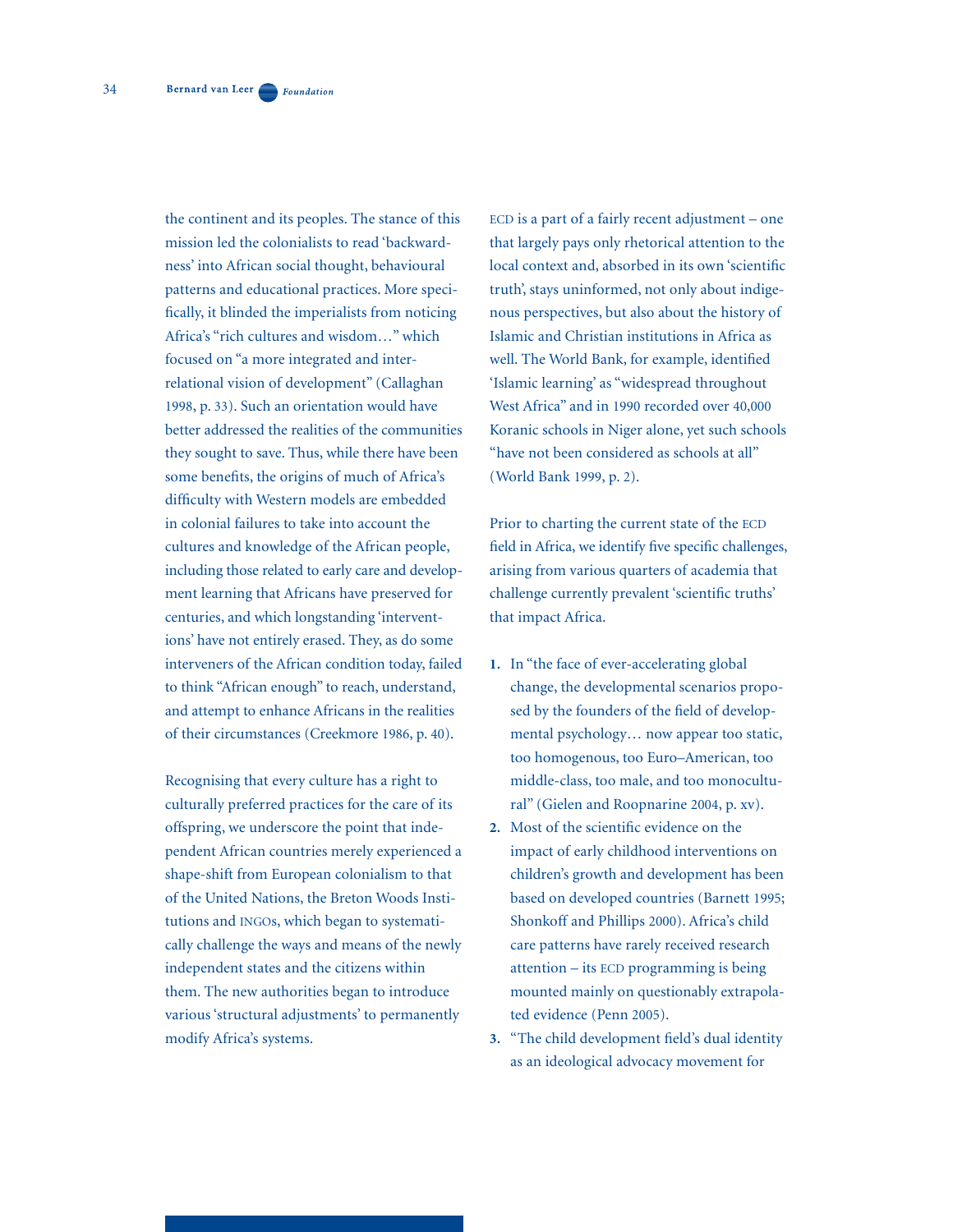the humane treatment of children and a scientific research endeavour seeking know ledge and understanding of child develop ment" narrows and distorts global scientific exploration in the interest of promoting a moral cause (LeVine 2004, p. 151).

- **4.** The so-called developmentally appropriate practices of childcare "present an appearance of science-based knowledge in a formula based heavily on [Euro–Western] cultural ideology" (LeVine 2004, p. 153).
- **5.** "A comprehensive understanding of human development [and ECD services] requires a contextual approach in which cultural factors play a prominent role" (Gielen and Roopnarine 2004, p. xiii).

At a conference convened by UNESCO and held in Addis Ababa in May 1961, African leaders expressed the sentiment that "African educational authorities should revise and reform the content of education in the areas of the curriculum, textbooks, and methods, so as to take account of the African environment, child development, cultural heritage, and the demands of technological progress and economic development, especially industrialisation" (UNESCO 1961, p. 23). Nearly 50 years later, Africa is being urged to adapt, modify, and align its patterns of early development and learning to those crafted on an image of a Western-derived 'global child' (Pence and Hix-Small 2007). It is important to note that the type of homogenised institutional care being promoted is not yet universal, even in some industrial countries. For example, "at least 25% of children in the United States are cared for by family, friends, or neighbors"

(Susman-Stillman 2005, p. 241). The assumptions of the dominant ECD narratives introduces a destructive factor of naïve acquiescence to the institutionalisation of certain approaches to ECD as a 'right' of all children and their families regardless of their circumstances (Dahlberg et al.1999, 2nd edn 2007). Such a universalistic mindset not only marginalises other forms of ECD, but also fails to recognise a child's right to his or her own culture and identity.

The possibility of an African ECD landscape has been little contemplated or theorised. We discern little published evidence that the complexity has been diligently explored for incorporation into ECD policy and programmes. As we call for exploratory 'discovery' of this rich and dynamic intermingling, we note: "No existing theory fittingly explains it and no antecedent evolutionary template corresponds to its triple-strand braid" (Nsamenang 2005a, p. 276). The confrontations and dilemmas the mélange engenders constitute, in our thinking, the foremost, albeit largely unnoticed, constraint to the development of culturally appropriate and cost-effective ECD services in Africa. Without adequate understanding of this triple inheritance, as a baseline, we will continue to incorrectly fit Africa into a Western-defined evolutionary history – misperceiving Africa and misdirecting interventions. As Bram (1998) perceptively notes, accurate knowledge of the cultural group is an essential and salient factor in developing and applying culturally sensitive services, particularly against the dominant values of: "Western societies that tend to lump all cultural groups from developing countries into one category" (Bram 1998, p. 24).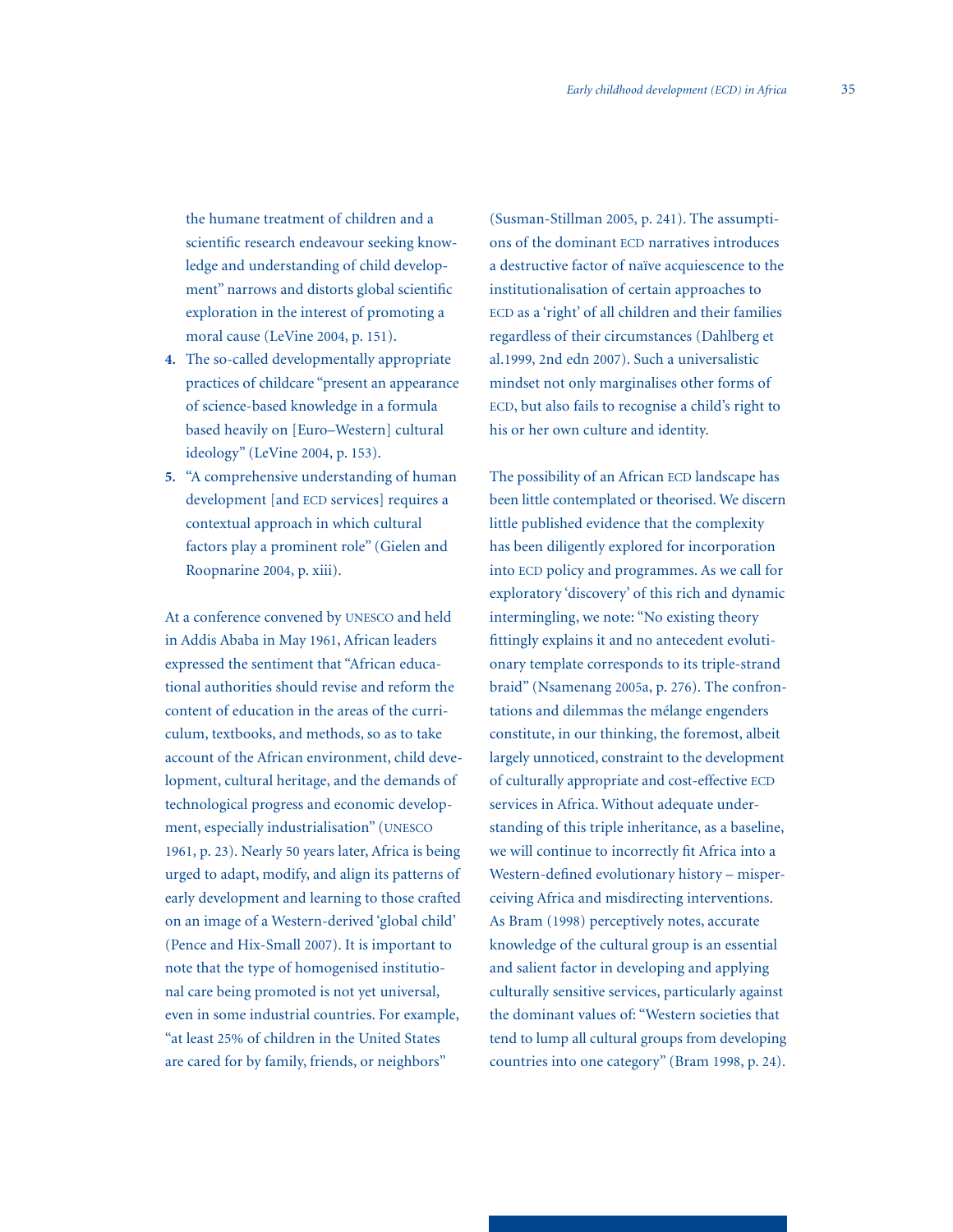Our effort here is to instigate a generative process by which Africa can gain by not pitting its three ECD heritages against one another but by engaging in a bridging project (see Serpell 2007) to extract and articulate more viable ECD services from useful features of the three systems. Ours is a call for Africa to review and renew its long-established systems of education in the cause of promoting ECD services that are respectful of families and societies and their ability to transfer knowledge, values, and skills across generations. In so doing, not only will Africa gain through a re-familiarisation with its own traditions, other societies around the world will also gain through those same discoveries and invention.

The way forward is filled with challenges – with or without an appreciation of what has come before. Such challenges are better addressed through an appreciation of contexts, rather than through the import of a-contextualised understandings alone. How the acceptance of the importance of ECD would actualise into culturally relevant policies and programmes has yet to be adequately addressed. Even more daunting is the huge challenge of how to move and contextualise ECD services into rural communities with agrarian livelihoods and deep-rooted childrearing patterns, which accept children's active involvement in family survival and sustenance (Super and Harkness 1992; Weisner 1987, 1997).

Hort (2007, p. 1) expresses dissatisfaction with Eurocentric institutional preparation of Africa's young with the allegation that during the last

500 years, Africans have been systematically miseducated into Western molds. Kashoki (1982, p. 37) extends this viewpoint by posting "the single most significant accomplishment by Western man [sic] on a global scale has been the creation (or more accurately the recreation) of non-Western man in the image of Western man." Whereas indigenous African pedagogies create spaces for children's selfeducation and exploratory learning on childto-child terms, the Euro–Western ECD programmes taking shape in Africa proceed from a position of far less flexibility or openness. Dahlberg and Moss explain the Western approach as follows:

"We know the adult we want the child to become; we know the world in which the adult must live and work. The challenge is to produce the adult to fit into that world, in the most cost-effective way – and with the help of scientific knowledge-as-regulation the challenge can be met". (Dahlberg and Moss 2005, p. 6)

## **Possibilities and experiences in postindependence Africa**

Published research accounts of indigenous African ECD systems, particularly by Africans, are remarkable for their scarcity. Our analysis, taken from diverse sources, reveals a general pattern of African education and child guidance in the early years as a participative process wherein children are active learners of their culture's curriculum and that their developmental learning happens with little specific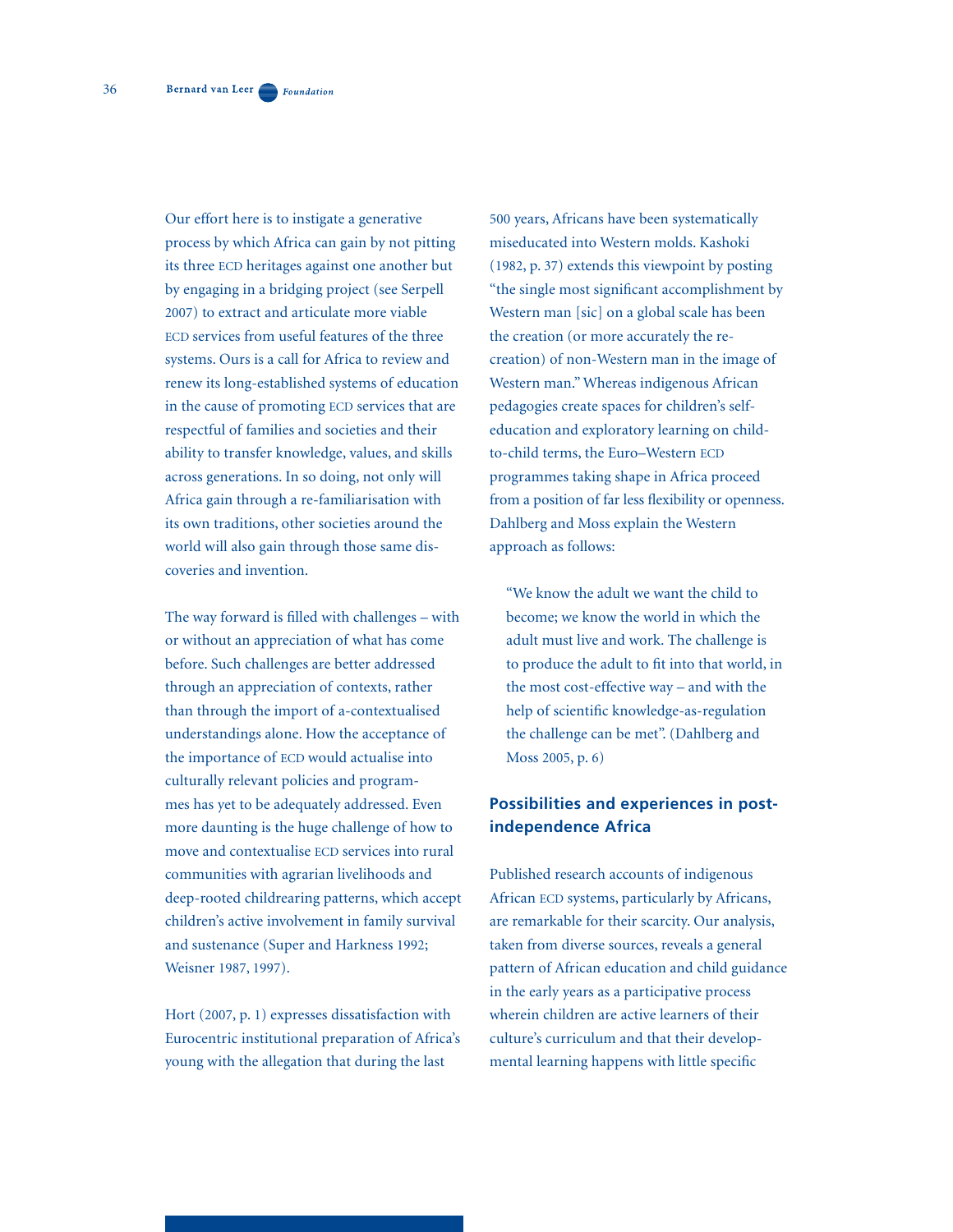adult instruction. We juxtapose that approach to a much more adult-centric, adult-led and planned approach (often with specific outcome measures identified in advance) found in Western models. Such Western approaches are typically presented as 'best practice', with either explicit or implicit assumptions about their cross-cultural and inter-national applicability – this despite substantial historical and crosscultural evidence that children live and grow into resourceful and useful members of their cultural communities in an amazingly wide variety of circumstances and under very divergent childcare regimes.

While the general press for the expansion of ECD services in contemporary Africa is predicated largely on Western models, perhaps more so since the child's elevation to significant attention on African agendas commencing in the 1990s than before, there has been sensitivity to context at various points in time and with particular programmes. The Bernard van Leer Foundation flagged that sensitivity at a 1991 workshop held in Lesotho, which led to the subsequent 1994 publication, *Building on People's Strengths: Early Childhood in Africa* (Cohen 1994) Although the publication emphasised the importance of a 'blended' approach, incorporating both traditional and modern ideas, it indicated that "many ECD programmes appear to dismiss or denigrate customary practice. This can result in parents and communities feeling disempowered, confused, and neglected" (Cohen 1994, p. 2). While the publication called for increased attention to 'blending', available evidence suggests that that objective continues to be too rarely achieved.

The bulk of initiatives by INGOs, for example, the Bernard van Leer Foundation and the Aga Khan Foundation (AKF), have been in the East and Southern Africa regions. Since 1982 in Kenya, with subsequent extension to Uganda and Tanzania, the AKF funded a *madrassa* system under the auspices of the Mombasa *Madrasa*  Resource Centre (MRC), to mobilise communities to support early childhood education (Oluoch 2007). This initiative went beyond traditional Koranic learning to integrate early childhood development, teacher-empowerment, and community participation. The emphasis was on self-sufficiency and community management. Local management committees appointed women from the community as ECD workers, who were trained by the MRC (www.worldbank. org/afr/findings/english/find101.htm). Though originally intended for Muslim children only, the programme has since expanded to include non-Muslim students in 78 schools in Kenya, 63 in Uganda, and 88 in Zanzibar. It has served over 50,000 children and trained over 4,500 teachers and 2,000 school committee members (Oluoch 2007). About 49 percent of school management committees of the MRC project are women, an unprecedented achievement for "a paternal institution once exclusively managed by men" (Bouzoubaa 1998, p. 7).

In Somalia, as in Muslims communities throughout Africa, Muslim parents and communities support: "Koranic schools [as] part of the basic moral education of the child" (UNDOS 1995, p.1). But in Somalia, Islamic education, as is the case for indigenous education in the majority of African countries, is not integrated into the formal school system. The Euro–Western model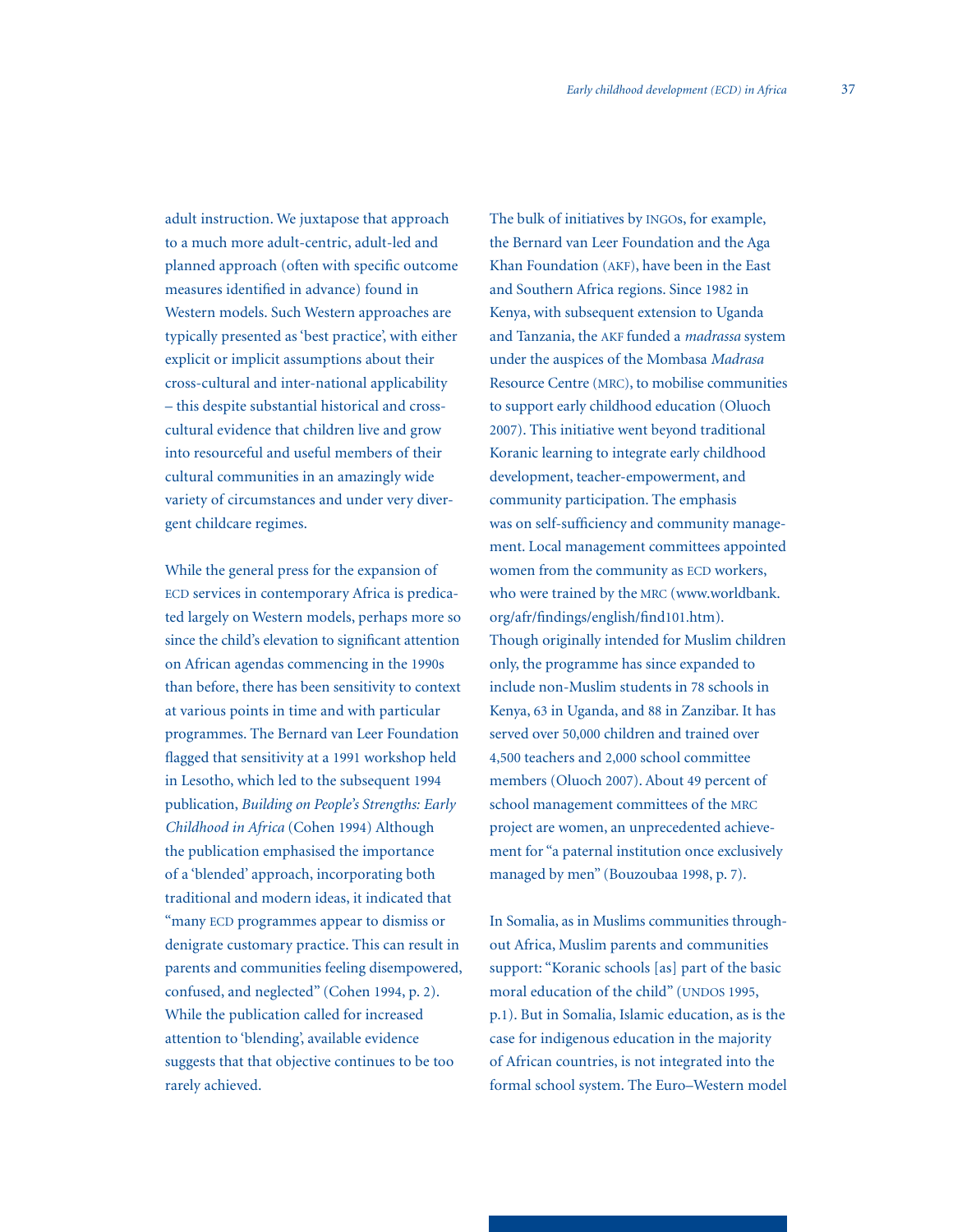is the formal system, despite its incompatibility with, "the children's sociological, psychological, and cognitive development" (UNDOS 1995, p. 1). On the other hand, to cope with the challenge of educating Muslim children in a non-Islamic country, *madrassas* in South Africa are giving after-school religious instruction to Muslim children who attend government, secular private, or confessional schools (Mohamed 2006). Furthermore, in South Africa, Dawes et al. (2007) report on the evidence of a rightsbased approach to monitoring the well-being of children and adolescents in South Africa. Their efforts were informed by international precedents and contextual realities, extensive peer review processes, and cross-disciplinary expert inputs into developing what they present as a holistic set of indicators to enhance the monitoring of the status of children. These indicators are designed to measure both the service environment and the children's development.

With the *Mwana Mwende* project in Kenya, the entire community, including children, youth, teenage parents, elders, pre-school and primary teachers, village health workers, and local officials, have joined in supporting the welfare of the youngest children (Colletta and Reinhold 1997; Swadener et al. 2000). When community members understand the benefits of a project, they share their time and resources willingly and work well among themselves. This project underscores the old proverb that it 'takes a village to raise a child'. It shows that family support programmes can initiate sustainable improvements in community life, and provide a positive environment for everyone, including

young children. Community involvement in training programmes ensures that benefits, including economic benefits, are long-term and contextually embedded (Brooker 2008). Prior to the *Mwana Mwende* project, the Bernard van Leer Foundation compiled a record of contextsensitive ECD interventions stretching over two decades in the eastern and southern African regions. These efforts culminated in Bernard van Leer Foundation's landmark 'Following Footsteps' tracer studies (e.g., Cohen 2001; Njenga and Kabiru 2001). The Foundation has also intervened to enhance Koranic early childhood services in Morocco (Bouzoubaa 1998).

In West Africa, childcare in daycare centres and pre-schools has become popular, not so much because they truly promote early childhood development, but more so because they play custodial roles for busy mothers (Ogbimi and Alao 1998). "The Nigerian urban working mother," for example, "is able to play the dual roles of being a mother and an employee successfully due to the availability of childcare services such as housemaids, nannies, daycare centres, nursery schools, and kindergartens" (Ogbimi and Alao 1998, p. 48). The Nigerian example holds true for most SSA countries, where some, such as Kenya, Mali, and Niger to name only three, make costly efforts to reach ambulant communities with ECD services. While some Euro–Western ECD initiatives in Africa have been effective (with several noted above) overall the record is one of substantial concern. Urban (2006, p. 1) provides one explanation in his critique of pursuing agendas of "certainties and predetermined outcomes" in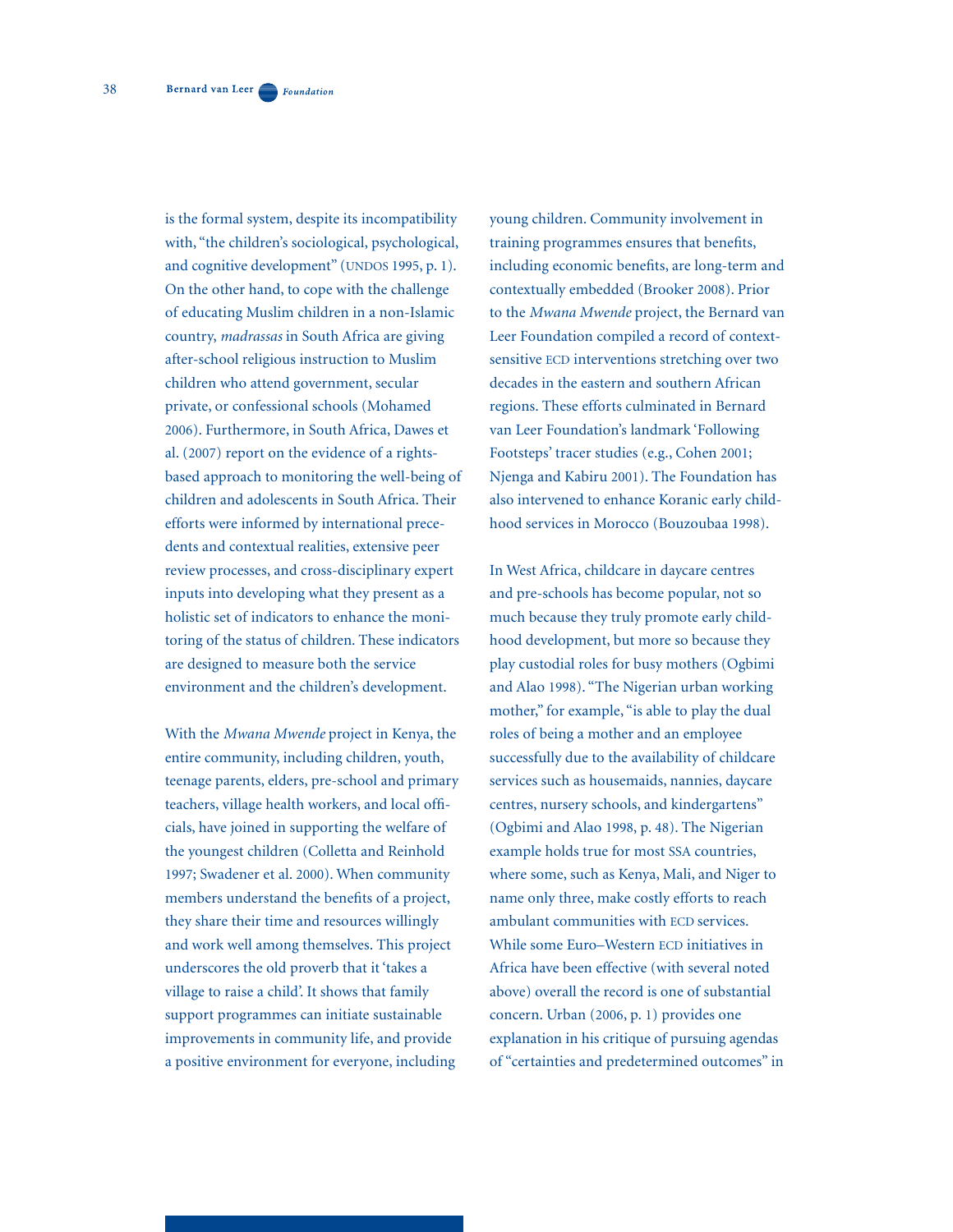contexts whose characteristic feature is pervasive uncertainty. In the face of the huge human and financial resources required, and the doubtful sustainability of externally advocated forms of ECD, we feel the need to heed Sharp's (1970) quarter-century warning "against destroying too abruptly the traditional background of the African" that is still "the best guarantee of the child's welfare and education" (p. 20).

# **Toward contextually responsive ECD services in Africa's triple inheritance**

The full extent of Africa's difficulties with the Eurocentric models of ECD vis-à-vis the hybrid fluidity of the African condition (e.g., Nsamenang 2005a; Serpell 1993, 2007) is yet to be systematically assessed. A more overarching constraint to efforts in Africa, however, is the dominance of a discourse that perpetuates the "construction of a knowledge which is exclusive of many other knowledges" (Urban 2006, p.1); they silence 'other' narratives that inspire "research that interrogates policy (instead of informing it)" (Urban 2006, p.1).

Generations of Africans have been alienated from their cultural identity, as Africa's foreignderived education has rendered most Africans starkly ignorant of their own backgrounds and histories (Kishani 2001). Hort (2007) sees a brighter future for Africa's children and nations through not continuing to adhere closely to Eurocentric education models, but in developing an Africentric education. This Africentric education would consolidate African cultural identities, imbue African knowledge bases, and

infuse techno-cognitive skills and responsible values. With these Africa can participate and make progress with confidence in a competitive, knowledge-driven global marketplace – and doing so from an inherently African position. One useful approach is to rethink how to fit and tailor into institutional ECD programmes and services children's daily routines in their developmental niches. Theoretical notions, that can contribute to policy and programme development include:

- African social ontogeny (Nsamenang 1992a);
- individuation and the evolution of self identity not through sovereignity but through interconnection and embedding in a sociogenic unit (Nsamenang 2004);
- the developmental-niche framework (Super and Harkness 1986);
- specific aspects of contextualist theories (e.g., Bronfenbrenner 1979);
- constructivist understandings from sociology (James and Prout 1990; James et al. 1998);
- hybridisation processes (Pence and Marfo 2008);
- post-structural and post-modern critiques (Cannella and Viruru 2004; Dahlberg et al. 1999 2nd edn. 2007; Bloch and Swadener 2007);
- cultural psychology (Shweder 1990; Cole 1996).

On the basis of challenges to ECD science noted earlier, we interpret the suggestion from the World Bank's Africa Regional ECD Initiative (e.g., Colletta and Reinhold 1997, p. 5) that ECD programmes in some African countries were "built on the strengths of African tradition and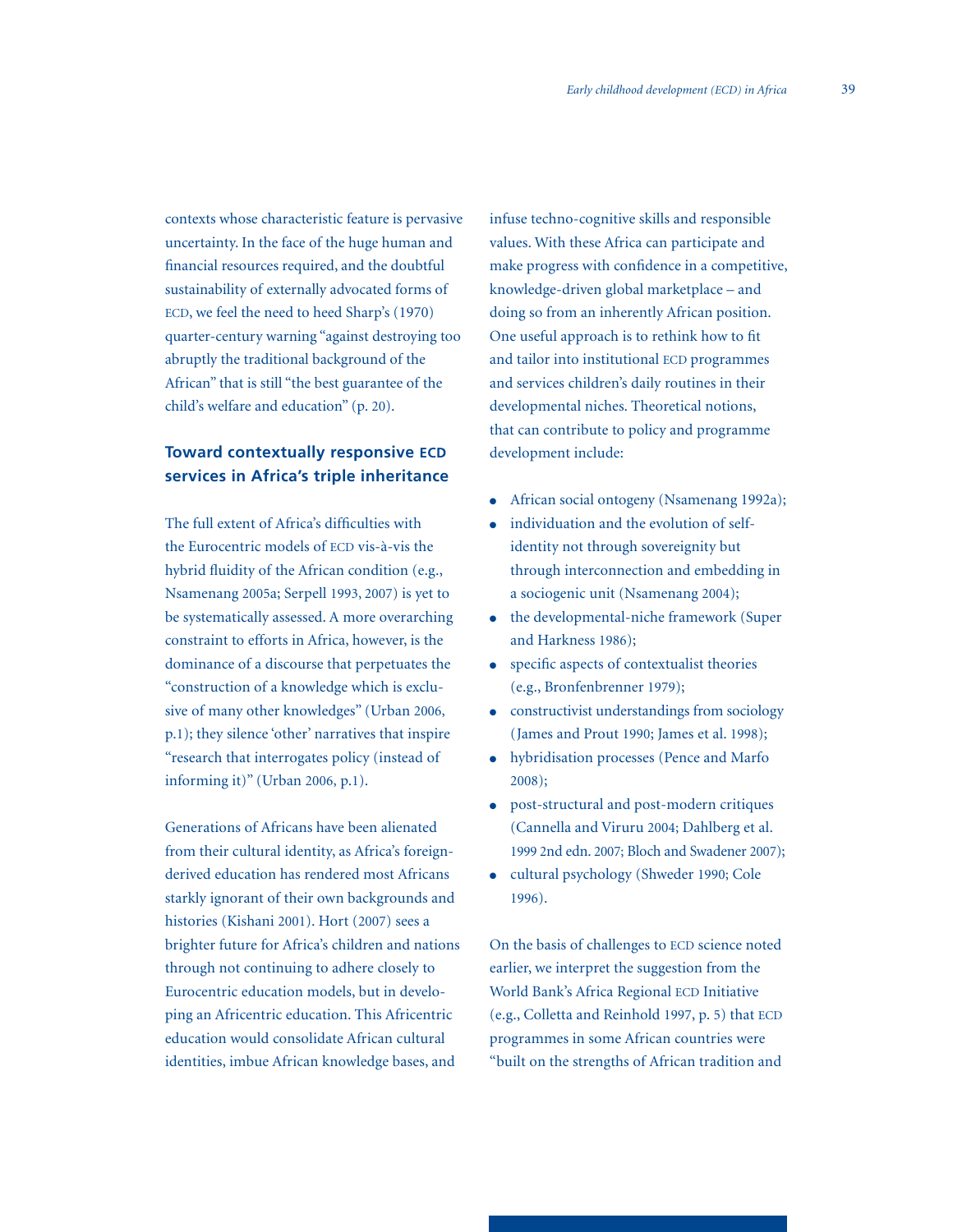culture" as, at best, a partial truth. As noted elsewhere in this essay, the complexity of Africa's three ECD heritages has rarely been taken into account in ECD programming. Further indication by these studies that the "multi-sectorial policy frameworks, which certain countries have constructed for the protection and development of young children" could become "choices for other countries to consider …", reinforces the point about dangers associated with extrapolating evidence from one context to another (Bram 1998).

According to the World Bank (Colletta and Reinhold 1997), ECD is not only imperative it is also affordable and effective. But questions of sustainability beyond the short-term support of donor agencies continue to plague long-term development. "To the extent that sustainability hinges on financing, the success with ECD to date mainly represents the financial and technical support of foundations, international, and national NGOs, religious groups, bilateral and multilateral aid agencies. Government gross domestic product (GDP) specifically earmarked for ECD is nil for 19 of 25 SSA countries for which data exist" (Colletta and Reinhold 1997, p. 5). After 25 years of efforts in Kenya, "the programme covers no more than a third of the relevant age cohorts across the country" (Colletta and Reinhold 1997, p. 8). This state of the field obliges a push for an African ECD agenda.

It is obvious that Africa possesses rich and effective traditions of childcare. African peer cultures not only allow for free-spirited play settings, but also more importantly, permit

self-education, generative learning, and peer mentoring in extensive child-to-child interactions and inter-stimulation (Nsamenang 2004a; Nsamenang and Lamb 1995). Interactions between individual children and the culture they inhabit generate an almost infinite range of divergent practices and experiences, and promote an equivalent range of different 'desirable' identities among people living in different times and societies (Shweder 1995). It is a developmental environment whose features, especially children's creation of toys from local material, rouses and reinforces their cognitive and creative abilities as well as prosocial values and life skills (Segall et al. 1999).

The peer culture extends and brings into children's discourses familial issues and processes that are basic to identity formation because, for most people, the most enduring lessons in interpersonal connectedness and self-definition occur in the family (Nsamenang 2008). Early learning within the family determines how children view the self, enter into interpersonal encounters, and engage with the world. Children acquire a sense of 'belonging' within their own culture, which may nevertheless allow them to accept and co-exist with individuals of other belief systems and cultures (Brooker 2008, p. 22). Children's diverse experiences in families help to shape and channel their innate biological characteristics into cultural paths (Shweder 1995).

The image of identity development in African cultures is that of 'polycropping', not monoculture; in other words, it emphasises the shared and social, rather than the unique and individual,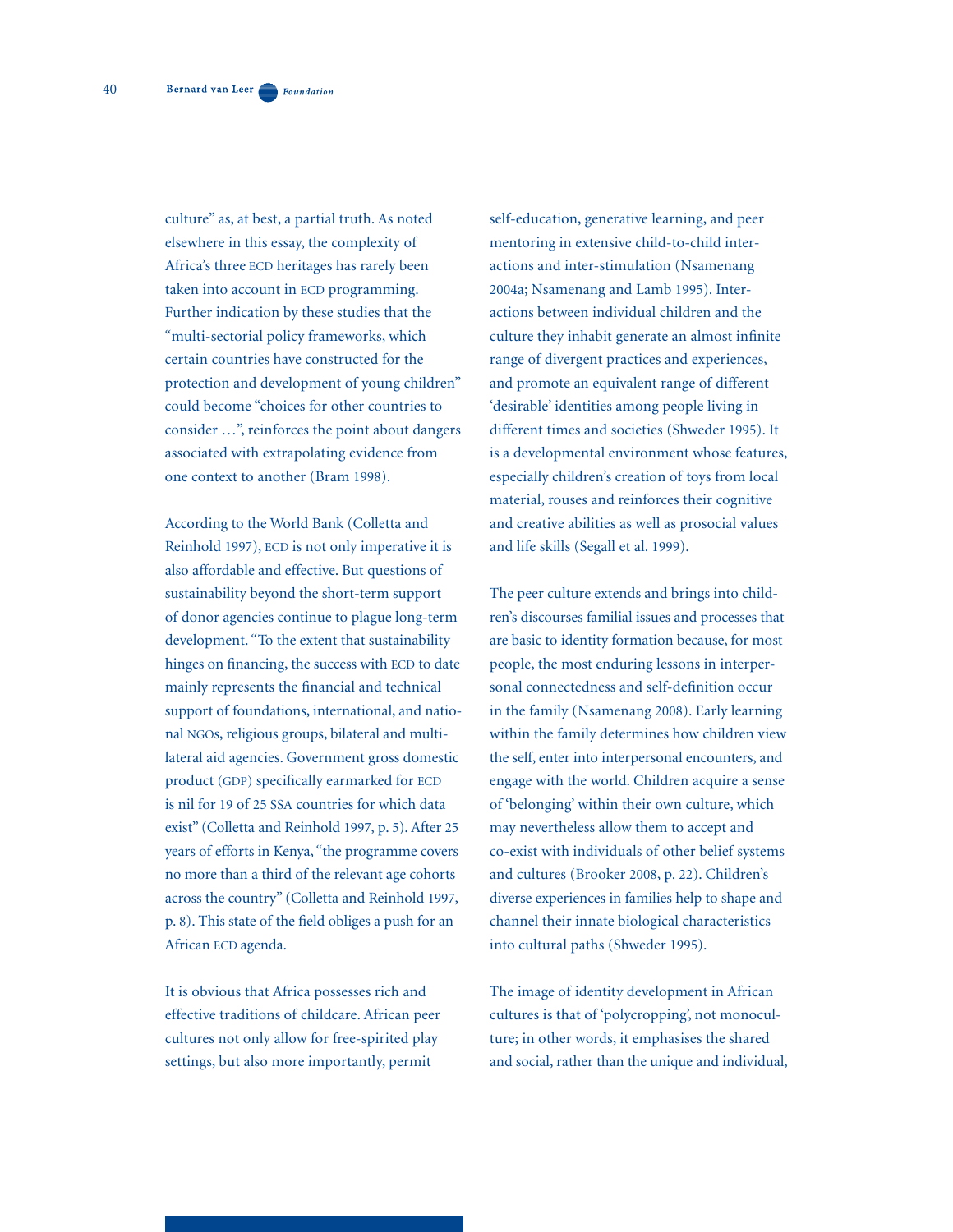41

aspects of identity (Nsamenang 2008). While Vygotsky is embraced in the West for his development of self through social processes (1978), in some way traditional African cultures transcend Vygotsky by sensitising children from an early age to seek out others, to extract "intelligences" (Nsamenang 2006), and to define self, particularly in peer groups, such that they can "gain significance from and through their relationships with others" (Ellis 1978, p. 6). In one specific instance of self-definition, Zimba (2002) describes the South African Zulu as nurturing, *"umuntu umuntu ngabantu,"* which literally means, "a person is only a person with other people".

The process of developing a sense of self is a process of connecting individual personal identity to a changing social identity, depending on a child's ontogenetic group affiliations. By fostering children's close identification with the group, traditional social values in many African cultures can be seen to partially align with Erikson's (1968) focus on social development. African developmental rites of naming, marriage, death, etc., typically extend and transition the identity of the individual through assimilating her/him into meaningful social roles and relationships.

A developmental theory, human ontogenesis (Nsamenang 1992a, 2004a), that posits significant learning occurring within the peer culture goes

beyond Vygotsky's theoretical space of adult mediation of children's learning within zones of proximal development. It fosters children's development of intelligences and social skills, more through interactive-extractive processes in the mode of Piaget's (1952) theory, than through the prodding of parents and teachers. This theory fittingly explains why African children are responsible and productive as they learn or teach themselves their curricular content of social roles, domestic duties, and agrarian tasks. It is perhaps in this sense that Hort (2007) and Reagan (1996) defined the purpose of education as improving and enhancing the interests of one's own group to ensure its survival. If we could see children as social actors who are better together "as participants in cultural communities" (Rogoff 2003, p. 3), we would appreciate and wish to explore the value of fostering "the organisation of childhood such that children can acquire physical, intellectual, and practical education through their own initiatives" (Nsamenang and Lamb 1995, p. 622). An approach to ECD programmes that includes self-regulation, self-education, childto-child interstimulation, and peer mentoring within a peer culture, in addition to elements of adult direction, would dispense ECD services differently, would have different training and accreditation criteria and, significantly, could provide more services to more children in both urban and rural communities at a lower cost.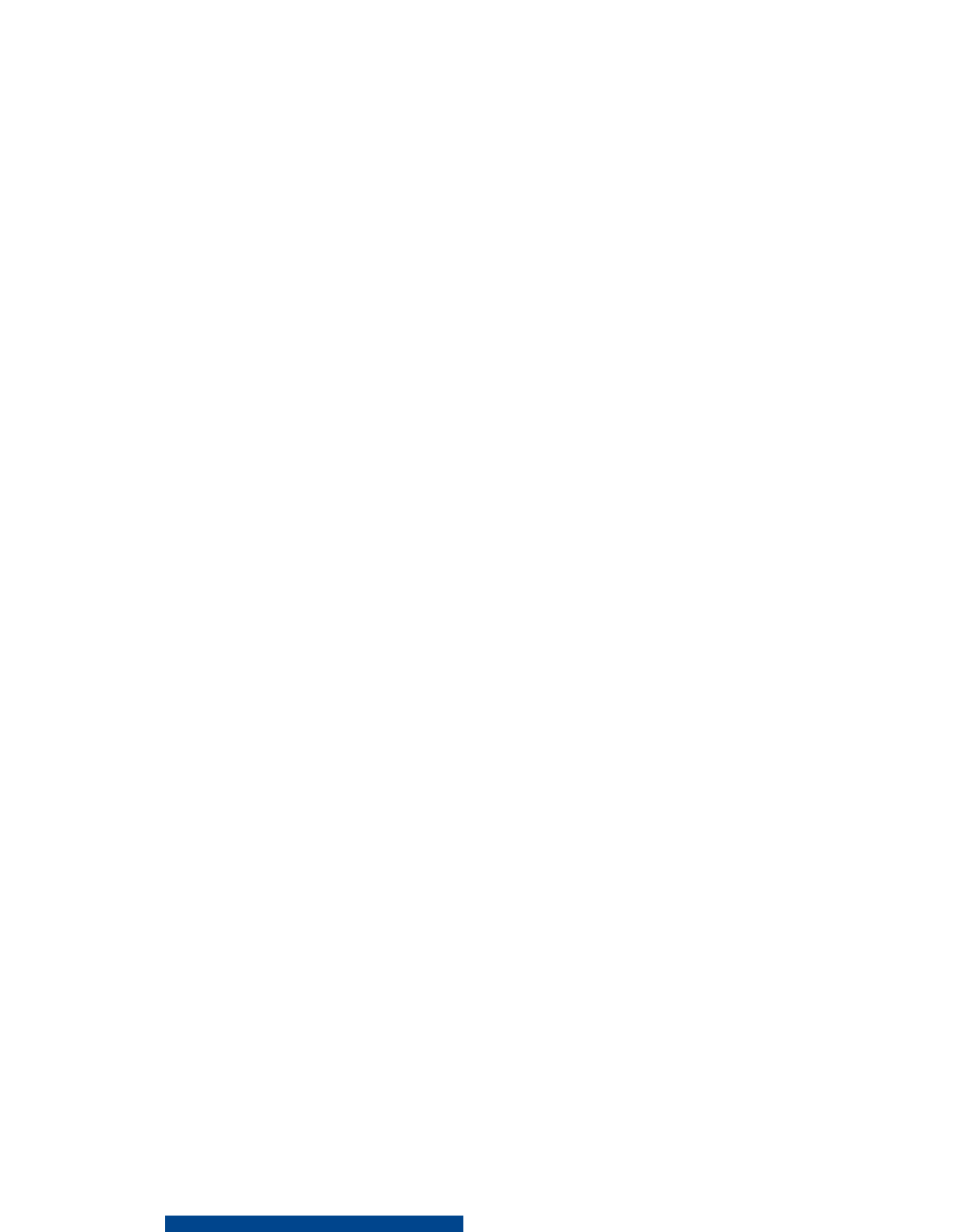# **Conclusion**

We conclude our arguments here, because the next step is for those who are committed to the well-being of Africa's children and to the development of ECD services that draw on contextual and cultural practices and on understandings at local levels, to come together and begin the process of identifying Africentric possibilities in a landscape that has long denigrated such knowledge. These possibilities should not be considered in isolation from other perspectives but should form part of a respectful, generative process that opens new channels for discussion and dialogue. Our role, we believe, has been to introduce a 'stutter' into a powerful international narrative, to create a space for other ideas and perspectives, in this case from Africa, to be heard and considered. The purpose of the stutter is not to exclude, but to include – ours is not an isolationist argument. The argument, instead, is for recognition and inclusion of diversity.

There is much the Minority World can do to support the Majority World in its quest for child well-being, for funds and influence reside in the West in disproportionate quantities. Those powers should not be used to 'show the way' (the legacy of Social Darwinism, colonisation, and far too much of the development movement), but to support Africa's efforts to hear its own voices, among others, and to seek its own way forward. It will find that way through children who understand and appreciate multiple worlds, through young scholars that frame their own contextually sensitive research questions, and through leaders that appreciate the riches of the past, as much as the possibilities of the future.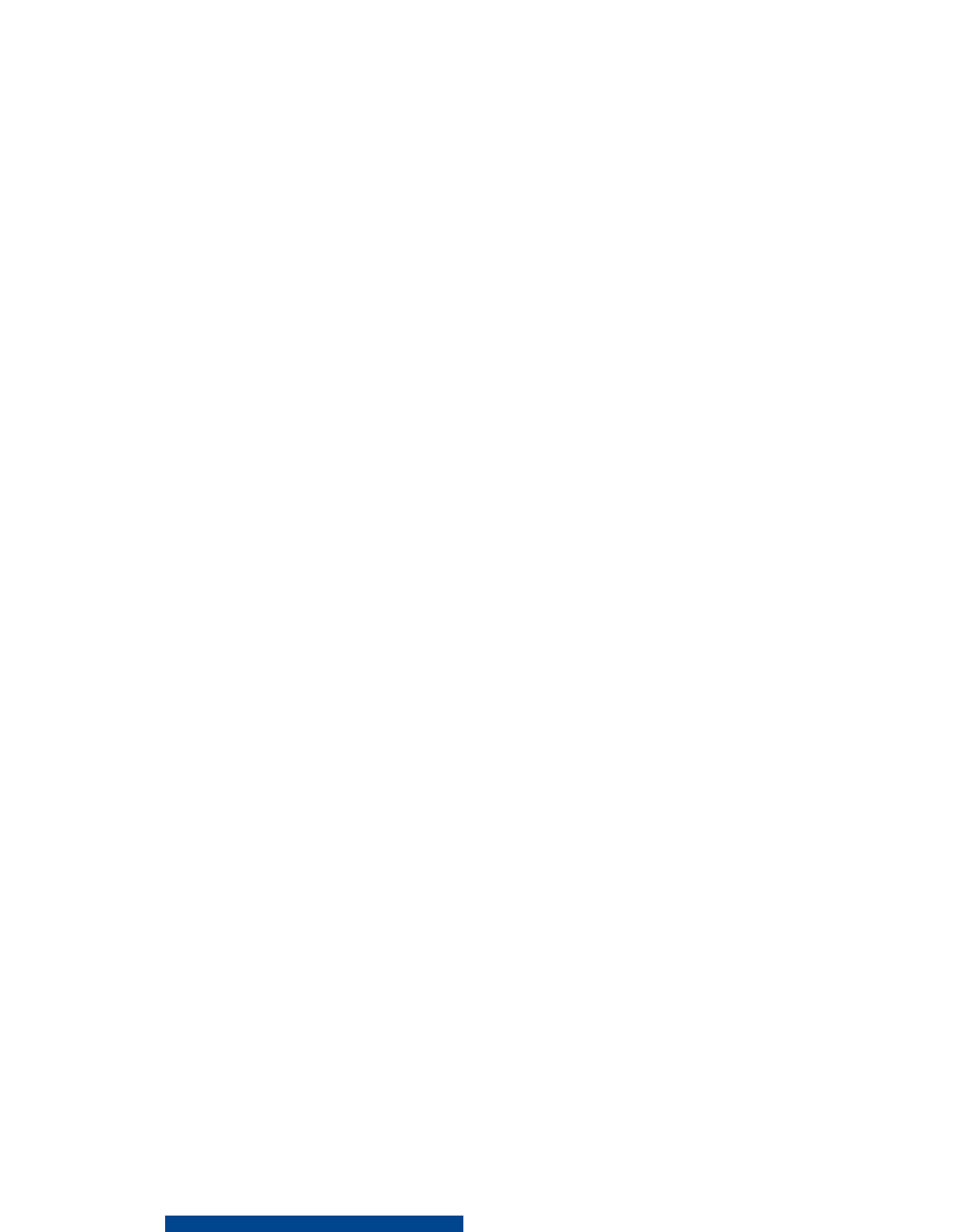# **References**

- ADEA (Association for the Development of Education in Africa) (1998) Proceedings of the Association for the Development of Education in Africa Biennial Meeting held in Durban, RSA, April 20-24, 1998. Retrieved July 9, 2007 from http://unesdoc.unesco.org/images
- ADEA (Association for the Development of Education in Africa) (2006) Proceedings of the Association for the Development of Education in Africa Biennial Meeting held in Libreville, Gabon, March 27–31, 2006. Retrieved July 9, 2007 from www.adeanet.org/biennial–2006en\_Index.html.
- African International Conferences on Early Childhood Development (1999, 2002, 2005) Proceedings and related communications, Retrieved July 2007 from www.ecdafrica.com.
- AU (African Union), UN Economic Commission for Africa, NEPAD Secretariat, and UNICEF (2004) *The Young Face of NEPAD,* New York: United Nations Children's Fund (UNICEF)
- Alanen, L. (1988) Rethinking childhood. *Acta Sociologica* 31(1): 53–67.
- Ambert, A. (1986) The place of children in North American sociology, pp 11–31 In: Alder, P. and Alder, P. (Eds) *Sociological Studies of Child Development.* Greenwich, Connecticut USA: JAI Press
- American Anthropological Association (April 2008) Children and Childhood, Special Issue, *Anthropology News.*
- Anyawu, K.C. (1975) African religion as an experienced reality. *Africa: Thought and Practice. Journal of the Philosophical Association of Kenya* 2(2): 143–151.
- Appiah, A.K. (1992) In my father's house: Africa. *In: The Philosophy of Culture.* London, UK: Methuen.
- Asante, M.K. and Asante, K.W. (Eds) (1990) *African Culture: The Rhythms of Unity.* Trenton, New Jersey, USA: Africa World Press, Inc.
- Asiwaju, A.I. (1984) *Partitioned Africa: Ethnic Relations Across Africa's International Borders,* 1884–1984. Lagos, Nigeria: University of Lagos Press.
- Balaguer, I., Mestres, J. and Penn, H. (1992) *Quality in Services for Young Children.* Brussels, Belgium: European Commission Equal Opportunities Unit.
- Ball, J. and Pence, A.R. (2006) S*upporting Indigenous Children's Development: Community–University Partnerships.* Vancouver, Canada: UBC Press.
- Barnett, W.S. (1995) Long-term effects of early childhood programs on cognitive and school outcomes. *The Future of Children* 5: 25–50.
- Baxter, J. (2003) *Mali' Koranic schools of hard knocks.* (On-line) from http://news.bbc.co.uk/1/hi/worldafrica/ 2838201.stm Site visited 11/09/07
- Bloch, M., Holmlund, K., Moqvist, I. and Popkewitz, T. (Eds) (2004) *Restructuring the Governing Patterns of the Child, Education and the Welfare State.* New York, New York, USA: Palgrave Macmillan.
- Bloch, M. and Swadener, B.B. (Eds) (2007) Education for all? Social inclusions and exclusions. *International Journal of Educational Policy, Research and Practice: Reconceptualizing Childhood Studies* 8(1): 5–18.
- Bluebond-Langner, M. and Korbin, J.E. (Eds.) (2007) Children, Childhoods, and Childhood Studies, (Special Issue). *American Anthropologist* 109: 2.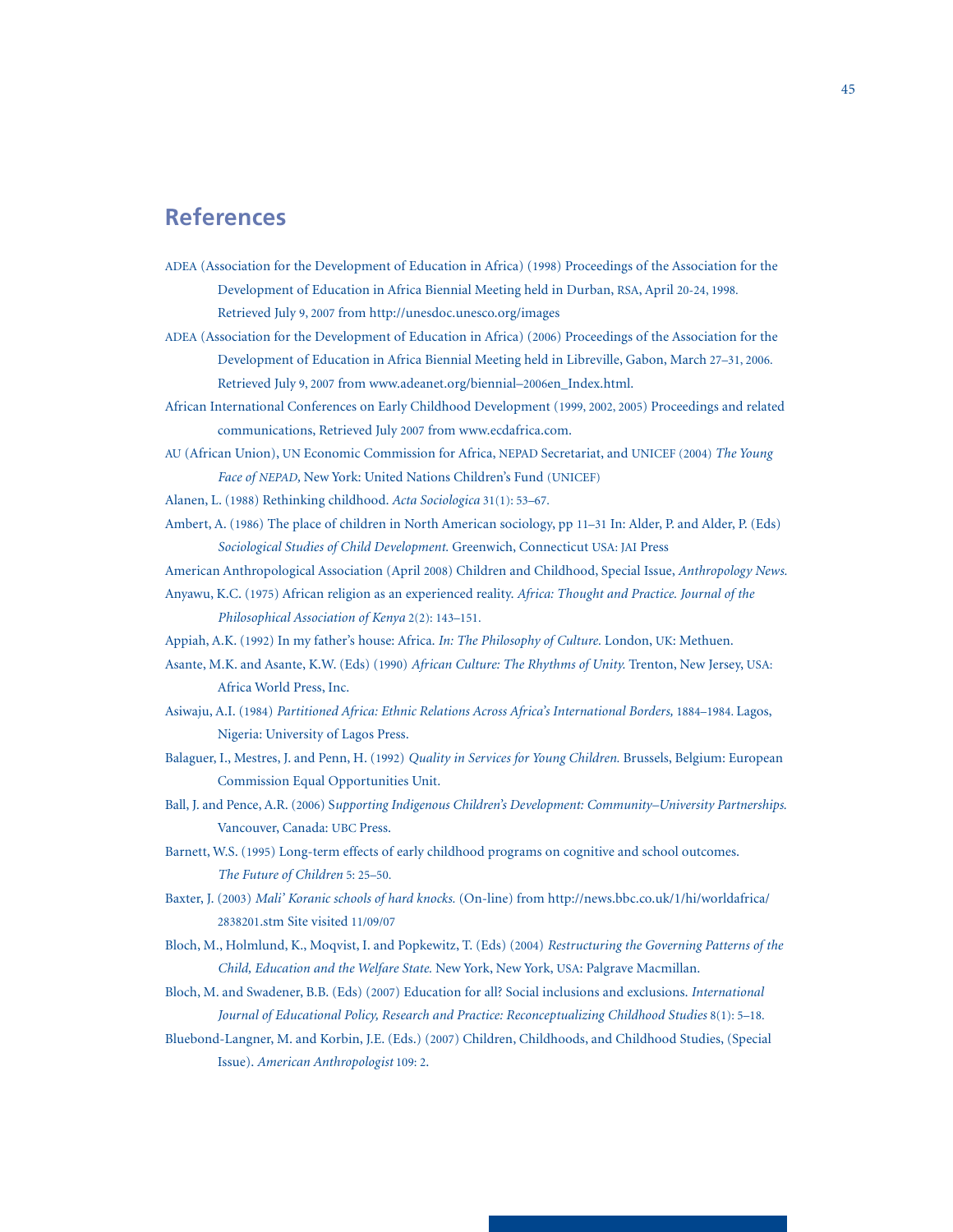- Bouzoubaa, K. (1998) *An Innovation in Morocco's Koranic Preschools.* The Hague, The Netherlands: Bernard van Leer Foundation.
- Bradley, B.S. (1993) Introduction. Bradley, B.S. and Kessen W. (Eds) The future of developmental theory. *Theory and Psychology Special Issue* 3(4): 403–414.
- Bram, C. (1998) A culturally oriented approach for early childhood development. *Early Childhood Matters* 89: 23–29.
- Bredekamp, S. (Ed) (1987) *Developmentally Appropriate Practice in Early Childhood Programs Serving Children from Birth through Age Eight.* Washington DC, USA: National Association for the Education of Young Children (NAEYC).
- Bronfenbrenner, U. (1979) *The Ecology of Human Development.* Cambridge, Massachusetts, USA: Cambridge University Press.
- Brooker, L. (2008) *Supporting Transitions in the Early Years.* Maidenhead, Berkshire, UK: McGraw Hill/Open University Press.
- Bruner, J.S. (1986) *Actual Minds, Possible Worlds.* Cambridge, Massachusetts, USA: Harvard University Press.
- Bugaje, U. (1993) Some observations on Islamic education in Katssina, State, Nigeria. (On-line) from www.webstar.co.uk/~ubugaje/kteduc.html 11/09/07
- Callaghan, L. (1998) Building on an African worldview. *Early Childhood Matters* 89: 30–33.
- Cameroon. (1981) *Encyclopedie de la Republique Unie du Cameroun [Encyclopedia of the United Republic of Cameroon].* Douala, Cameroon: Eddy Ness.
- Cannella, G.S. (1997) *Deconstructing Early Childhood Education: Social Justice and Revolution.* New York, New York, USA: Peter Lang.
- Cannella, G.S. and Viruru, R. (2004) *Childhood and Postcolonization.* New York, New York, USA: RoutledgeFalmer.
- Carnegie Institute. (1995) *Starting Points: Meeting the Needs of Our Youngest Children.* New York, New York, USA: Carnegie Corporation of New York, Families and Work Institute.
- Carr, M. and May, H. (1993) Choosing a model. Reflecting on the development process of *Te Whariki:* National early childhood curriculum guidelines in New Zealand. *International Journal of Early Years Education* 1(3): 7–21.
- Carr, M. (2001) *Assessment in Early Childhood Settings: Learning Stories.* London, UK: Paul Chapman.
- Chambers, R. (1993) *Challenging the Professions: Frontiers for Rural Development.* London, UK: Intermediate Technology Press.
- Cohen, R. (1994) *Building on People's Strengths: Early Childhood in Africa.* The Hague, The Netherlands: Bernard van Leer Foundation.
- Cohen, R.N. (2001) Foreword, pp. 5–7 *In:* Njenga, A. and Kabiru M. (Eds) *In the Web of Cultural Transition: A Tracer Study of Children in Embu District of Kenya.* The Hague, The Netherlands: Bernard van Leer Foundation.
- Cole, M. (1996) *Cultural Psychology: A Once and Future Discipline.* Cambridge, Massachusetts, USA: Belknap Press of Harvard University Press.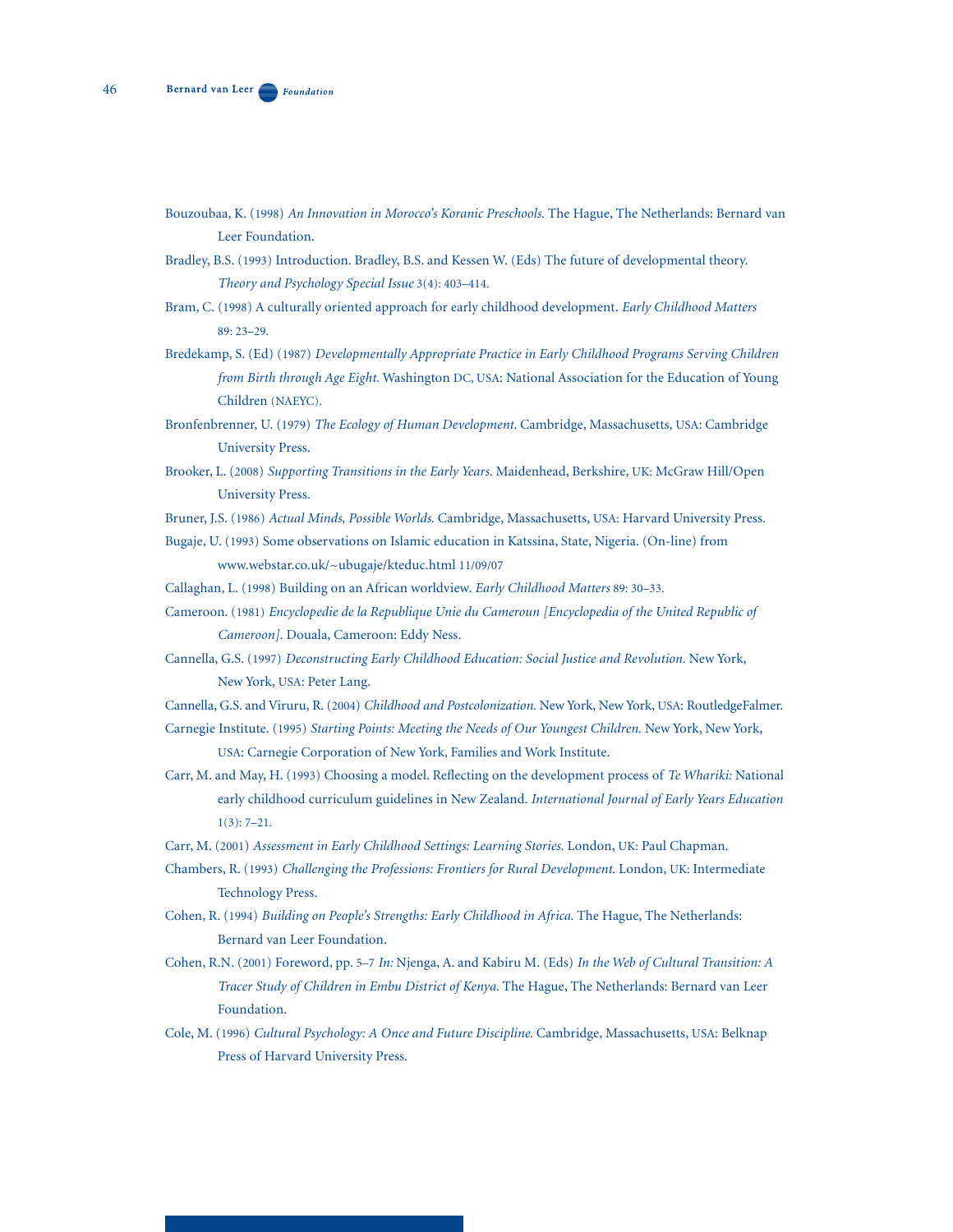- Cole, M. and Scribner, S. (1974) *Culture and Thought: A Psychological Introduction.* New York, New York, USA: John Wiley.
- Cole, M., Gay, J., Glick, J.A. and Sharp, D.W. (1971) *The Cultural Context of Learning and Thinking: An Explora tion in Experimental Anthropology.* New York, New York, USA: Basic Books.
- Colletta, N.J., Balachander, J.and Xiaoyan, L. (1996) *The Condition of Young Children in Sub-Saharan Africa.*  World Bank Technical Paper No. 326, Washington DC, USA: World Bank
- Colletta, N.J. and Reinhold, A.J. (1997) *Review of Early Childhood Policy and Programs in Sub-Saharan Africa.*  Technical Paper No. 367. Washington, DC, USA: World Bank.
- Copenhagen Consensus Center. (2007) *Consulta de San Jose,* 2007. Retrieved Jan. 7, 2008 from www.copen hagenconsensus.com/Default.aspx?ID=900 .
- Costal, A. (1986) Evolutionary gradualism and the study of development. *Human Development* 29: 4–11.

Creekmore, C. (1986) Misunderstanding Africa. *Psychology Today* 12: 40–45.

- Dahlberg, G. and Moss, P. (2005) *Ethics and Politics in Early Childhood Education.* London, UK: Routledge Palmer.
- Dahlberg, G., Moss, P. and Pence, A.R. (1999, 2nd Edition 2007) *Beyond Quality in Early Childhood Education and Care.* London, UK: RoutledgeFalmer.
- Dasen, P.R. and Jahoda, G. (Eds) (1986) Preface. *International Journal of Behavioral Development* 9(4): 413–416.
- Davidson, B. (1969) *The African Genius: An Introduction to African Cultural and Social History.* Boston, Massachusetts, USA: Little, Brown and Company.
- Dawes, A., Bray, R. and van der Merwe, A. (Eds) (2007) *Monitoring Child Well-Being: A South African Rights based Approach.* Cape Town, South Africa: Human Sciences Research Council (HSRC).
- Doi, A.R. (1985) Islamic education in Nigeria 11th century–20th century. *Muslim Education Quarterly* 2(2): 68–81.
- Dore, R. (1976) *The Diploma Disease: Education, Qualification and Development. Berkeley, California, USA:* UCLA Press.
- Ellis, J. (1978) *West African Families in Great Britain.* London, UK: Routledge.
- Erikson, E. (1968) *Childhood and Society.* Harmondsworth, Middlesex, UK: Penguin.
- Fafunwa, B. (1974) *A History of Education in Nigeria.* London, UK: Allen and Unwin.
- Feldman-Savelsberg, P. (1994) Bamileke, pp. 36–41 *In: Encyclopedia of World Cultures, Vol IX: Africa and the Middle East.* Boston, Massachusetts, USA: G.K. Hall.
- Ford, J. (1971) *The Role of Trypanosomiasis in African Ecology.* Oxford, UK: Clarendon Press.
- Foucault, M. (1980) *Power/Knowledge: Selected Interviews and Other Writings.* Brighton, Sussex, UK: Harvester.
- Garcia, M., Pence, A. and Evans, J.L. (Eds) (2008) *Africa's Future, Africa's Challenge: Early Childhood Care and Development in Sub-Saharan Africa.* Washington DC, USA: The World Bank.
- Gielen, U.P. and Roopnarine, J. (2004) Introduction, pp. xiii-xxix *In:* Gielen, U.P. and Roopnarine, J. (Eds) *Childhood and Adolescence: Cross-cultural Perspectives and Applications.* Westport, Connecticut, USA: Praeger.
- Gormuyor, J.N. (1992) Early childhood education in Liberia, pp. 337–341 *In:* Woodwill, G.A., Bernhard, J. and Prochner, L. (Eds) *International Handbook of Childhood Education.* New York, New York, USA: Garland.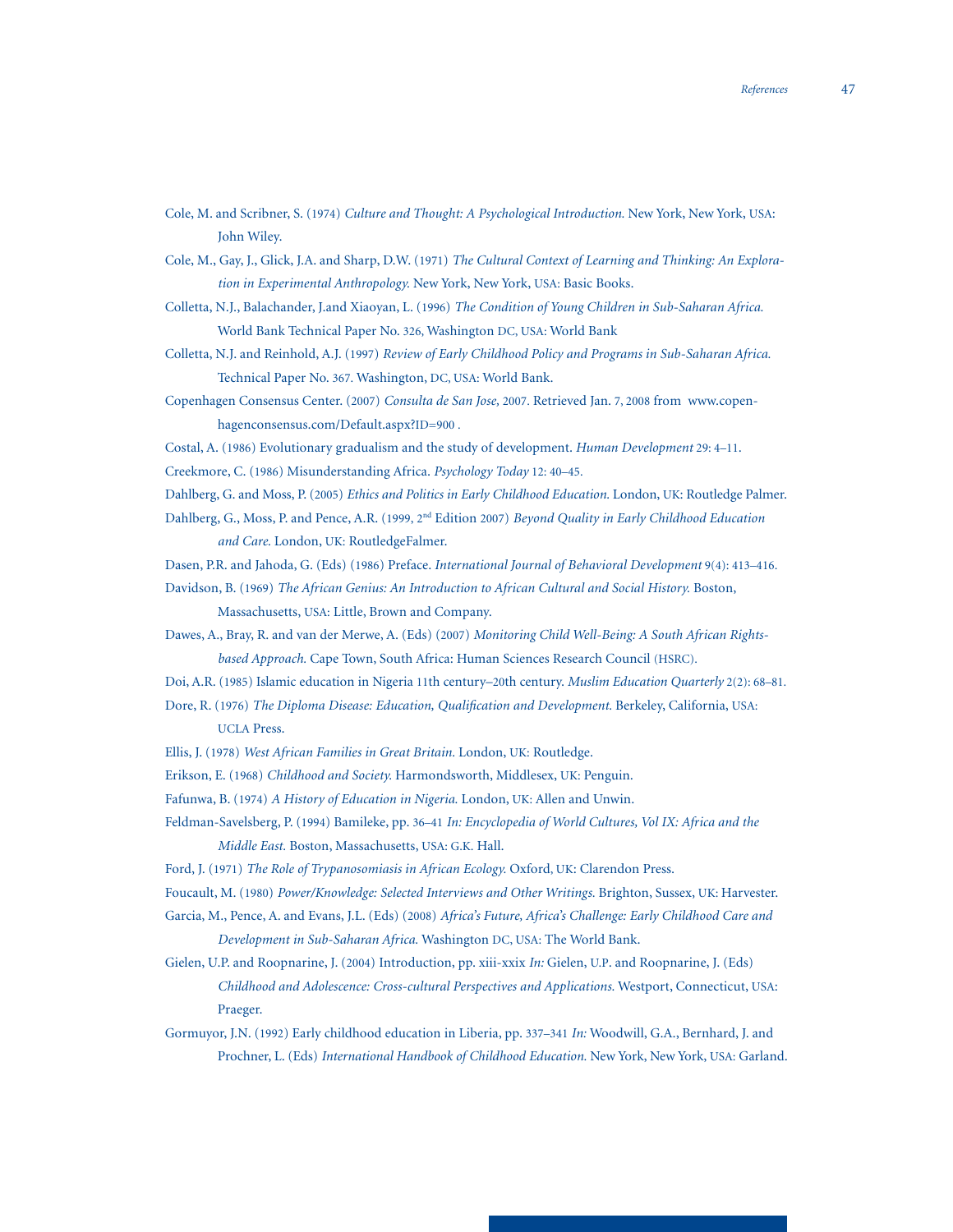- Greenfield, P.M. and Bruner. J.S. (1966) Culture and cognitive growth. *International Journal of Psychology* 1: 89–107.
- Haeckel, E. (1879, Original work published in 1874) *The Evolution of Man.* London, UK: Kegan Paul.
- Harkness, S. (1987) The cultural mediation of postpartum depression. *Medical Anthropology Quarterly* 1: 194–209.
- Harkness, S. and Super, C.M. (1992) Shared child care in East Africa: Socio-cultural origins and developmental consequences, pp. 441–459 *In:* Lamb, M.E., Sternberg, K.J., Hwang, C.P. and Broberg, A.G. (Eds) *Child Care in Context: Socio-cultural Perspectives.* Hillsdale, New Jersey, USA: Erlbaum.
- Harkness, S. and Super, C.M. (1992). The cultural foundations of fathers' roles: Evidence from cross-cultural human development and symbolic anthropology, pp. 191–211. *In:* Hewlett, B.S. (Ed.), *Father–Child Relations: Cultural and Biosocial Contexts.* New York, New York, USA: Aldine de Gruyter.
- Harre, R. (1986) The step to social constructionism. *In:* Richards, M.P.M. and Light, P. (Eds) *Children of Social Worlds.* Cambridge, UK: Polity Press.
- Harre, R. (1992) What is real in psychology: A plea for persons. *Theory and Psychology* 2(2): 152–158.
- Hauser, R. and Anderson, D. (1991) Post-high school plans and aspirations of black and white high-school seniors 1976–86. *Sociology of Education Journal* 64 (4): 263–277.
- Heckman, J.J. and Masterov, D.V. (2007) The productivity argument for investing in young children. T.W. Schultz Award Lecture at the Allied Social Sciences Association Annual Meeting, Chicago, Illinois, USA, 5–7 January, 2007.
- Henriques, J., Hollway, W., Urwin, C., Venn, C. and Walkerdine. V. (1984) *Changing the Subject: Psychology, Social Regulation and Subjectivity.* London, UK: Methuen.
- Hort, E. (2007) Why and how the African child is miseducated in the western educational system. (On-line) http://horte.over-blog.fr
- Hoskyn, M., Moore, D., Neufeld, P., LeMare, L. and Stooke, R. (2007) Editorial. *Child Health and Education*   $1(1): 1-3.$
- Hunter, T.C. (1977) T*he Development of an Islamic Tradition of Learning among the Jakhanke of West Africa.*  Ph.D Dissertation, University of Chicago, Chicago, Illinois, USA.
- Hyde, K.A.L. and Kabiru, M.N. (2006) E*arly Childhood Development as an Important Strategy to Improve Learning Outcomes.* Paris, France: Association for the Development of Education in Africa (ADEA).
- Jahoda, G. (1982) *Psychology and Anthropology.* London, UK: Academic Press.
- James, A. and Prout, A. (Eds) (1990) *Constructing and Reconstructing Childhood*. Basingstoke, UK: Falmer Press
- James, A., Jenks, C. and Prout, A. (1998) *Theorizing Childhood.* New York, New York, USA: Teachers College Press.
- James, W. (1981, Originally published in 1890) *The Principles of Psychology*, Cambridge, Massachusetts, USA: Harvard University Press.
- Jenks, C. (Ed) (1982) *The Sociology of Childhood Essential Readings.* London, UK: Batsford.
- Jette (1993) Meadow Lake Tribal Council Indian Child Care Program Evaluation. Unpublished manuscript: School of Child and Youth Care with Meadow Lake Tribal Council (MLTC), University of Victoria, Canada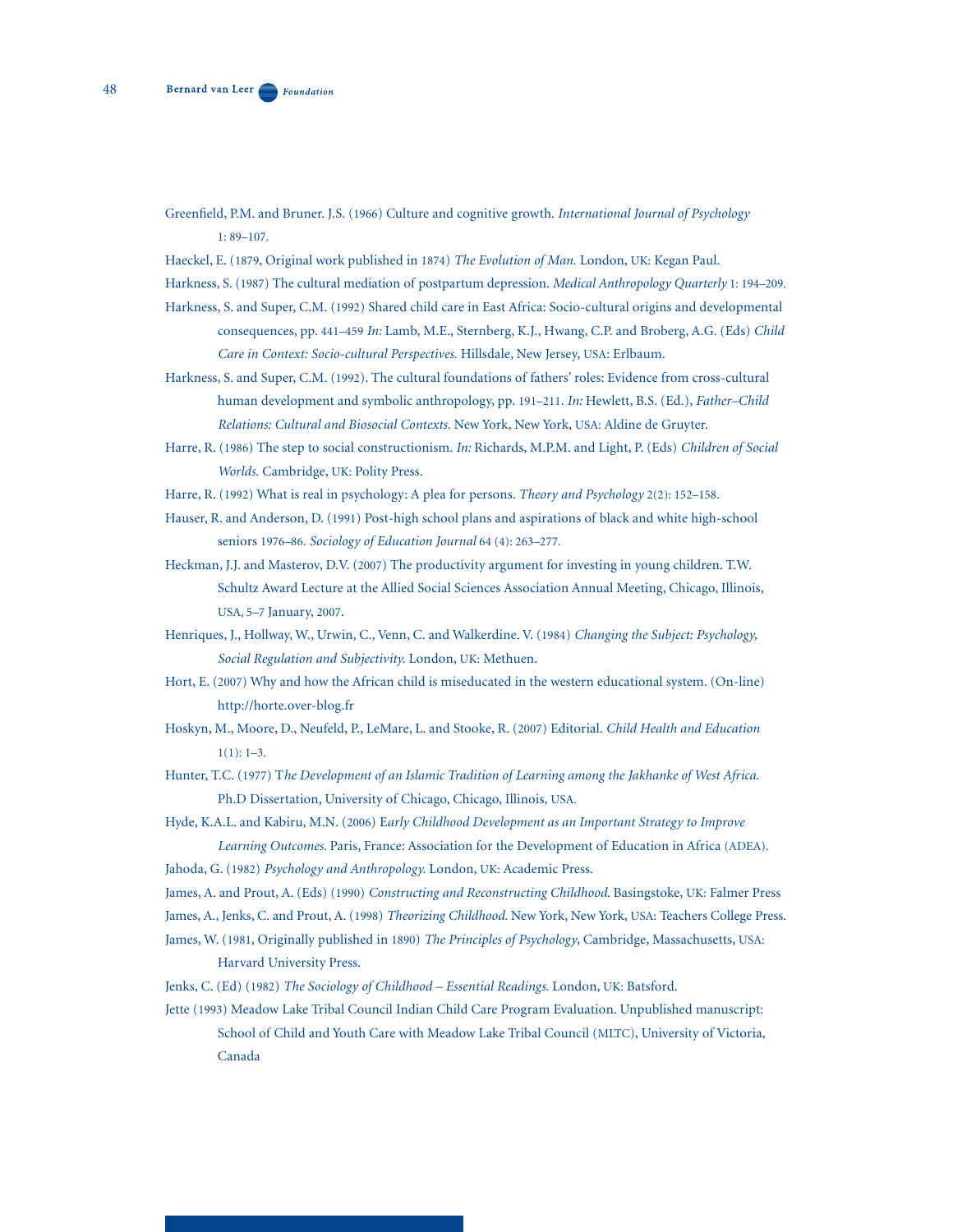- Jipson, J. (1991) Developmentally appropriate practice: Culture, curriculum and connections. *Early Education and Development* 2: 120–136.
- Jipson, J.A. and Johnson, R.T. (Eds) (2000) *Resistance and Representation: Rethinking Childhood Education.*  New York, New York, USA: Peter Lang.
- Kagitcibasi, C. (1996) *Family and Human Development Across Cultures: A View from the Other Side.* Mahwah, New Jersey, USA: Lawrence Erlbaum.
- Kagitcibasi, C. (2007) *Family, Self and Human Development Across Cultures: Theory and Applications.* Mahwah, New Jersey, USA: Lawrence Erlbaum.
- Kashoki, M.E. (1982) Indigenous scholarship in African universities: The human factor, pp. 35–51 *In:* Fahim, H. (Ed) *Indigenous Anthropology in Non-Western Countries.* Durham, North Carolina, USA: Carolina Academic Press.
- Kathuria, R. and Serpell, R. (1999) Standardization of the Panga Muntu Test–a nonverbal cognitive test developed in Zambia. *Journal of Negro Education* 67: 228–241.
- Kaye, B. (1962) *Bringing up Children in Ghana.* London, UK: Allen and Allen.
- Kessler, S. (1991) Alternative perspectives on early childhood education. *Early Childhood Research Quarterly* 6 (2): 183–197.
- Kessler, S. and Swadener, B.B. (1992) *Reconceptualizing the Early Childhood Curriculum: Beginning the Dialogue.*  New York, New York, USA: Teachers College Press.
- Kishani, B.T. (2001) On the interface of philosophy and language: Some practical and theoretical considerations. *African Studies Review* 44(3): 27–45.
- Kraditor, A.S. (1968) *Up From the Pedestal.* Chicago, Illinois, USA: Quadrangle Press.
- Lanyasunya, A.R. and Lesolayia, M.S. (2001) El-barta *Child and Family Project.* Working Papers in Early Child hood Development No. 28. The Hague, The Netherlands: Bernard van Leer Foundation.
- LeVine, R.A. (2004) Challenging expert knowledge: Findings from an African study of infant care and develop ment, pp.149–165 *In:* Gielen, U.P. and Roopnarine, J. (Eds) *Childhood and Adolescence: Cross-cultural Perspectives and Applications.* Westport, Connecticut, USA: Praeger.
- LeVine, R.A., Dixon, S., LeVine, S., Richman, A., Leiderman, P.H., Keefer, C.H. and Brazelton, T.B. (1994) *Child Care and Culture: Lessons from Africa.* Cambridge, UK: Cambridge University Press.
- McAdam-Crisp, J. (2006) The expatriate child and youth care practitioner: Child development across cultures. *Relational Child and Youth Care* 19(2): 5–14.
- Malinowski, B. (1922) *Argonauts of the Western Pacific.* London, UK: Routledge and Sons.
- Masefield, G.B. (1972) *A History of the Colonial Agricultural Service.* Oxford, UK: Clarendon Press.
- Mazrui, A.A. (1986) *The Africans.* New York, New York, USA: Praeger.
- Meade, A. (1988) Education to be More: Report of the Early Childhood Education and Care Working Group. Wellington, New Zealand: New Zealand Government Printer.
- Menkiti, I.A. (1984) Culture and person in African traditional thought, pp. 171–181 *In:* Wright, R.A. (Ed), *African Philosophy.* Lanham, Maryland, USA: University Press of America.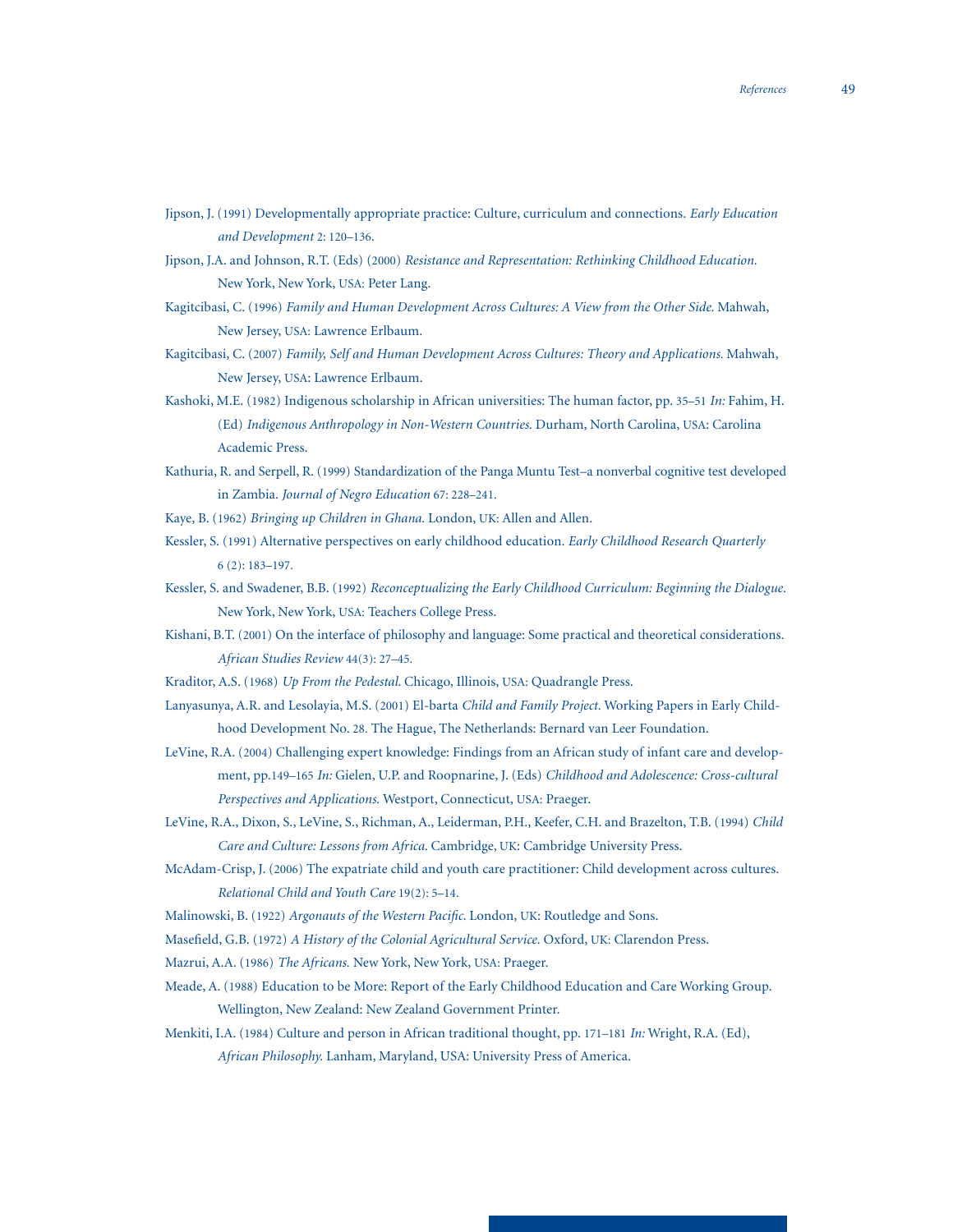- Ministers and Representatives of Ministers of Education (2005) Communiqué on Early Childhood Development by African Ministers or their Representatives. 3rd African Conference on ECD, Accra, Ghana, 30 May–2 June, 2005 ( www.ecdafrica.com).
- Mohamed, H. (2006) Challenges facing Islamic education in non-Muslim countries. On-line paper presented at the Conference on Islamic Civilization in Southern Africa. Johannesburg, South Africa. www.isim. nl/files/news1\_14–18.pdg. Site visited on November 24, 2007.
- Morss, J.R. (1990) *The Biologising of Childhood: Developmental Psychology and the Darwinian Myth.* London, UK: Lawrence Erlbaum.
- Morss, J.R. (1996) *Growing Critical: Alternatives to Developmental Psychology.* London, UK: Routledge.
- Moss, P. and Pence, A.R. (1994) *Valuing Quality in Early Childhood Services: New Approaches to Defining Quality.* London, UK: Paul Chapman.
- Mudimbe, Y.V. (1994) *The Idea of Africa.* Bloomington, Indiana, USA: Indiana University Press.
- Myers, R. (1992) *The Twelve who Survive: Strengthening Programs of Early Childhood Development in the Third World.* Ypsilanti, Michigan, USA: High/Scope Press.
- NEPAD (New Partnerships for Africa's Development) (2004) NEPAD Education Sector Framework, Draft, February 2004, (www.nepad.org). Site visited January 2008.
- NEPAD (New Partnerships for Africa's Development) (2001) *The New Partnership for Africa's Development (NEPAD),* Adopted July, 2001 (www.nepad.org). Site visited January 2008.
- New Zealand Ministry of Education. (1996) *Te Whariki. He Whariki Matauranga Manga Mokopuna o Aotearoa Early Childhood Curriculum.* Wellington, New Zealand: Learning Media.
- New Zealand Ministry of Education (2002) *Pathways to the Future: Ngā Huarahi Aratiki. A 10-year Strategic Plan for Early Childhood Education.* Wellington, New Zealand: Learning Media.
- Njenga, A. and Kabiru, M. (2001) *In the Web of Cultural Transition: A Tracer Study of Children in Embu District, Kenya.* The Hague, Netherlands: Bernard van Leer Foundation.
- Nsamenang, A.B. (1992a) *Human Development in Cultural Context: A Third World Perspective.* Newbury Park, California, USA: Sage.
- Nsamenang, A.B. (1992b) Early childhood care and education in Cameroon, *In:* Lamb, M.E., Sternberg, K.J., Hwang, C-P. and Broberg, A.G. (Eds) *Child Care in Context: Socio-cultural Perspectives.* Hillsdale, New Jersey, USA: Erlbaum.
- Nsamenang, A.B. (1996) Cultural organization of human development within the family context, pp. 60–70 *In:* Carr, S. and Schumaker, J. (Eds) *Psychology and Developing Societies.* Westport, Connecticut, USA: Greenwood.
- Nsamenang, A.B. (2001) Indigenous view on human development: A West African perspective, pp. 7297–7299 *In:* Smelser, Neil J. and Baltes, Paul B. (Eds-in-Chief) *International Encyclopedia of the Social and Behavioural Sciences.* London, UK: Elsevier.
- Nsamenang, A.B. (2004) *Cultures of Human Development and Education: Challenge to Growing Up in Africa.*  New York, New York, USA: Nova.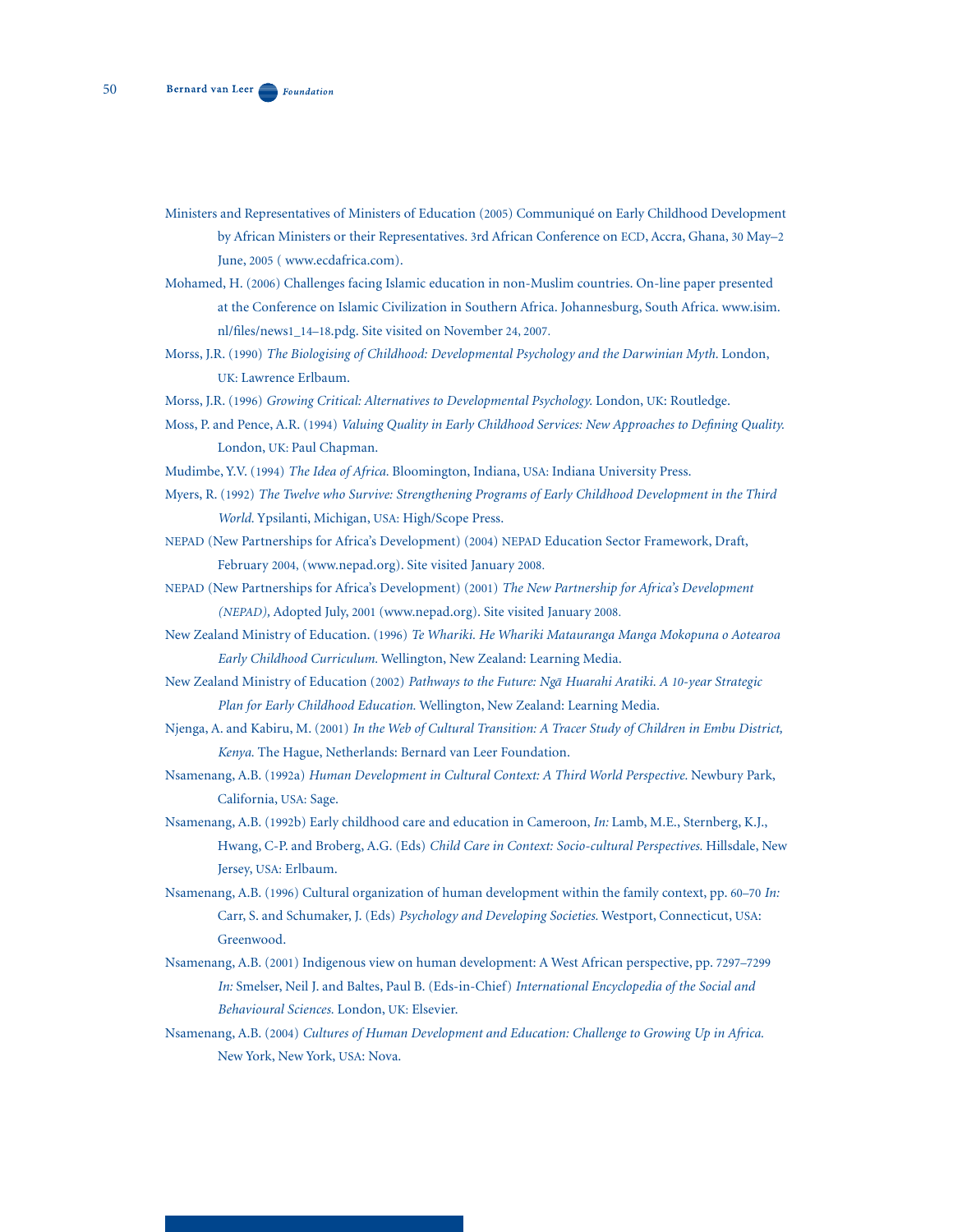- Nsamenang, A.B. (2005a) Educational development and knowledge flow: Local and global forces in human development in Africa. *Higher Education Policy* 18: 275–288.
- Nsamenang, A.B. (2005b) The intersection of traditional African education with school learning, pp. 327–337 *In:* Swartz, L., de la Rey, C. and Duncan, N. (Eds.), *Psychology: An Introduction.* Cape Town: Oxford University Press.
- Nsamenang, A.B. (2006) Human ontogenesis: An indigenous African view on development and intelligence. *International Journal of Psychology* 41: 293–297.
- Nsamenang, A.B. (2008) Constructing cultural identity in families, p. 22 *In:* Brooker, L. and Woodhead, M. (Eds) *Social Inclusion and Respect for Diversity: Developing Positive Identities.* Milton Keynes, Buckinghamshire, UK: The Open University.
- Nsamenang, A.B. and Lamb, M.E. (1995) The force of beliefs: How the parental values of the Nso of Northwest Cameroon shape children's progress towards adult models. *Journal of Applied Developmental Psychology*  16(4): 613–627.
- OAU (Organization of African Unity) /UNICEF (United Nations Children's Fund) (1992) *Africa's Children, Africa's Future: Human Investment Priorities for the 1990s.* New York, New York, USA: UNICEF.
- Ogbimi, G.E. and Alao, J.A. (1998) Developing sustainable day care services in rural communities of Nigeria. *Early Child Development and Care* 145: 47–58.
- Ogbu, J. U. (1994) From cultural differences to differences in cultural frames of reference, pp. 365–391 *In:* Greenfield, P.M. and Cocking, R.R. (Eds) *Cross-Cultural Roots of Minority Child Development.*  Hillsdale, New Jersey, USA: Erlbaum.
- Ohuche, R.O. and Otaala, B. (1981) *The African Child in His Environment.* Oxford, UK: Pergamon.
- Olaniyan, R. (1982) African history and culture: An overview, pp. 1–14 *In:* Olaniyan, R. (Ed) *African History and Culture*. Lagos, Nigeria: Longman.
- Oloko, A.B. (1994) Children's street work in urban Nigeria: Dilemma of modernizing tradition, pp.197–224 *In:*  Greenfield, P.M. and Cocking, R.R. (Eds) *Cross-cultural Roots of Minority Child Development.*  Hillsdale, New Jersey, USA: Erlbaum.
- Oluoch, F. (2007) *East Africa: Madrassa to the Rescue* (On–line) from http://allafrica.com/stories/200709110669.html
- O'Neill, J. (1982) Embodiment and child development, pp. 76–86 *In:* Jenks, C. (Ed), *The Sociology of Childhood: Essential Readings.* London, UK: Batsford Academic and Educational Ltd.
- Parker, I. (1989) *The Crisis in Social Psychology and How to End It.* London, UK: Routledge.
- Pence, A.R. (1980) Preschool Programs in the 19th Century. Unpublished dissertation. Eugene, Oregon, USA: University of Oregon
- Pence, A.R. (1998) Reconceptualizing ECCD in the majority world: One minority world perspective. *International Journal of Early Childhood,* 30(2): 19–30.
- Pence, A.R. (1999) 'It takes a village…' and new roads to get there, pp. 322–336 *In:* Keating, D. and Hertzman, C. (Eds) *Developmental Health as the Wealth of Nations.* New York, New York, USA: Guilford Press.
- Pence, A.R. (Ed) (In press) Diversity and equity in ECCD (Special Issue), *Contemporary Issues in Early Childhood* (9)4.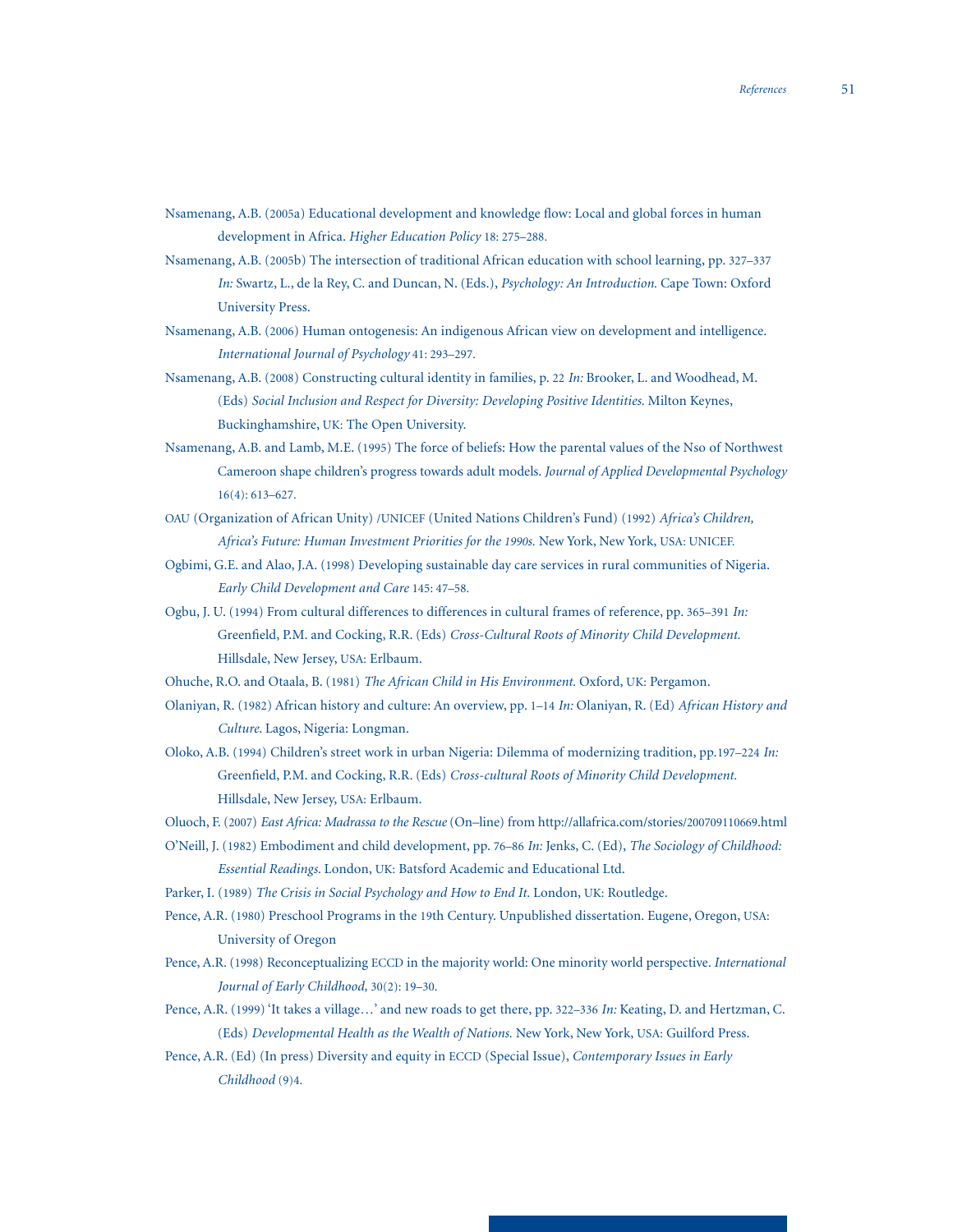- Pence, A.R. and Hix-Small, H. (2007) Global children in the shadow of the global child. *International Journal of Educational Policy, Research and Practice* 8(1): 83–100.
- Pence, A.R., Kuehne, V., Greenwood, M. and Opekokew, M.R. (1993) Generative curriculum: A model of university and first nations cooperative post-secondary education. *International Journal of Educational Development* 13(4): 339–349.
- Pence, A.R. and Marfo, K. (2008) Early childhood development in Africa: Interrogating constraints of prevailing knowledge bases. *International Journal of Psychology* 2: 78–87.
- Pence, A.R. and McCallum, M. (1994) Developing cross-cultural partnerships: Implications for child care quality, research and practice, pp. 108–122 *In:* Moss, P. and Pence, A.R. (Eds) V*aluing Quality in Early Childhood Services.* New York, New York, USA: Teachers College Press.
- Penn, H. (1999) Researching childhood in the Majority World, pp. 25–39 *In:* Mayall, B. and Oliver, S. (Eds) *Social Policy Research: Issues of Power and Prejudice.* Buckingham, UK: Open University Press.
- Penn, H. (2005) *Unequal Childhoods: Young Children's Lives in Poor Countries.* London, UK: Routledge.
- Piaget, J. (1952) *The Origins of Intelligence in Children.* New York, New York, USA: International Universities Press.
- Prochner, L. and Kabiru, M. (2008) ECD in Africa: A historical perspective. *In:* Garcia, M., Pence, A.R. and Evans, J.L. (Eds) *Africa's Future, Africa's Challenge: Early Childhood Care and Development in Sub- Saharan Africa.* Washington DC, USA: World Bank.
- Qvortrup, J. (1987) Introduction, pp. 3–37 *In:* The sociology of childhood. (Qvortrup, J. Ed.) (Special Issue) *International Journal of Sociology* 17(3)
- Qvortrup, J., Bardy, M., Sgritta, G. and Wintersberger, H. (Eds) (1994) *Childhood Matters: Social Theory, Practice and Politics.* Aldershot, Hampshire, UK: Avebury.
- Reagan, T. (1996) *Non-Western Educational Traditions: Alternative Approaches to Educational Thought and Practice.* 2nd Edn. Mahwah, New Jersey, USA: Erlbaum.
- Riley, D. (1983) *War in the Nursery.* London, UK: Virago Press.
- Rodriguez, C., Pence, A.R. and Greenwood, M. (2008) Indigenous approaches to early childhood care and education. (Special Issue) *Canadian Journal of Native Education* 30: 1.
- Rogoff, B. (1990) *Apprenticeship in Thinking Cognitive Development in Social Context.* New York, New York, USA: Oxford University Press.
- Rogoff, B. (2003) *The Cultural Nature of Human Development.* Oxford, UK: Oxford University Press.
- Rose, N. (1985) *The Psychological Complex: Psychology, Politics and Society in England, 1869-1939*. London, UK: Routledge and Kegan Paul.
- Sapir, E. (1929) The status of linguistics as a science. *Language* 5: 207–214.
- Schliemann, A.D. (1992) Mathematical concepts in and out of school in Brazil: From developmental psychology to better teaching. *ISSBD Newsletter* 220 (2): 1–3.
- Segall, M. H., Campbell, D.T. and Herskovitz, M.J. (1966) *The Influence of Culture on Visual Perception.*  Indianapolis, Indiana, USA: Bobbs-Merrill.
- Segall, M.H., Dasen, P.R., Berry, J.W. and Poortinga, Y.H. (1999) *Human Behavior in Global Perspective*. Boston, Massachusetts, USA: Allyn and Bacon.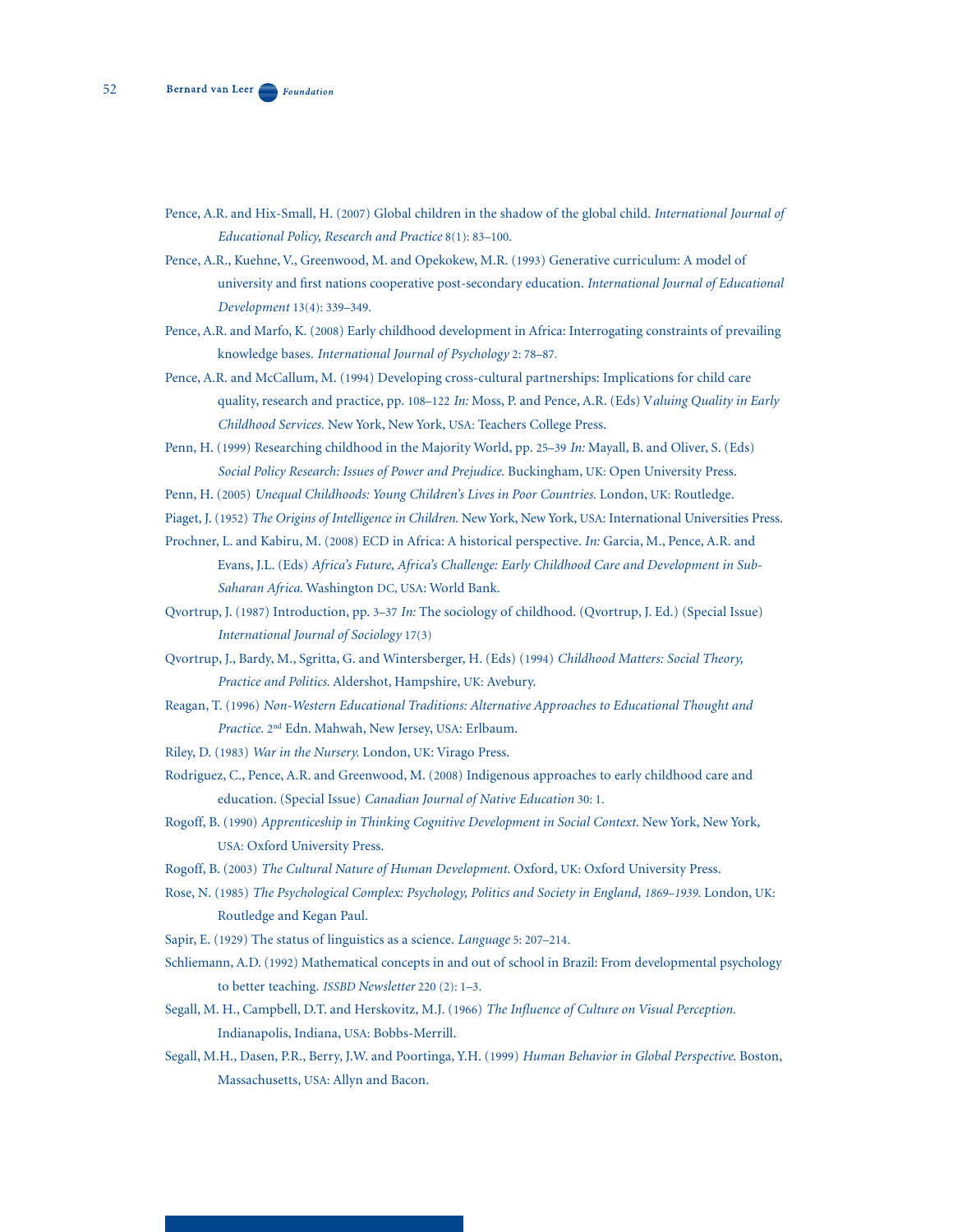- Serpell, R. (1992) Afrocentrism: What contribution to science of developmental psychology? Unpublished manuscript presented at the First ISSBD Regional Workshop in Africa on the theme Child Development and National Development in Africa, Yaounde, Cameroon, April, 1992.
- Serpell, R. (1993) *The Significance of Schooling: Life-Journeys into an African Society.* Cambridge, UK: Cambridge University Press.
- Serpell, R. (2007) Bridging between orthodox western higher educational practices and African socio-cultural context. *Comparative Education* 43(1): 23–51.
- Serpell, R. and Hatano, G. (1997) Education, literacy and schooling in cross-cultural perspectives, pp. 345–382 *In:* Berry, J.W. Dasen, P.R. and Saraswathi, T.M. (Eds) *Handbook of Cross-cultural Psychology* (2nd Edn Vol. 2) Boston, Massachusetts, USA: Allyn and Bacon.
- Serpell, R. and Jere-Folotiya, J. (2008) Developmental assessment, cultural context, gender and schooling in Zambia. *International Journal of Psychology* 2: 88–96.
- Sharp, E. (1970) *The African Child.* Westport, Connecticut, USA: Negro University Press.
- Shonkoff, J. and Phillips, D. (2000) *From Neurons to Neighborhoods.* Washington DC, USA: The National Academies Press.
- Shumba, A. and Seeco, E.G. (2007) Botswana, pp. 87–99 In: Arnett, J.J. (Ed), *International Encyclopedia of Adolescence.* New York, New York, USA: Routledge.
- Shweder, R.A. (1990) Cultural psychology– what is it? pp. 2–43 *In:* Stigler, J.W., Shweder, R.A. and Herdt, G. (Eds) *Cultural Psychology: Essays on Comparative Human Development.* Cambridge, UK: Cambridge University Press.
- Shweder, R.A. (1991) *Thinking Through Cultures: Expeditions in Cultural Psychology.* Cambridge, Massachusetts, USA: Harvard University Press.
- Shweder, R.A. (1995) Cultural psychology: What is it? pp. 41–86 In: Goldberger, N. R. and Veroff, J.B. (Eds) *The Culture and Psychology Reader.* New York, New York, USA: New York University Press.
- Smale, J. (1998) Culturally or contextually appropriate? *Early Childhood Matters* 90: 3–5.
- Smith, L.T. (2002) *Decolonizing Methodologies: Research and Indigenous Peoples*. London, UK: Zed Press.
- Smith, A.B. and Farquhar, S. (1994) The New Zealand experience of charter development in early childhood services, pp. 123-141 In: Moss, P. and Pence, A.R. (Eds) *Valuing Quality in Early Childhood Services*. London, UK: Paul Chapman.
- SRCD (Society for Research in Child Development) (2005) Website correspondence. www.srcd.org.
- SRCD (Society for Research in Child Development) (2007) Request for proposals. www.srcd.org.
- Soto, L.D. (Ed) (2000) *T*he Politics of Early Childhood Education. New York, New York, USA: Peter Lang.
- Soto, L.D. and Swadener, B.B. (2002) Toward liberatory early childhood theory, research and praxis: Decolonizing a field. *Contemporary Issues in Early Childhood* 3(1): 38–66.
- Steares, J. (1968) Discourses on female influence, p. 47 *In:* Kraditor, A. *Up From the Pedestal,* Chicago, Illinois, USA: Quadrangle Press,
- Sturtevant, W.C. (1974) Studies in ethnoscience, pp. 39–59 *In:* Berry, J.W. and Dasen, P.R. (Eds) *Culture and Cognition: Studies in Cross-cultural Psychology.* London, UK: Methuen and Co.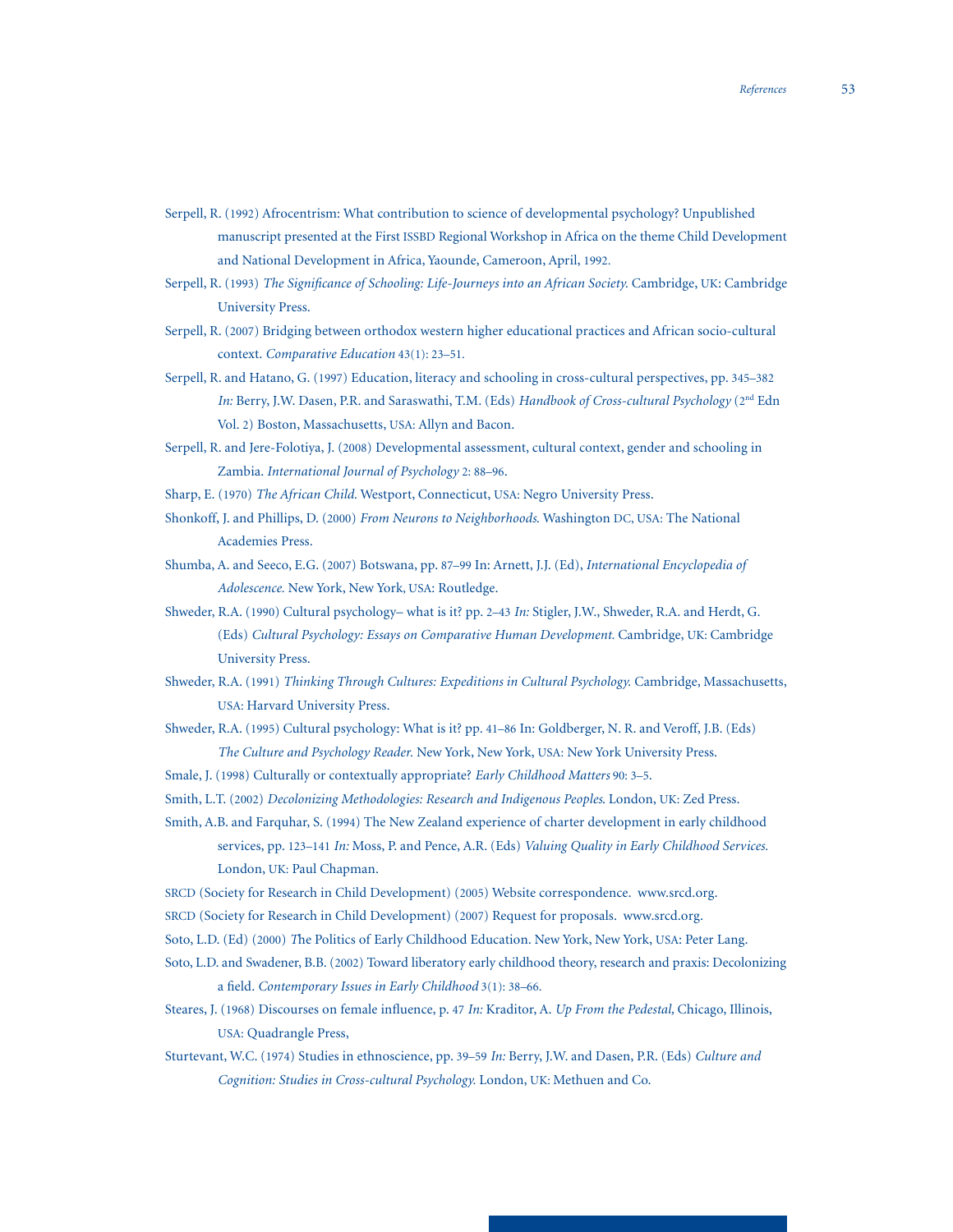- Sully, J. (1881) Babies and science. *The Cornhill Magazine* 43: 539–554.
- Super, C.M. and Harkness, S. (1986) The developmental niche: A conceptualization at the interface of child and culture. *International Journal of Behavioral Development* 9: 545–569.
- Super, C.M. and Harkness, S. (2008) Globalization and its discontents: Challenges to developmental theory and practice in Africa. *International Journal of Psychology* 2: 103–113.
- Susman-Stillman, A. (2005) Child care: infant and toddler, pp. 240–242 *In:* Fisher, C.B. and Lerner, R.M. (Eds) *Encyclopedia of Applied Developmental Science* 1. Thousand Oaks, California, USA: Sage.
- Swadener, B.B., Kabiru, M. and Njenga, A. (2000) *Does the Village Still Raise the Child? A Collaborative Study in Changing Child-rearing and Early Education in Kenya.* Albany, New York, USA: State University of New York Press.
- Swadener, B.B. and Kessler, S.A. (1991) Reconceptualizing early childhood education: an introduction. *Early Education and Development* 2(2): 85–94.
- Tchombe, T.M. (2007) Cameroon, pp.127–139 In: Arnett, J.J. (Ed) *International Encyclopedia of Adolescence.*  New York, New York, USA: Routledge.
- Te Kohanga Reo, www.kohanga.ac.nz
- Tobin, J.J. (2005) Quality in early childhood education: An anthropologist's perspective. *Early Education and Development* 16 (4): 421–434.
- Tobin, J.J., Wu, D.Y.H. and Davidson, D.L.H. (1989) *Preschool in Three Cultures: Japan, China and the United States.* New Haven, Connecticut, USA: Yale University Press.
- Tylor, E.B. (1881) *Anthropology: An Introduction to the Study of Man and Civilization.* New York, New York, USA: Appleton and Co.

Uka, N. (1966) *Growing Up in Nigerian Culture.* Ibadan, Nigeria: University of Ibadan Press.

- UNDOS (United Nations Development Organization for Somalia) (1995) *Koranic School Project* North West Zone, Somalia. Save the Children Fund (SCF)–United Nations Children's Fund (UNICEF) Documentation Unit, Mogadishu, Somalia. www.pitt.edu/~ginie/somalia/pdf/koran.pdf, Site visited November 24, 2007.
- UNESCO (United Nations Educational, Scientific and Cultural Organization) (1961) Conference of African States on the Development of Education in Africa (Addis Ababa): Outline of a plan for African educational development. *UNESCO ED/181.* Paris, France: UNESCO.
- UNESCO (United Nations Educational, Scientific and Cultural Organization) (1990) The World Declaration on Education for All: Meeting Basic Learning Needs. Retrieved Jan. 5, 2007 from www.unesco.org/education /efa/ed\_for\_all/background/jomtien\_declaration.shtml
- UNESCO (United Nations Educational, Scientific and Cultural Organization) (2000) Dakar Framework for Action. Retrieved Jan. 5, 2007 from www.unesco.org/education/efa/ed\_for\_all/framework.shtml
- Ungar, S.J. (1986) *Africa*. New York, New York, USA: Simon and Schuster.
- UNICEF (United Nations Children's Fund) (2001) We the Children. Retrieved Jan. 5, 2008 from www.unicef. org/specialsession/documentation/documents/a-s-27-3e.pdf
- UNICEF (United Nations Children's Fund) (2002) *A World Fit for Children.* Retrieved Jan. 5, 2008 from www.unicef.org/specialsession/wffc/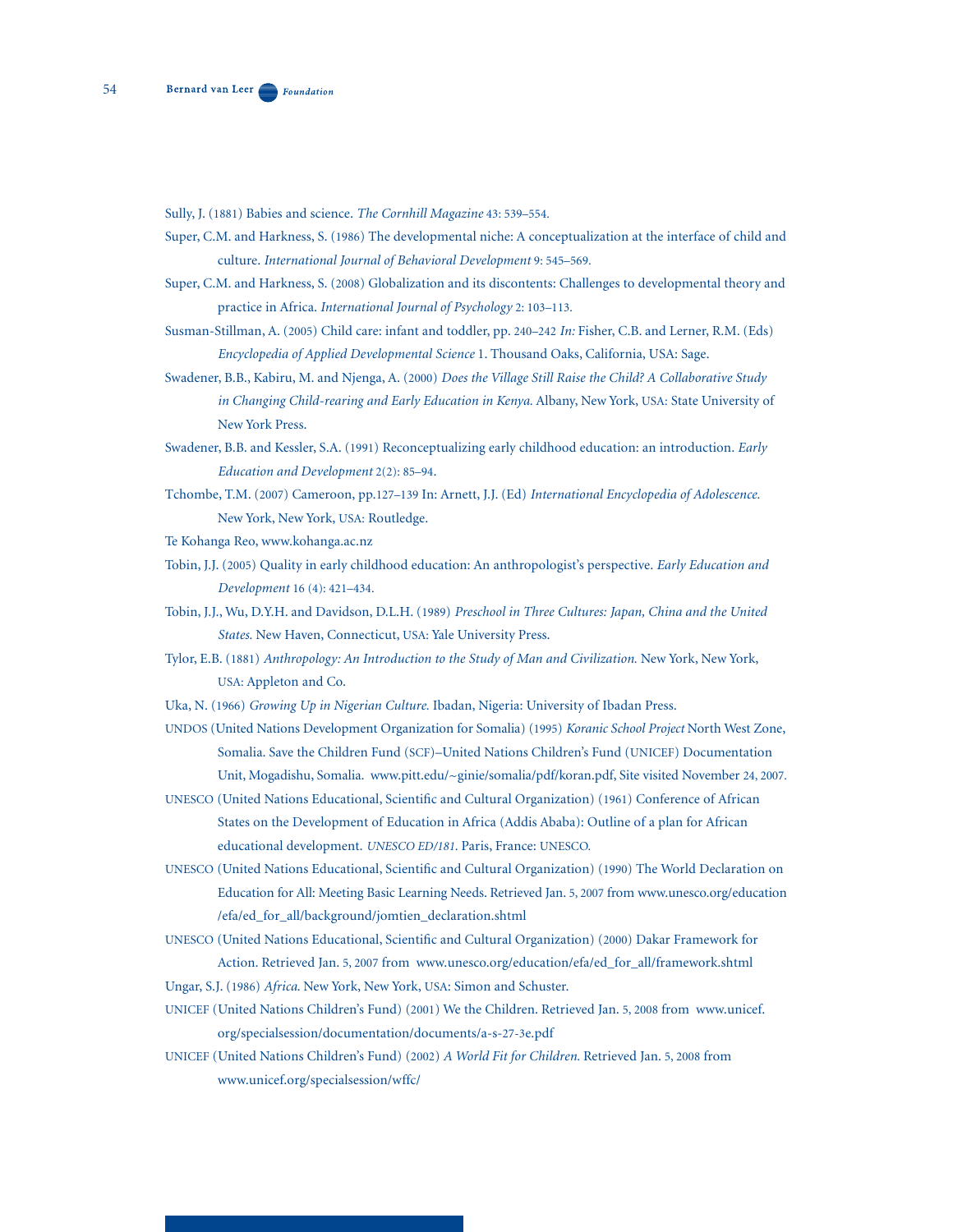UNICEF (United Nations Children's Fund) (2001) *Africa Fit for Children.* Retrieved Jan. 5, 2008 from www.unicef.org/worldfitforchildren/files/MTR\_Africa\_Fit\_for\_Children\_sep2007.pdf

UNICEF (United Nations Children's Fund) (2003) T*he Young Face of NEPAD: Children and Young People in the New Partnership for Africa's Development.* www.unicef.org/publications/files/NEPAD\_FINAL.pdf).

United Nations (1999) *Convention on the Rights of the Child.* www.un.org/documents/ga/res/44/a44r025.htm, retrieved Jan. 8, 2008

United States Department of Labor (1945) *Infant Care Manual.* Washington DC USA: United States Department of Labor, Children's Bureau.

Urban, M. (2006) Strategies for change: Reflections from a systematic, comparative research project. Unpublished, presented at the Early Childhood Care and Education Policy Seminar on 'A Decade of Reflection from the Introduction of the Childcare Regulations 1996 Through to Today, Centre for Educational and Social Research (CSER), Dublin, Ireland. 3 November, 2006.

Viruru, R. (2001) *Early Childhood Development: Postcolonial Perspectives from India.* New Delhi, India: Sage.

Vygotsky, L. (1978) *Mind in Society: The Development of Higher Psychological Processes.* Cambridge, Massachusetts, USA: Cambridge University Press.

Weisner, T.S. (1987) Socialization for parenthood in sibling caretaking societies, pp. 237–270 *In:* Lancaster, J.B., Altman, J., Rossi, A.S. and Sherrod, L.R. (Eds) *Parenting Across the Lifespan: Biosocial Dimensions.*  Hawthorne, New York, USA: Aldine de Gruyter.

- Weisner, T.S. (1997) Support for children and the African family crisis, pp. 20–44 *In:* Weisner, T.S., Bradley, C. and Kilbride, C.P. (Eds) *African Families and the Crisis of Social Change.* Westport, Connecticut, USA: Bergin and Garvey.
- Winters, C.A. (1987) Koranic education and militant Islam in Nigeria. *International Review of Education* 33: 171–185.
- Witkin, H.A. (1967) A cognitive-style approach to cross-cultural research. *International Journal of Psychology* 2: 233–250.

Wober, M. (1975) *Psychology in Africa. London*, UK: International African Institute.

- Woodhead, M. (1996) *In Search of the Rainbow: Pathways to Quality in Large-scale Programmes for Young Disadvantaged Children.* The Hague, The Netherlands: Bernard van Leer Foundation.
- World Bank. (1999) Education and Koranic literacy in West Africa. *IK Notes* 11: 1–4.

Wundt, W. (1921) *Elements of Folk Psychology.* London, UK: Allen and Unwin.

Young, M.E. (Ed) (1996) *Early Child Development: Investing in the Future.* Washington, DC, USA: World Bank.

Zempleni-Rabain, J. (1973) Food and strategy involved in learning fraternal external exchange among Wolof children, pp. 221–233 *In:* Alexander, P. (Ed) *French Perspectives in African Studies.* London, UK: Oxford University Press.

Zimba, R.F. (2002) Indigenous conceptions of childhood development and social realities in southern Africa. pp. 89–115 *In:* Keller, H., Poortinga, Y.P. and Scholmerish, A. (Eds) *Between Cultures and Biology: Perspectives on Ontogenetic Development.* Cambridge, UK: Cambridge University Press.